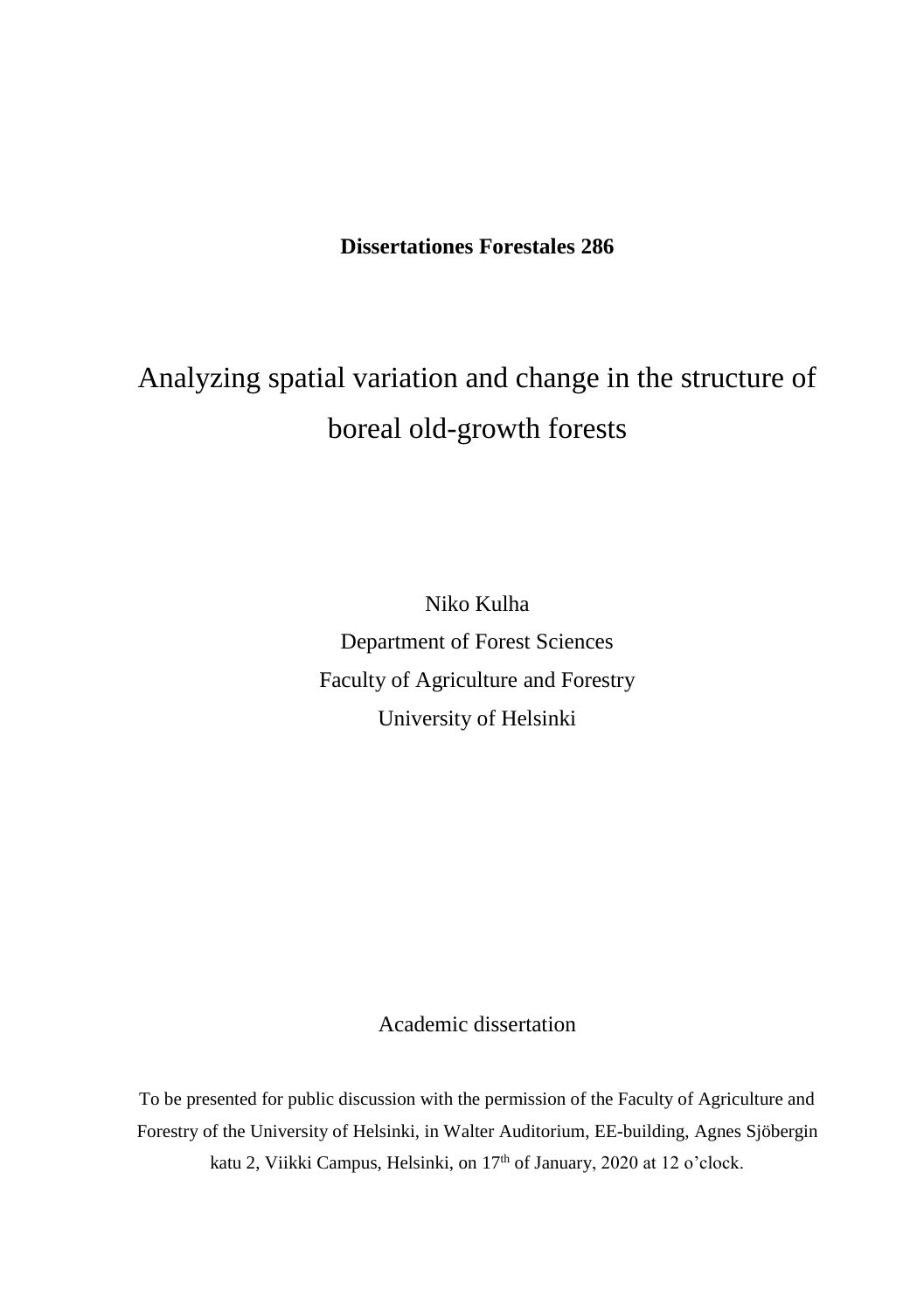*Title of dissertation:* Analyzing spatial variation and change in the structure of boreal oldgrowth forests

*Author:* Niko Kulha

*Dissertationes Forestales 286*

<https://doi.org/10.14214/df.286> Use license [CC BY-NC-ND 4.0](http://creativecommons.org/licenses/by-nc-nd/4.0/)

*Thesis supervisors:* Dr. Tuomas Aakala Department of Forest Sciences, University of Helsinki, Finland

Dr. Timo Kuuluvainen Department of Forest Sciences, University of Helsinki, Finland

*Pre-examiners:* Professor Harald Bugmann Department of Environmental Systems Science, Swiss Federal Institute of Technology Zurich, Switzerland

Associate Professor Martin Simard Department of Geography, Laval University, Quebec, Canada

*Opponent:* Assistant Professor Thomas A. Nagel Department of Forestry and Renewable Forest Resources, University of Ljubljana, Slovenia

ISSN 1795-7389 (online) ISBN 978-951-651-662-5 (pdf)

ISSN 2323-9220 (print) ISBN 978-951-651-663-2 (paperback)

*Publishers:* Finnish Society of Forest Science Faculty of Agriculture and Forestry, University of Helsinki School of Forest Sciences of the University of Eastern Finland

*Editorial office:* Finnish Society of Forest Science Viikinkaari 6, FI-00790 Helsinki, Finland http://www.dissertationesforestales.fi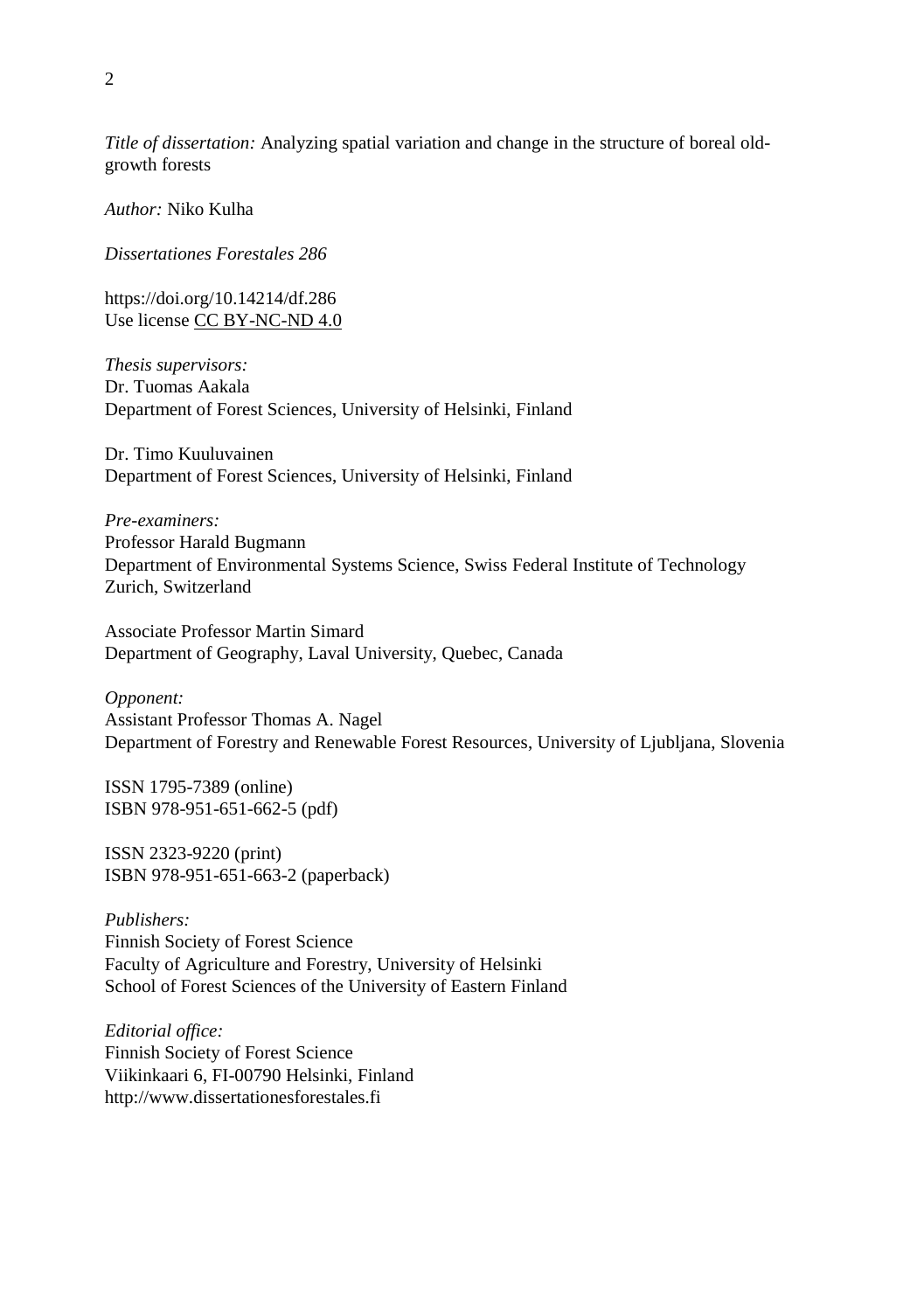**Kulha N.** (2020). Analyzing spatial variation and change in the structure of boreal oldgrowth forests. Dissertationes Forestales 286. 39 p.<https://doi.org/10.14214/df.286>

Global environmental change and other anthropogenic changes, such as changes in disturbance regimes alter the structure and dynamics of boreal old-growth forests (boreal forests with negligible human impact, henceforth natural boreal forests). Changes in these forests greatly influence key ecosystem properties such as biodiversity and carbon cycle. Hence, understanding the development of the remaining natural boreal forests is particularly important.

This thesis examines how boreal forest structure varies in space and changes over time. Forest structure was examined in three natural boreal forest landscapes  $(2 \text{ km} \times 2 \text{ km} \text{ each})$ in northern Fennoscandia and two landscapes in eastern North America. Canopy cover that was visually interpreted from stereopairs of aerial photographs taken between the years 1959 and 2011 was used as a surrogate measure of forest structure to quantify and examine spatial variation and/or temporal change, and Bayesian inference was used to separate credible ecological phenomena from the noise caused by visual interpretation error.

This thesis presents and applies a novel methodology to study changes in forest structure. We calibrated visual canopy cover interpretations made from time series of aerial photographs with canopy cover reconstructions that were based on field- and tree-ring measurements. We successfully identified credible changes in forest structure in each studied landscape, but also noted that the visual interpretation of canopy cover was prone to systematic and random error that depended on, e.g., aerial photo quality. Due to this error, changes that occurred at the level of an individual tree could not be credibly discerned. Still, the methodology can be used to detect both abrupt and slow continuous changes in forest ecosystems. The methodology was extended to examine spatial variation in forest structure. The results revealed variation in forest structure at multiple spatial scales which showed similarities despite the differences in dominant tree species and disturbance regimes between the studied landscapes. The variability was connected with scale-dependent driving processes that also showed similarities among the landscapes. Last, the methodology was applied to study how varying scale of observation influences how changes in forest structure are perceived over different periods of time. This multi-scale change analysis revealed a synchronous and prevalent cover increase at large spatial scales in the majority of the studied landscapes, and canopy cover decrease and increase in areas that were subjects to disturbances. Changes of variable direction and magnitude were detected at smaller spatial scales in each studied landscape.

The results indicated that historical aerial photographs are a valuable resource in studying how forest ecosystems develop, but the notable errors in their visual interpretation need to be taken into account in analysis of change. The results aligned with the hierarchy theory and the hierarchical patch dynamics concept by showing that the structure of natural boreal forests vary and change at discernible spatial scales, and showed that these scales can be identified and quantified objectively. While gap- and patch-scale changes were important, the most notable changes occurred at large spatial scales, contradicting the conventional view that changes in the structure of natural boreal forests are mostly due to gap dynamics. This suggests that the studied forests are currently responding to large scale drivers that cause trend-like increase in their canopy cover and consequently in biomass.

**Keywords:** forest dynamics, canopy cover, aerial photography, dendrochronology, Bayesian inference, scale dependency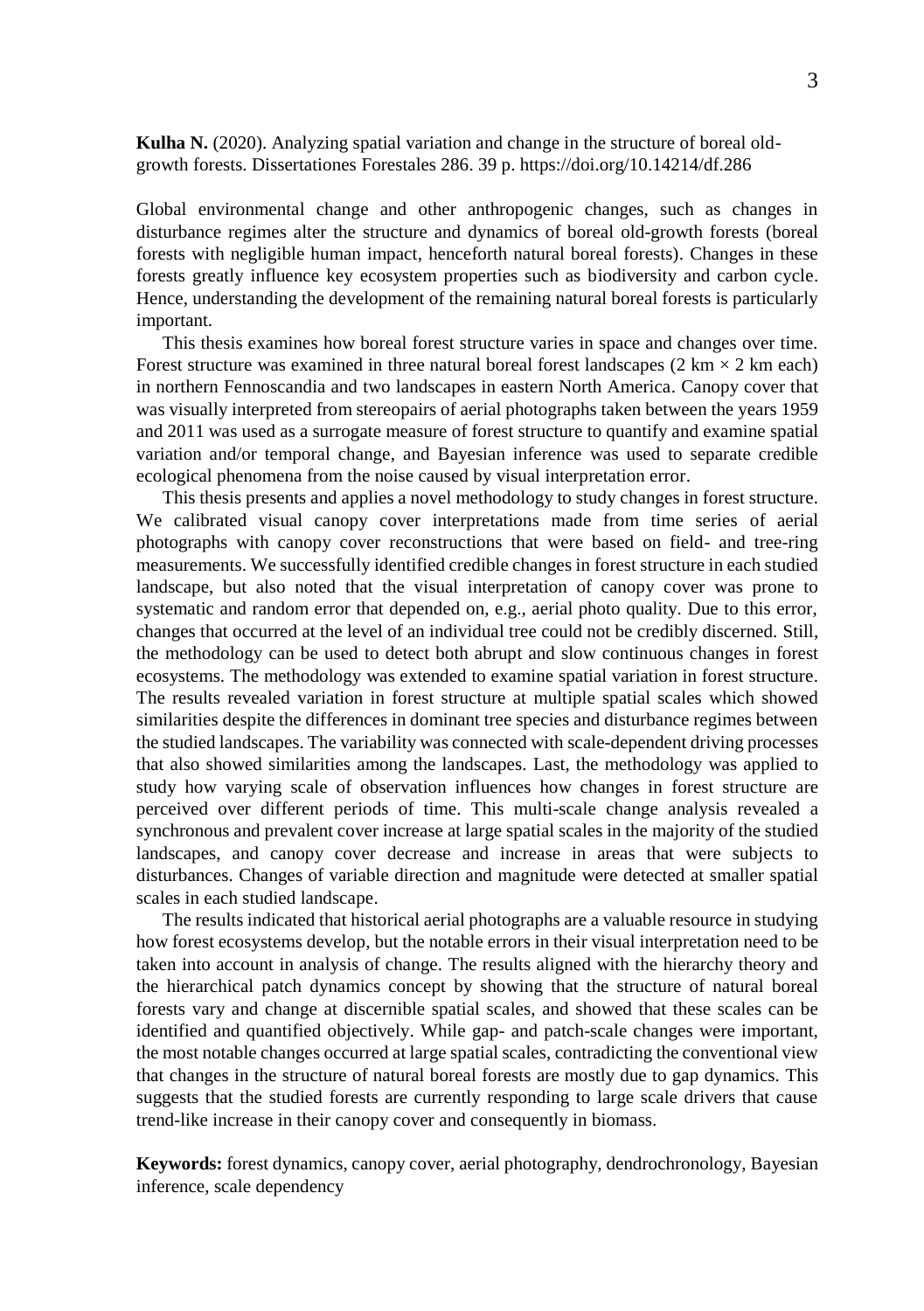### **ACKNOWLEDGEMENTS**

"How can I, who am so reasonable, be so dim-witted?" This phrase, made famous by Snork from the Moomins, quite nicely illustrates the learning process that my pursuit of a doctoral degree has been. Luckily, the people with whom I have had the privilege to work with have enabled me to overcome the numerous obstacles on the way.

The first person to be thanked is my supervisor Dr. Tuomas Aakala, a *primus motor* and *incessus vim* of this scientific adventure. I am grateful for your envisioning, encouragement, support, criticism and incredibly flexible calendar. Without you this thesis would not be. Thank you and forgive me for everything.

I am grateful to Dr. Timo Kuuluvainen for his help and guidance, and for his contribution to the research presented here. I warmly thank Dr. Leena Ruha (née Pasanen) for introducing me to Thomas Bayes, and for bearing with my not-so-mathematical orientation. It has been a great pleasure and privilege working with you! I wish to express my gratitude to my yet innominated co-authors. Thank you Prof. Lasse Holmström, Dr. Louis De Grandpré and Dr. Sylvie Gauthier for your help and insights, and a special thanks to Louis for hosting me in Quebec in 2017.

I thank Prof. Harald Bugmann and Assoc. Prof. Martin Simard for taking the time to peerreview this thesis and improve its quality, and for Dr. Thomas A. Nagel for kindly agreeing to serve as my opponent in the public examination. Your efforts are much appreciated! Furthermore, Prof. Markus Holopainen, Assoc. Prof. Tuuli Toivonen, and Dr. Tarmo Virtanen are thanked for participation in the steering committee of my doctoral studies, and Prof. Pasi Puttonen for helping me to beat the diverse (bureaucratical) obstacles and for agreeing to serve as custos in my public examination. I also wish to thank my workmates for their companionship, and for creating a friendly atmosphere. Thank you Juni, Maiju, Teemu, Markku L., Xuan, Paavo, Kari, Harri, Laura, Elina, and Che.

It has been suggested the single greatest "thing" that one may gain from the academia is to get to know likeminded people (Sormunen 2018). In this sense I am lucky beyond measure. Thank you Jani, Janne, Moona, Suvi, Jussi, Emma, Sanni, Juho L., Helmi, Juho Y.-R., Christopher, and the more recent recruits Lilli, Sointu, Viola and Vuokko for making sure that I function within established parameters. Your friendship means a world to me. Thank you Äiti and Isä for supporting me in everything I have decided to do and for bringing me up to value nature and education, and my extended family Lauri, Stiina, Olli, Juho, Uge and Ripa for all your help and support. An additional thanks to Ripa for letting me win a game of MTG every now and then.

Last, I wish to thank the two foci of my life. Thank you Anni for being such a wonderful person, for sharing the ups and downs with me, and for teaching me what really matters in life. Thank you Nuutti for making me happy and proud every single day.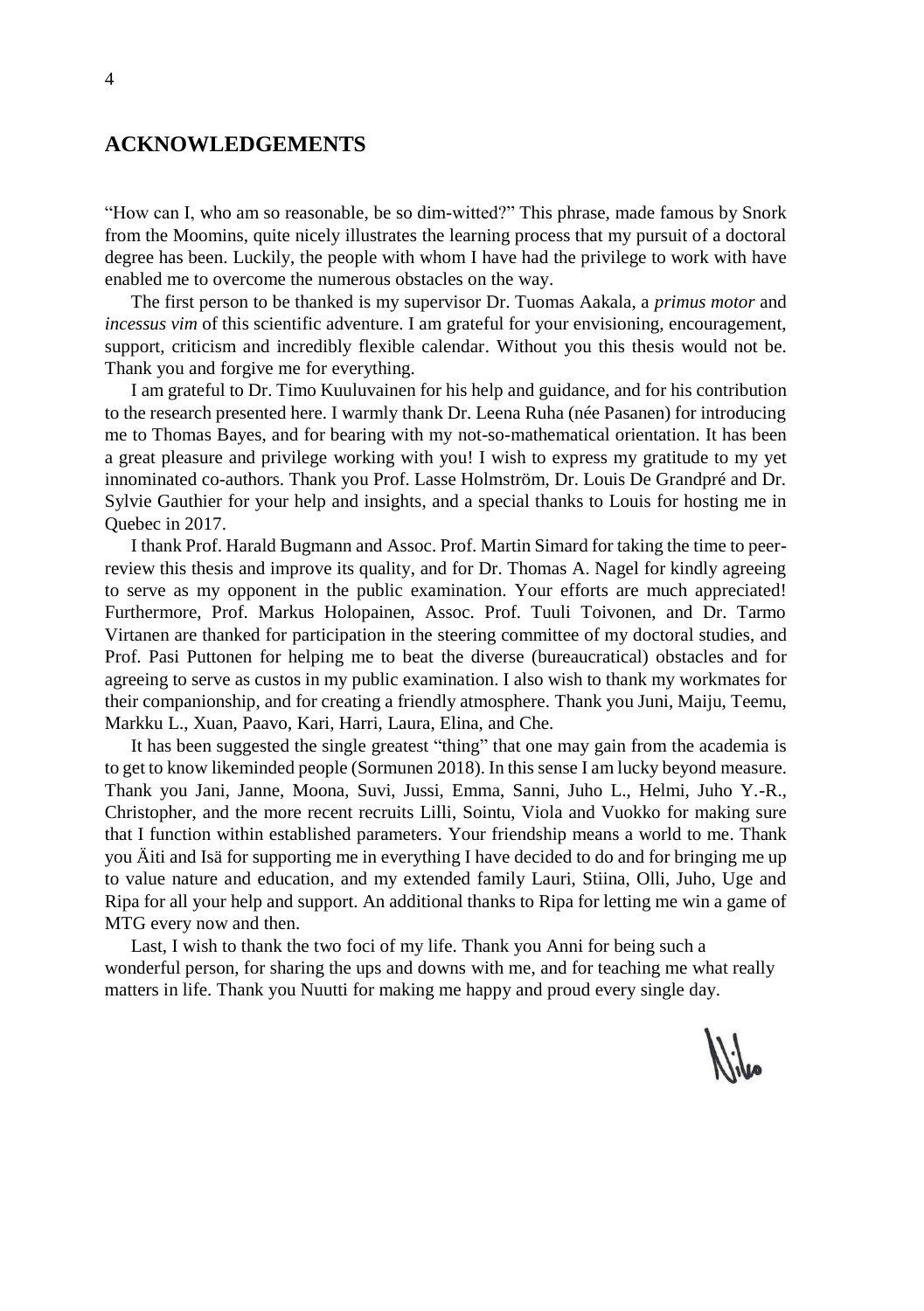# **LIST OF ORIGINAL ARTICLES**

This thesis is based on the following chapters, which are referred to in the text by their Roman numerals. Chapter II is reprinted with the kind permission of Springer. Article III is an author version of a manuscript submitted for peer-review.

- **I** Kulha N., Pasanen L., Aakala T. (2018). How to calibrate historical aerial photographs: A change analysis of naturally dynamic boreal forest landscapes. Forests 9(10), 631. https://doi.org/10.3390/f9100631
- **II** Kulha N., Pasanen L., Holmström L., De Grandpré L., Kuuluvainen T., Aakala T. (2019a). At what scales and why does forest structure vary in naturally dynamic boreal forests? An analysis of forest landscapes on two continents. Ecosystems 22(4): 709–724. https://doi.org/10.1007/s10021-018-0297-2
- **III** Kulha N., Pasanen L., Holmström L., De Grandpré L., Gauthier S., Kuuluvainen T., Aakala T. (2019b). Decadal-scale analysis reveals structural changes at multiple spatial scales in boreal old-growth forests. Submitted manuscript.

# **AUTHOR CONTRIBUTION**

Niko Kulha (NK) is responsible for the summary of this thesis, and contributed to the chapters within the thesis as follows:

NK interpreted the aerial photographs, and conducted the data analyses in **I**–**III** with Leena Pasanen. NK wrote the first manuscript version in **I** and **III**, and with Leena Pasanen and Tuomas Aakala in **II**. NK led the writing of the last manuscript version in **I**–**III**, and the revision process in **I**–**III**.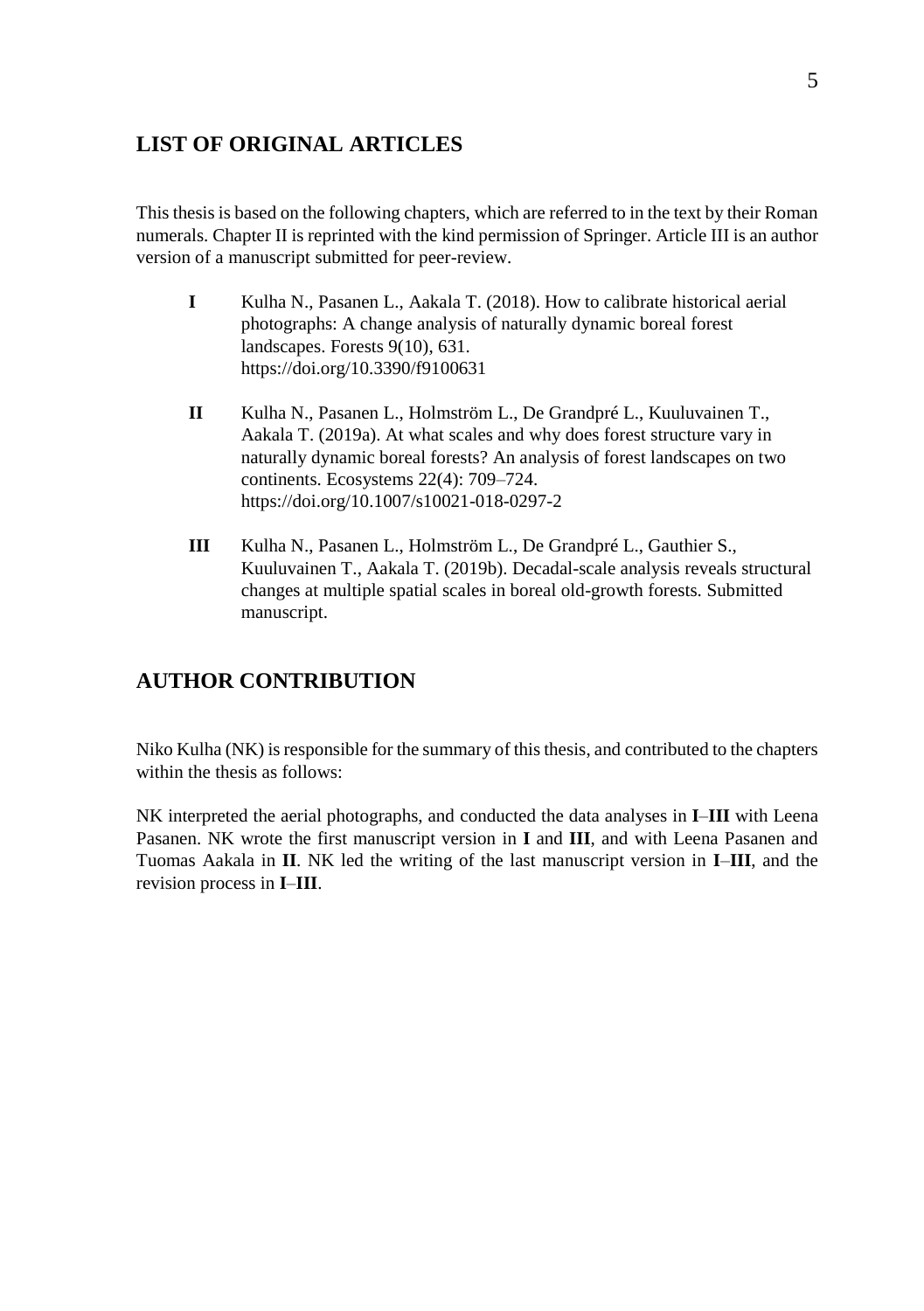# **TABLE OF CONTENTS**

| AIMS AND STRUCTURE OF THIS DISSERTATION  11                                |  |
|----------------------------------------------------------------------------|--|
|                                                                            |  |
|                                                                            |  |
|                                                                            |  |
| Dominant tree species, succession and disturbance history  14              |  |
| Aerial photographs, their orientation and visual canopy cover              |  |
|                                                                            |  |
|                                                                            |  |
|                                                                            |  |
|                                                                            |  |
| Field data for the calibration of visual interpretation 18                 |  |
|                                                                            |  |
|                                                                            |  |
| Spatial scales and patterns of canopy cover variation (II) and change      |  |
|                                                                            |  |
|                                                                            |  |
|                                                                            |  |
|                                                                            |  |
|                                                                            |  |
| Natural boreal forests displayed characteristic spatial scales at which    |  |
|                                                                            |  |
| Scale-dependent processes caused variation in forest structure at multiple |  |
|                                                                            |  |
| Large scale processes drove canopy cover increase in most landscapes (I,   |  |
|                                                                            |  |
|                                                                            |  |
|                                                                            |  |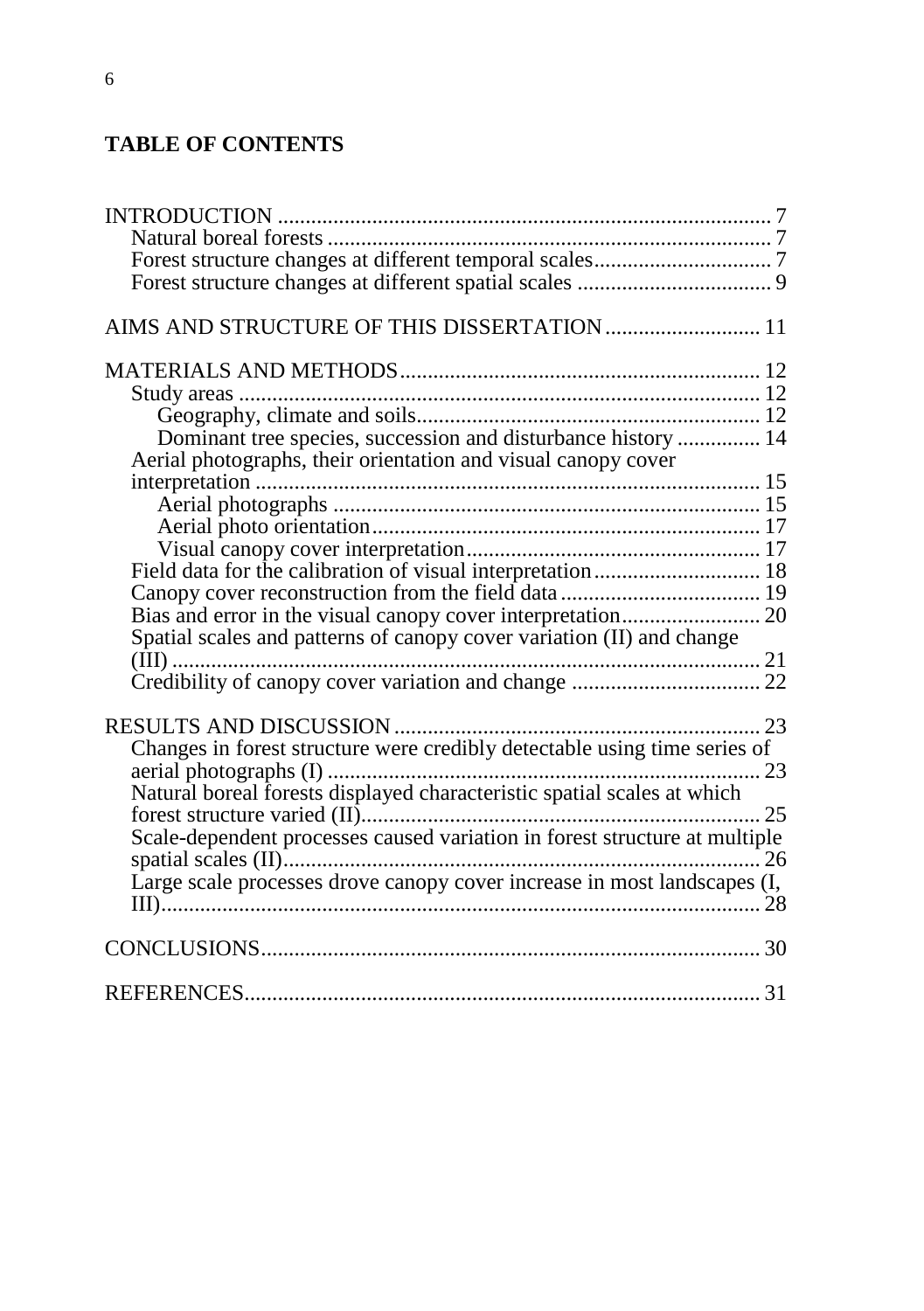## <span id="page-6-0"></span>**INTRODUCTION**

### <span id="page-6-1"></span>**Natural boreal forests**

Extensive areas of boreal forests are still outside of direct human influence and can be considered to display their natural structure and dynamics (Gauthier et al. 2015; Watson et al. 2018). These natural boreal forests are vital for biodiversity conservation (Andrew et al. 2014), carbon sequestration and storage (Bradshaw and Warkentin 2015), and for water (Steffen et al. 2015) and nutrient cycling (Wickland and Neff 2008). They greatly influence energy fluxes by altering land surface albedo (Steffen et al. 2015) and significantly contribute to the maintenance of indigenous cultures and human health (Watson et al. 2018). Monitoring the state of these forests and understanding their development is needed if we are to preserve these ecosystems and the manifold ecosystem properties they provide (Gauthier et al. 2015).

Many of the key ecosystem properties that natural boreal forests provide are closely linked with structural dynamics and complexity (e.g., variation in tree age structure, variation in tree species composition, variation in the availability of dead wood of different size and in different stage of decay, complexity in canopy structure) in these forests (Angelstam and Kuuluvainen 2004; Hardiman et al. 2013). For example, natural boreal forests are valuable from biodiversity conservation perspective because their high structural variability provides a wide array of habitats which in turn sustain a diverse biota (Bergeron and Fenton 2012). Similarly, the multilayered and structurally complex canopies in natural boreal forests enable more efficient use of available sunlight. Consequently, these forests have high carbon storage capacity (Hardiman et al. 2013). The structural complexity of natural boreal forests is also linked to the high resilience of these forests (Kuuluvainen et al. 2014; Johnstone et al. 2016), meaning that these forests have high capability to recover their essential structure and function after a perturbation (Wu 2013).

Because the value that natural boreal forests provide is linked to their structure and structural dynamics, it is vital to understand how the structure of natural boreal forests varies in space and changes over time. Improving the understanding of natural boreal forest dynamics would further help to improve and diversify forest management practices that aim to increase structural diversity in managed boreal forests by emulating natural forest dynamics. Currently, the dominant forest management practice in the boreal region (i.e. clearcut) contradicts the variable and complex forest dynamics observed in the naturally dynamic forests of the region (Kuuluvainen 2009; Kuuluvainen et al. 2014), with negative influence for, e.g., biodiversity conservation (Bergeron and Fenton 2012).

### <span id="page-6-2"></span>**Forest structure changes at different temporal scales**

The processes that influence forest dynamics in natural boreal forests occur over different periods of time. Consequently, the structure of natural boreal forests changes variably at different temporal scales. For example, while tree growth is generally slow in the boreal region, it changes forest structure gradually over the whole biome (Luo et al. 2019a). Because of the slowness of tree growth, boreal forests typically respond slowly to processes that influence tree growth, such as changes in climate (Luo et al. 2019b; Ols et al. 2019). On the contrary, disturbances may kill trees and change forest structure abruptly (De Grandpré et al. 2000). However, because disturbances initiate succession, they also have a prolonged effect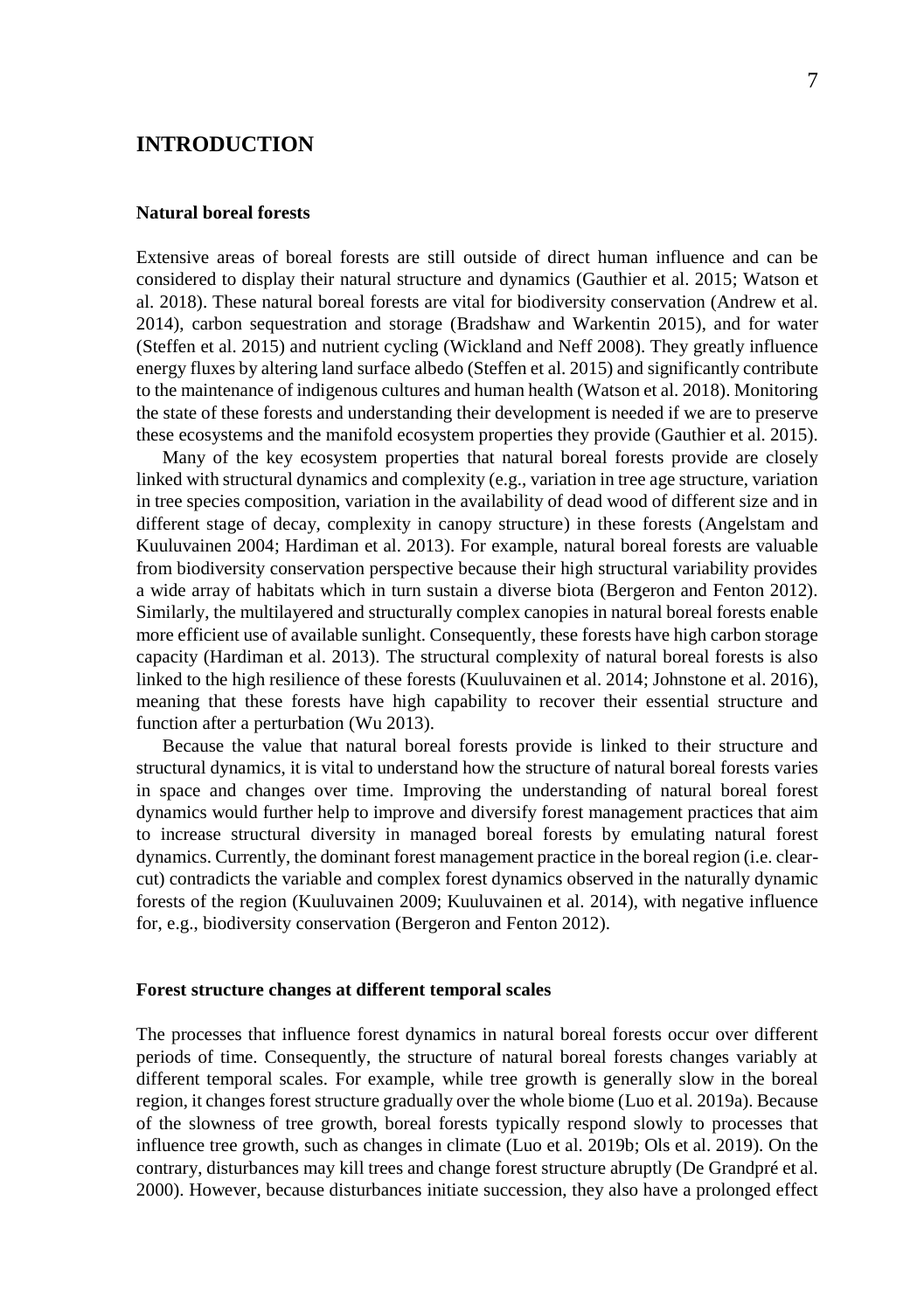on how forest structure develops (Gauthier et al. 2010). For example, in natural boreal forests a stand-replacing fire may continue to influence forest structure for centuries (Aakala 2018). The changes in forest structure that occur at different temporal scales, and the slow responses to environmental changes indicate that long-term studies are needed to understand how boreal forest structure develops in time.

The changes in forest structure that occur at different temporal scales set methodological challenges for forest change analysis. Several approaches have been developed to meet these challenges. In the boreal region, the commonly used approaches include permanent plot measurements and tree-ring reconstructions (Marchand et al. 2018). In permanent plot measurements, the same forest stand is repeatedly measured to form a picture of how forest changes over time (e.g., Hofgaard 1993). In tree-ring reconstructions, the annual growth information stored in tree rings is used to analyze forest dynamics over time (e.g., Fraver et al. 2008). However, practical problems limit the use of these approaches in large-scale forest change analyses. Permanent plots are usually rather small and few of those that currently exist are located in natural boreal forests (but see, e.g., Fraver et al. 2014; Young et al. 2017; Luo et al. 2019a). Similarly, the amount of work required for tree-ring reconstructions has limited its use to small spatial scales, typically that of a forest stand (Kuuluvainen and Aakala 2011). Due to uncertainties that are related to upscaling, the results of these stand-scale observations are difficult to generalize for larger spatial scales (Scholes 2017; Luo et al. 2019b). This means that long-term analysis of boreal forest dynamics over large spatial scales requires the development of novel approaches that capture both slow and abrupt changes in forest structure, and that can be used to examine changes that occur over extensive areas.

Various remote sensors enable the examination of forest dynamics over large spatial scales and in remote locations (e.g., Ju and Masek 2016; Lydersen and Collins 2018; Senf et al. 2018). Because most of the sensors have become operational only recently, their observations cover relatively short periods of time. From the space-borne sensors, the few exceptions are data from the Landsat program (active from the early 1970s on), and from various old intelligence satellites such as Corona (active from late 1950s to early 1970s; Song et al. 2015). Especially Landsat imagery have widely been used to study forest dynamics over time (e.g., Ju and Masek 2016; Senf et al. 2018; Sulla-Menashe et al. 2018). However, the moderate resolution of early Landsat imagery (60 m  $\times$  60 m in Landsat 1–5) prevents standscale analysis of forest dynamics using these images. The use of the imagery from old intelligence satellites is constrained by their limited spatial coverage and temporal resolution, and short time span.

Among remotely sensed records, aerial photographs span the longest period of time (available from the early 20th century on and widespread following the WWII; Morgan et al. 2010). Due to their wide availability and high resolution, aerial photographs have been commonly applied to study spatial (Nakashizuka et al. 1995) and temporal (Gauthier et al. 2010) forest dynamics, even at an individual tree level (Korpela 2004), as well as for forest management planning purposes (Morgan and Gergel 2013). In forest dynamics research, aerial photographs have been especially useful in analyzing how disturbances shape forest structure (Beaty and Taylor 2001; D'Aoust et al. 2004). However, their usage in detecting other types of changes (e.g., slow continuous change due to tree growth) has been limited (Morgan and Gergel 2013; Lydersen and Collins 2018), with the exception of studies of tree range shifts (e.g., Danby and Hik 2007; Franco and Morgan 2007). A major reason for this limitation is the lack of ground-truth values especially for the historical aerial photographs (Browning et al. 2009). This means that the uncertainty that is ubiquitous in measurements derived from aerial photographs of varying quality cannot be accounted for (Morgan and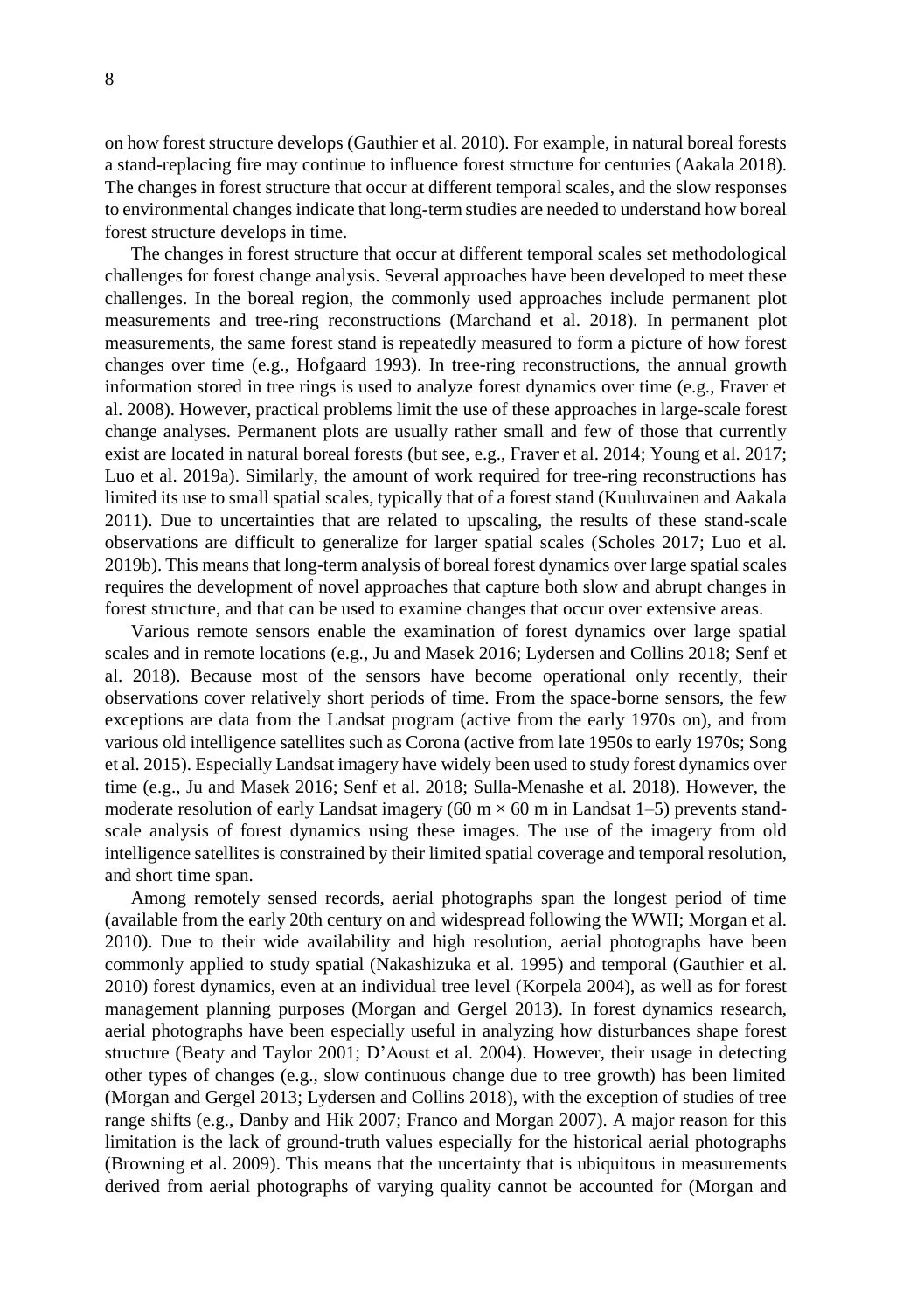Gergel 2013) and is typically neglected (Lechner et al. 2012). Consequently, changes that occur in forest ecosystems cannot be reliably assessed.

Previous studies of vegetation dynamics have used tree-ring measurements to complement aerial photo analyses (e.g., Beaty and Taylor 2001; Franco and Morgan 2007). However, such studies have typically focused only on the detection and analysis of abrupt changes due to, for example, fire or insect disturbance (Stephens et al. 2003; Bouchard and Pothier 2010). Tree-ring increment expresses yearly tree growth. Hence, tree-ring width measurements can be used to calculate tree diameter at a particular time point during the life span of a tree. This suggests that tree-ring measurements could be used to produce ground truth values for aerial photographs retrospectively by reconstructing tree sizes at the year the analyzed aerial photograph was taken. Given the decadal time span of aerial photographs, this further suggests that also the slow continuous changes in forest structure could be studied combining aerial photo and tree-ring analyses, while accounting for the uncertainty that is related to the aerial photo analysis. The first aim of this dissertation was to develop such a methodology, and apply it to study changes in natural boreal forest structure.

#### <span id="page-8-0"></span>**Forest structure changes at different spatial scales**

In addition to various temporal scales, the multiple processes that influence boreal forest structure also occur at various spatial scales. This means that forest structure varies and changes at multiple spatial scales, and that forest dynamics is scale-dependent (Kotliar and Wiens 1990; Elkie and Rempel 2001). As an example of these scale-dependent processes, tree-tree competition for light, water and/or nutrients changes forest structure at small, within-stand scales (Aakala et al. 2016), whereas changes in climate may influence how forest structure changes at large spatial scales (Hofgaard et al. 2018). Some processes that drive changes in forest structure, such as disturbances, operate on multiple spatial scales. For example, wind disturbances typically influence forest structure at stand or patch-scale (Kuuluvainen and Aakala 2011; Girard et al. 2014), while fire may alter forest structure at the scale of a forest landscape (Zackrisson 1977; De Grandpré et al. 2000). Because the processes that drive changes in forest structure occur at different spatial scales, the magnitude and even the direction of how forest structure changes can differ depending on the spatial scale of observation. This indicates that changes in forest structure need to be examined at multiple spatial scales.

The processes that alter the structure of natural boreal forests can be roughly categorized based on their turnover time (Carpenter and Turner 2001). Here, the term turnover time does not refer only to the mean time between successive events such as disturbances (Pickett and White 1985), but generally to factors that change in a manner that also changes ecosystem structure (Carpenter and Turner 2001). Some processes have moderately (e.g., changes in climate) or extremely slow (e.g., weathering, changes in topography) turnover times. These processes may change forest structure over decades, centuries or millennia. Other processes have more rapid turnover times, and their influence to forest structure can be examined at annual time scales (e.g., disturbances; De Grandpré et al. 2000; St-Denis et al. 2010). Due to their long turnover time, the extremely slow processes can be considered as constant parameters which change forest structure over long time intervals. Consequently, their influence cannot necessarily be revealed by studying how forest structure changes over time. Instead, how these constants influence forest structure can be studied by analyzing how forest structure varies in space. This suggests that augmenting temporal change analysis with the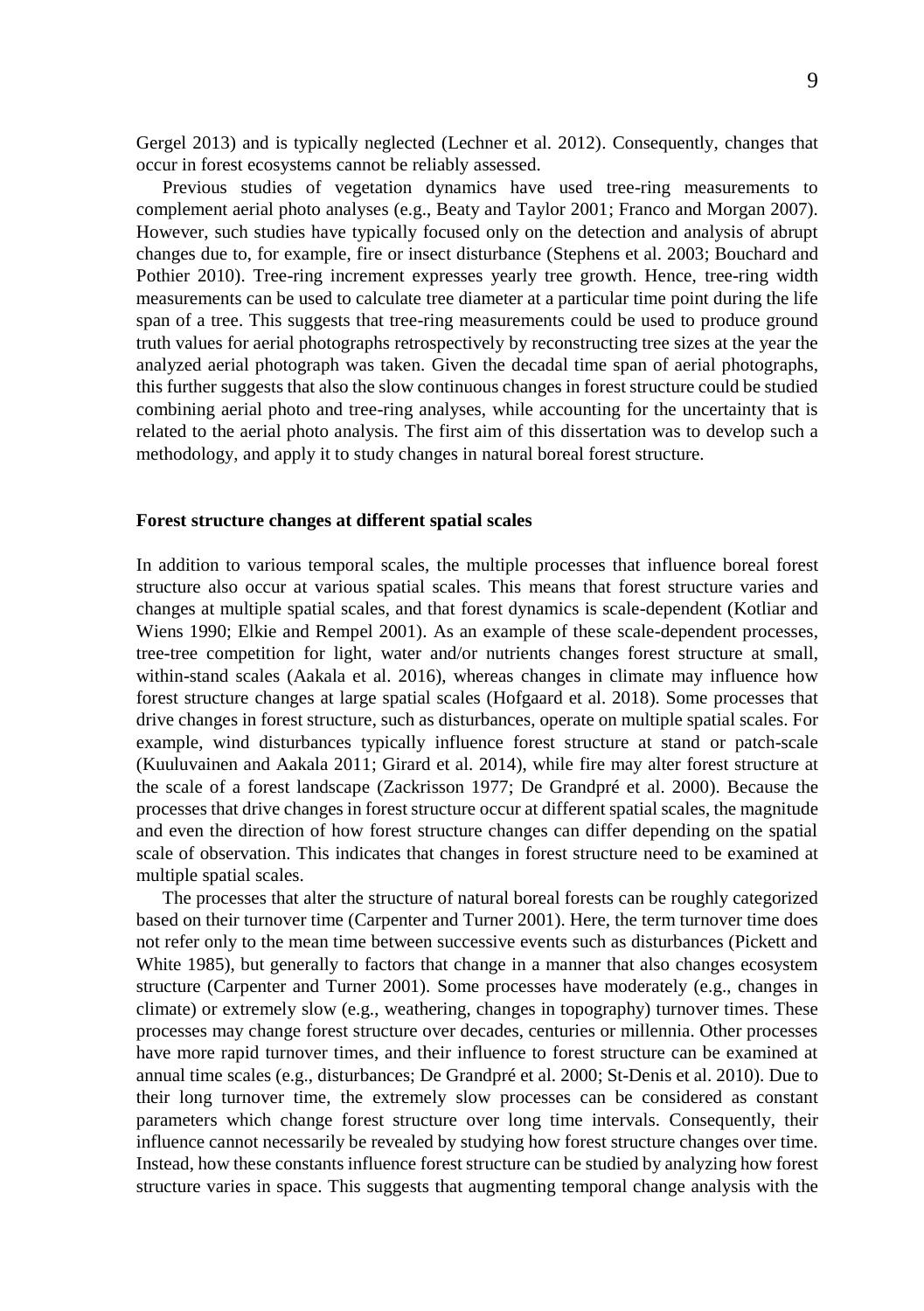examination of spatial variability could enhance the understanding of forest dynamics and the processes that influence it.

The prevailing theory in landscape ecology assumes that spatial patterns within a landscape are related to a driving process in a scale-dependent manner (Wu 2013). This means that landscape patterns at a particular scale are indicative of driving processes, and suggests that these patterns could be used to examine the development of the landscape at this scale. In forest dynamics research context, this implies that the processes that drive changes in forest structure could be examined by analyzing the change patterns at different spatial scales (Elkie and Rempel 2001). Similarly, the scale-dependent spatial variability in forest structure is indicative of the effect that the constants (i.e. processes with long turnover times) have on forest structure, and this effect could be analyzed by examining how forest structure varies at different spatial scales. However, also the fast processes induce spatial variation in forest structure (Kuuluvainen et al. 2014). Hence, discerning the influence of a particular driver based on the landscape pattern is difficult (Emmett et al. 2019). While identifying the drivers of change requires careful consideration, the landscape patterns are still effective in analyzing how forest structure varies in space and changes in time.

The hierarchy theory suggests that complex systems such as forest ecosystems are often hierarchically organized (O'Neill et al. 1986), meaning that these systems consist of nested components with different spatial scales. This assumption is shared by hierarchical patch dynamics concept, which views ecosystem dynamics as a composite of patch changes in time and space (Wu and Loucks 1995). The hierarchy theory further suggests that because the interactions are weaker between than within the components, these components with different scales are loosely coupled (Simon 1962; O'Neill et al. 1986). The loose coupling refers to a central quality of hierarchical systems that is their near-decomposability, which further implies that the components which from a hierarchical system can be decomposed and examined separately. This procedure is referred to as off-scaling (Simon 1962). Offscaling allows for parsimonious examination of a component with a specific spatial scale and produces a greater simplification and better understanding of the examined system (Simon 1962). In forest dynamics research context, hierarchy theory provides a theoretical background for analyzing scale-dependent patterns in forest structure. The idea that the structure of boreal old-growth forests varies and changes at various spatial scales that are discernible sets the theoretical premise for the chapters that examine forest structure at multiple scales (**II**–**III**).

In light of the hierarchy theory and the hierarchical patch dynamic concept, the hierarchical scales at which forest structure develops could be examined by identifying the salient scales at which the development occurs (O'Neill et al. 1986; Wu and Loucks 1995). In earlier literature, such scales are referred to as, e.g., the characteristic scales (Wu 1999). Specifically, the characteristic scale refers to the scale at which organisms interact with their environment. After the identification and separation of the characteristic scales, scaledependent forest dynamics could then be analyzed by studying the landscape patterns at these specific scales. Analyzing the spatial patterns of variability (**II**) and temporal change (**III**) at multiple spatial scales are the second and third aim of this thesis.

The multiscale analysis of forest dynamics requires that the characteristic scales are somehow identified. In the boreal region, conventional theory of forest dynamics recognizes two distinct disturbance regime types with alternative spatial scales: small-scale gap dynamics (e.g., Pham et al. 2004; St-Denis et al. 2010) and dynamics driven by standreplacing disturbances at large spatial scales (e.g., Zackrisson 1977; De Grandpré et al. 2000; Bouchard et al. 2008). Gap dynamics refers to changes that occur at scales ranging from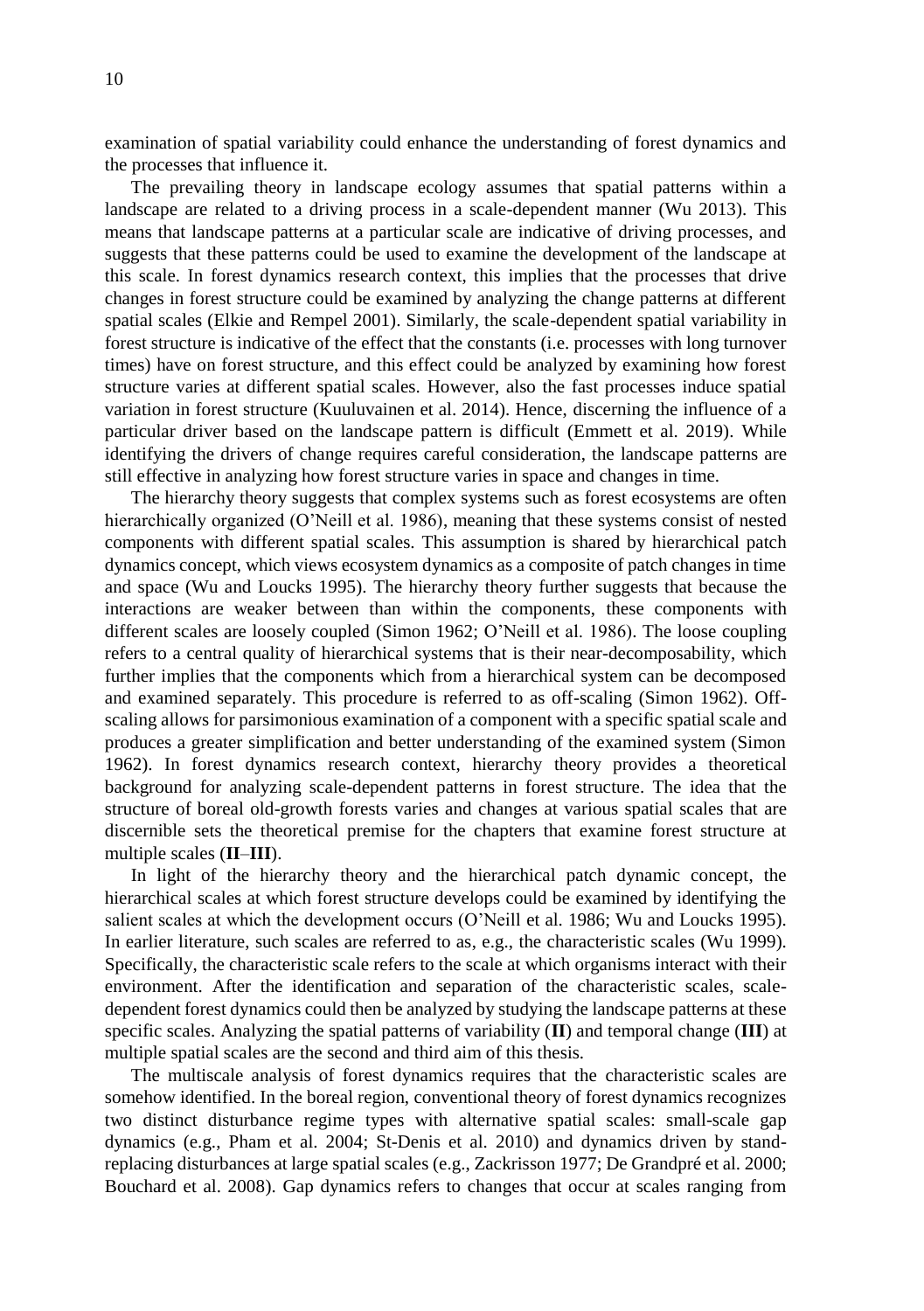individual tree level up to forest stand scale (Kuuluvainen 1994). This type of dynamics typically prevails in late-successional boreal forests as tree age-related mortality due to, e.g., fungi, insects and physical forces increases (Kuuluvainen et al. 2014). Stand-replacing changes result from catastrophic physical processes such as severe fire events or storms which may occur independent of forest age (e.g., Zackrisson 1977; Shorohova et al. 2011; Wallenius 2011). Stand-replacing disturbances may alter forest structure over large spatial scales (De Grandpré et al. 2000), and initiate secondary succession that potentially leads to even-aged stand development (Sirén 1955). Besides the changes that occur at these distinct scales, more recent evidence suggests that boreal forest dynamics occurs at levels beyond this gap-landscape – dichotomy. More specifically, the role of complex partial and patchy disturbances and associated forest dynamics have recently been emphasized in the boreal region (Kuuluvainen and Aakala 2011; Bergeron and Fenton 2012; Kuuluvainen et al. 2014).

The characteristic scales at which ecological processes occur do not necessarily overlap with predetermined scales of observation (Lechner et al. 2012). In forest dynamics research context this means that forest dynamics may occur at scales other than those examined, or at other than the scales at which forest dynamics is commonly thought to occur. In natural boreal forests, the scales at which forest dynamics occur may differ between forest landscapes depending on, e.g., dominant tree species or tree age structure (Kuuluvainen 1994; Aakala and Kuuluvainen 2011). This suggests that for comprehensive analysis on how forest structure varies or changes, the scales at which patterns in forest structure are analyzed should not necessarily be selected *a priori*. Instead, the characteristic scales at which the most salient ecological processes in the studied forest ecosystem occur could be objectively identified from the analyzed data (Hay et al. 2002). The identification of such scales enables the analysis of the most relevant ecological patterns and promotes comprehensive understanding of how forest ecosystems develop (Scholes 2017).

# <span id="page-10-0"></span>**AIMS AND STRUCTURE OF THIS DISSERTATION**

This dissertation examines how the structure of natural boreal forests varies in space and changes over time. Forest structure was studied in two distinct geographical regions, and at multiple spatial scales using time series of aerial photographs together with field- and treering measurements. Specifically, the aims of this dissertation were to:

1) Develop and apply a novel methodology to study forest ecosystem change using time series of aerial photographs, while accounting for the uncertainty that is related to the use of these photographs.

2) Identify spatial scales at which the structure of natural boreal forests varies, and analyze the variation at these scales.

3) Identify the factors that cause spatial variation in the structure of natural boreal forests at multiple spatial scales

4) Analyze how natural boreal forest structure changes over decades, and at multiple spatial scales.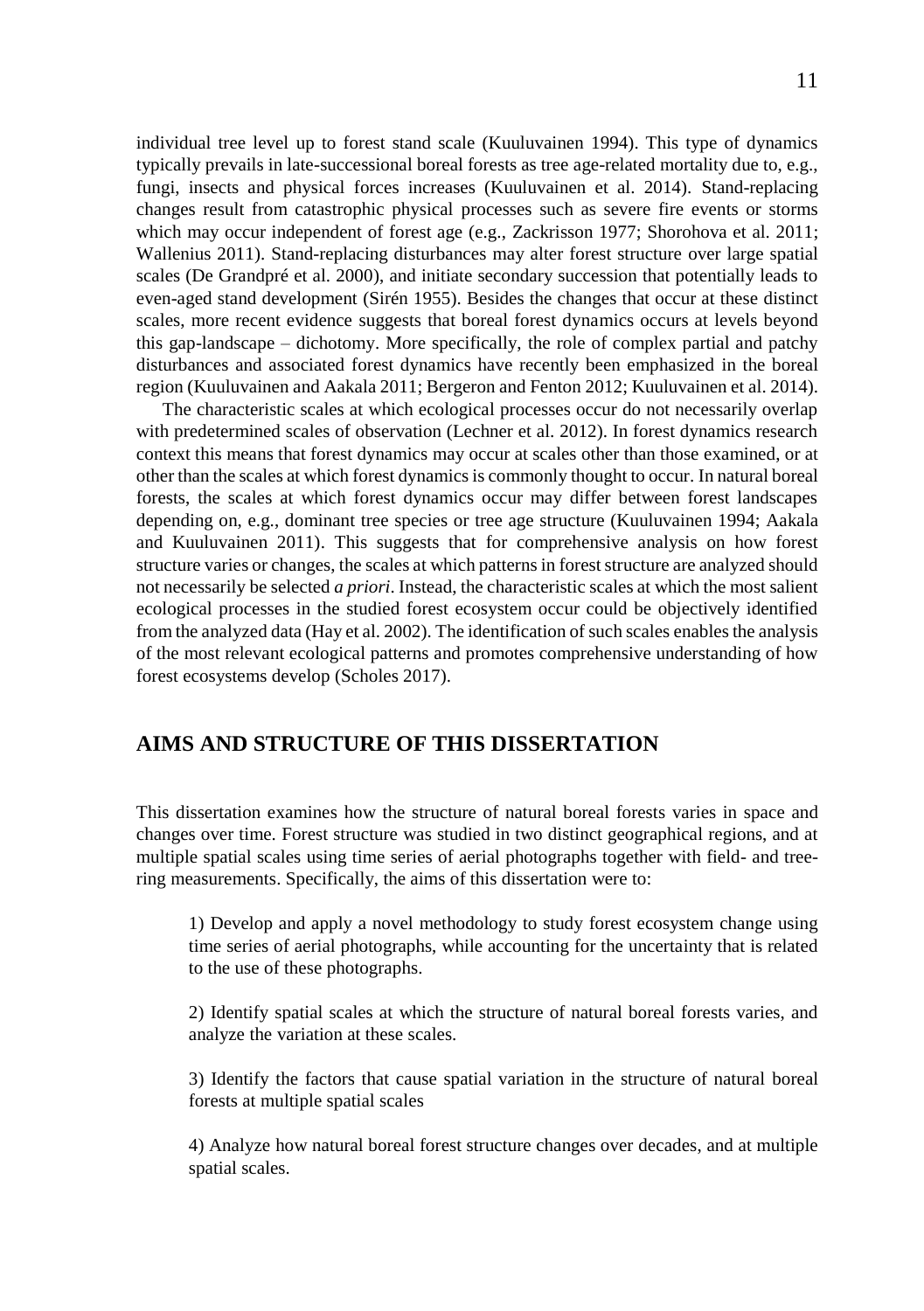The three research papers (hereafter chapters) in this dissertation address these objectives. In chapter **I**, a methodology for quantification of the uncertainty in the visual interpretation of aerial photographs of varying quality using tree-ring and field measurements is presented and applied. Chapter **II** extends the methodology to analyze scale-dependent variation in the landscape structure of natural boreal forest, and the factors and processes influencing this variation. Chapter **III** investigates trends and spatial scale dependencies in how the structure of natural boreal forest changes over time, using and extending the methodology presented in **I**.

### <span id="page-11-0"></span>**MATERIALS AND METHODS**

#### <span id="page-11-1"></span>**Study areas**

#### <span id="page-11-2"></span>*Geography, climate and soils*

The studies were conducted in the same five natural boreal forest landscapes in two distinct geographic regions: northeastern Finland and the North Shore region in Quebec, eastern Canada (Fig. 1). In Quebec, two landscapes were studied, hereafter denoted Lac Dionne and Pistuacanis (Fig. 1B). The three landscapes studied in Finland are hereafter denoted Hirvaskangas, Pommituskukkulat and Hongikkovaara (Fig. 1C). Of these landscapes, Hirvaskangas and Pommituskukkulat are located in Värriö Strict Nature Reserve (established in 1981), and Hongikkovaara in Maltio Strict Nature Reserve (established in 1956). Each studied landscape have an area of 4 km<sup>2</sup> (2 km  $\times$  2 km). The studied landscapes have never been commercially logged. However, the Finnish landscapes are influenced by reindeer herding, in connection to which light selection felling has taken place.

Humid subarctic climate characterizes both studied regions (class Dfc according to Köppen climate classification system). The mean annual temperature in the Finnish study region is  $-1 \degree C$ . The mean temperatures for the coldest (January) and warmest (July) months are  $-13$  °C and  $+13$  °C, respectively. The average annual precipitation sum is 570 mm. The mean annual temperature in the Quebecois study region is  $0^{\circ}$ C. The mean t emperatures for the coldest (January) and warmest (July) months are  $-18$  °C and  $+14$  °C, respectively. Average annual precipitation is 1100 mm (All climate data are averages from years 1970– 2000; Fick and Hijmans 2017).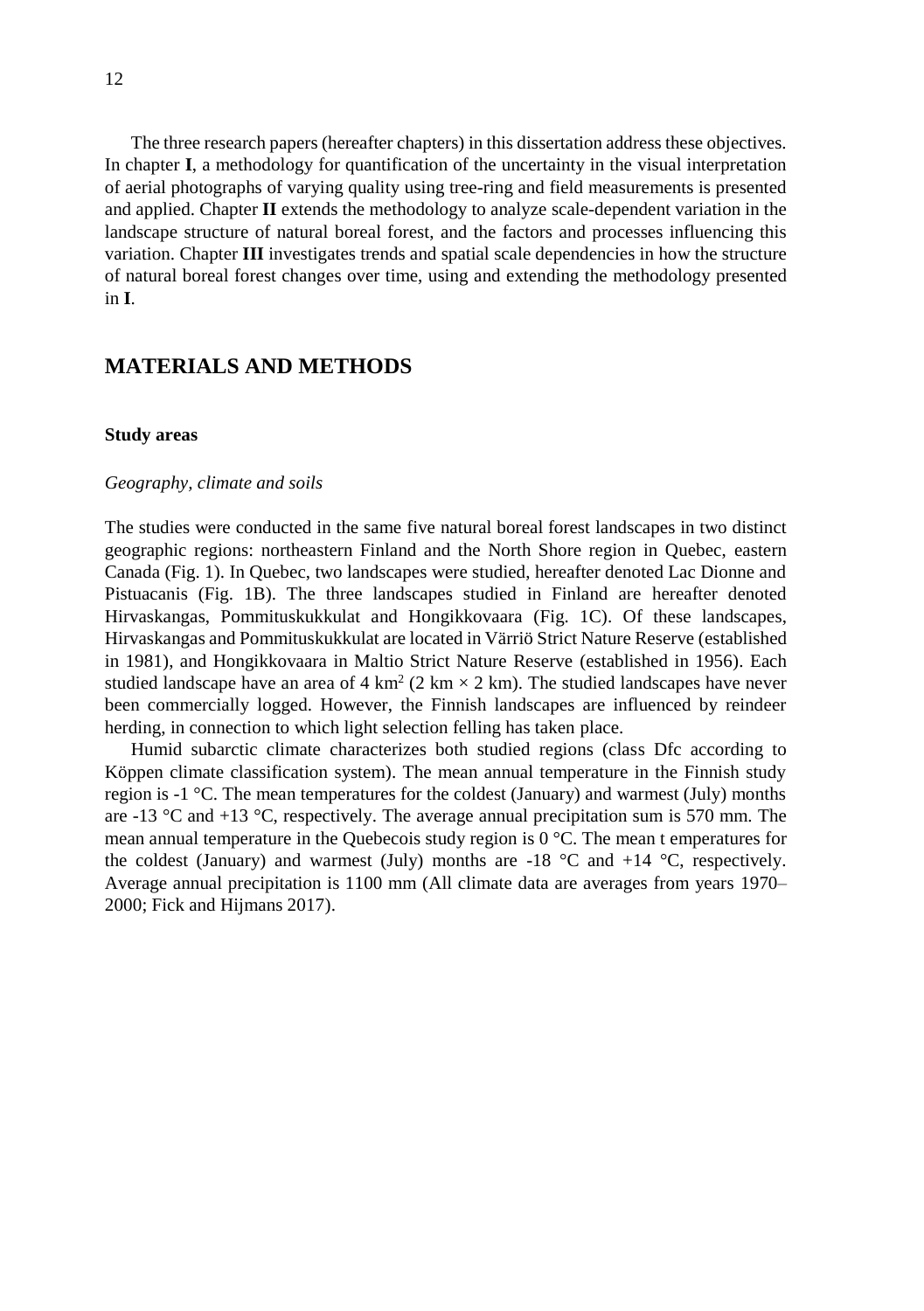

**Figure 1.** The location of the studied regions (A), and the studied landscapes within the Quebecois (B) and Finnish (C) study regions.

Both studied regions are characterized by mosaics of forests on mineral soil, waterbodies, and forested and open peatlands. Soils are quaternary glacial deposits. In Finland, undifferentiated tills are the most prevalent soil type. Other common soil types include sorted glacial formations, organic soils and rocky outcrops. The Fennoscandian Shield underlies the glacial deposits. The topography is characterized by low mountain fells with gently rolling slopes, and depressions between the fells. The fells typically have treeless upper slopes with rocky outcrops or thin soils. In the studied landscapes, the elevation ranges between 200 and 500 m above sea level (asl).

In the North Shore region, slopes vary from low to moderate. Layers of undifferentiated glacial tills are common on the gentle slopes and depressions, as are glaciofluvial sand deposits in floors of larger valleys and rocky outcrops on moderate slopes and summits. The bedrock of the studied region is part of the Canadian Shield. Generally, the North Shore region has rugged terrain. The elevation ranges from 300 to 500 m asl in the studied landscapes.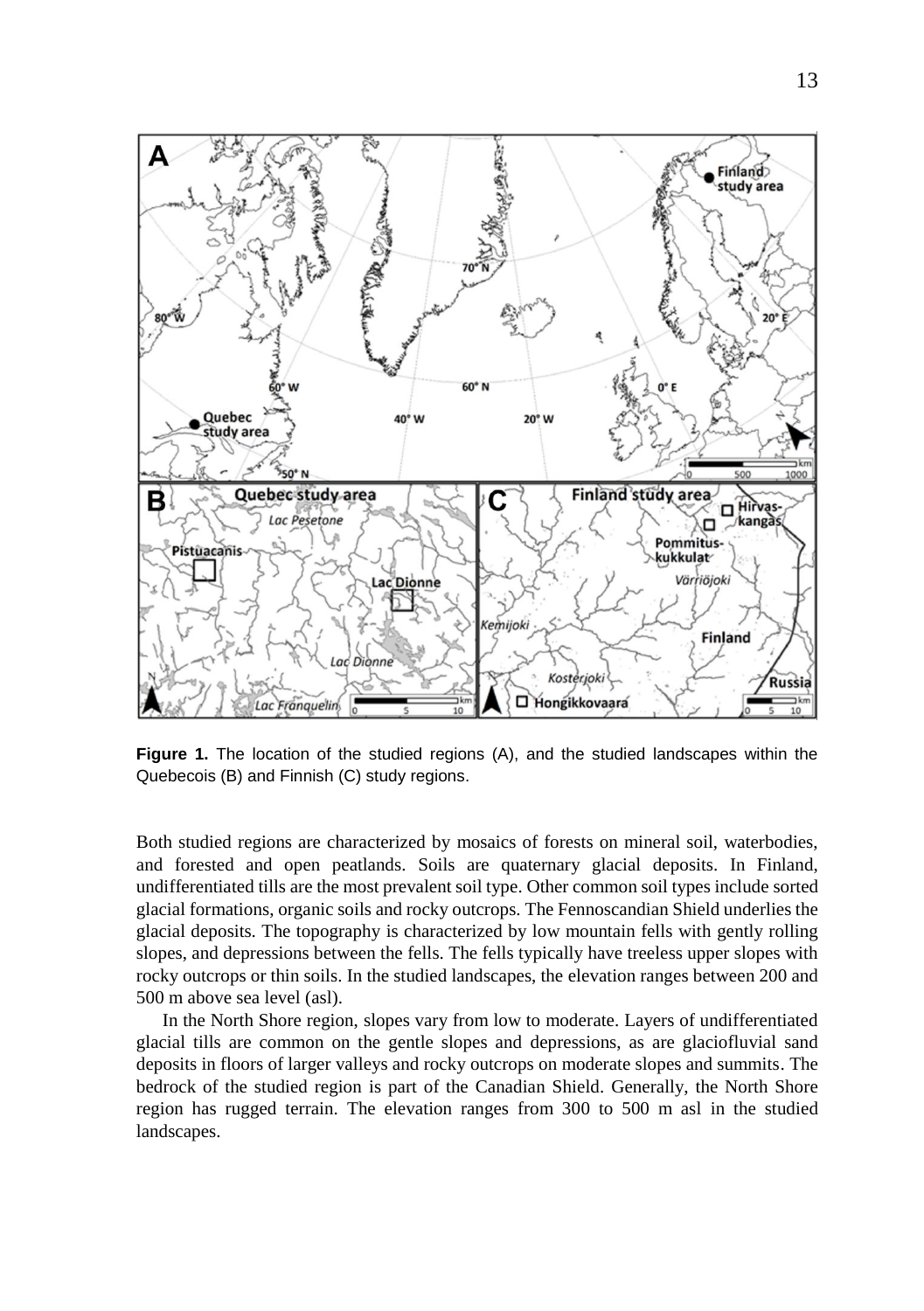#### <span id="page-13-0"></span>*Dominant tree species, succession and disturbance history*

The studied landscapes were initially selected with the following criteria: (in order of importance) 1) the forests in the landscape are naturally dynamic, 2) the landscape is accessible by boat or by foot, and 3) the landscape contains as much forest as possible, given the landscape mosaics. In addition to these criteria, landscapes dominated by different tree species were selected to be able to analyze forest structure in various boreal landscapes. Of the studied landscapes, Hirvaskangas is mostly formed of pure *Pinus sylverstris* (L.) stands (proportion of *P. sylverstris* >75 %). *Picea abies* (L.) Karst and *Betula pubescens* (Ehrh.) dominate in Pommituskukkulat. Stands of *P. sylvestris*, of mixed *P. sylvestris/P. abies*, and of mixed *P. abies/B. pubescens* are common in Hongikkovaara. *Picea mariana* (Mill.) is the most common tree species in Lac Dionne landscape, while some parts of the landscape are dominated by *Abies balsamea* (L.). Pistuacanisis dominated by *A. balsamea*, with *P. mariana*  occurrence in limited parts of the landscape.

The relative dominance of tree species is reflective of site productivity and long-term disturbance history in both studied regions (e.g., Sirén 1955; Engelmark et al. 1998; Gauthier et al. 2010). In Finland, the shade-intolerant *P. sylvestris* typically dominates on the lowproductivity xeric sites throughout the successional development (*sensu* Cajander 1949). The more productive mesic sites are usually dominated by *Betula* spp. in the early and by *P. abies*  in the late-successional stage (Sirén 1955). In the absence of stand-replacing disturbance, sub-xeric sites often undergo a gradual shift from *P. sylvestris* to *P. abies* dominance (Engelmark et al. 1998). In Quebec, *P. mariana* often forms nearly pure stands on sites with low productivity, while *A. balsamea* may occur as a co-dominant in the more productive sites, or may form monospecific stands (De Grandpré et al. 2000). In mixed stands the relative dominance of *A. balsamea* typically increases with stand age, but *P. mariana* is seldom fully outcompeted (Gauthier et al. 2010). Due to partial disturbances, other tree species such as *Picea glauca* (Moench) Voss and *Betula papyrifera* (Marsh). can persist in the canopy dominated by *P. mariana* or *A. balsamea*, even when fire return intervals are long (Bergeron 2000; Gauthier et al. 2010).

Differences in disturbance regime and disturbance history can be expected to cause differences in how forest structure varies in space and changes in time. Hence, two regions that differ markedly in their disturbance regimes were analyzed. Of the disturbance regimes in the studied landscapes, forest fires were common in the Finnish study region prior to the 20th century, especially surface fires in the xeric *P. sylvestris*-dominated forests, as typical for northern European boreal forests in general (Kuuluvainen and Aakala 2011; Aakala 2018). In 1831, most of Hirvaskangas and roughly 30% of the nearby Pommituskukkulat landscape burned. These, and previous fires have influenced the tree age structure in the *P. sylvestris*-dominated areas, and explain the high proportion of the post-fire *B. pubescens* in the mesic parts of the landscapes (e.g., in the middle of the Pommituskukkulat landscape; Aakala 2018, **II**). In Hongikkovaara landscape, the influence of the last larger fire in 1777 is still visible in the tree age structure of the landscape (Aakala 2018). In the absence of fire, small-scale mortality events of individual trees or groups of few trees (i.e. gap dynamics) drive stand dynamics in the Finnish study landscapes (Kuuluvainen and Aakala 2011). Storms of moderate severity occur infrequently but may fell trees over large areas, especially if the trees are weakened by, e.g., fungal infection prior the storm (Fraver et al. 2008). In addition to natural disturbances, reindeer herding influences the studied Finnish landscapes, most notably in the Pommituskukkulat landscape. Connected with reindeer herding, selection felling of individual trees has occurred in Hirvaskangas and Pommituskukkulat.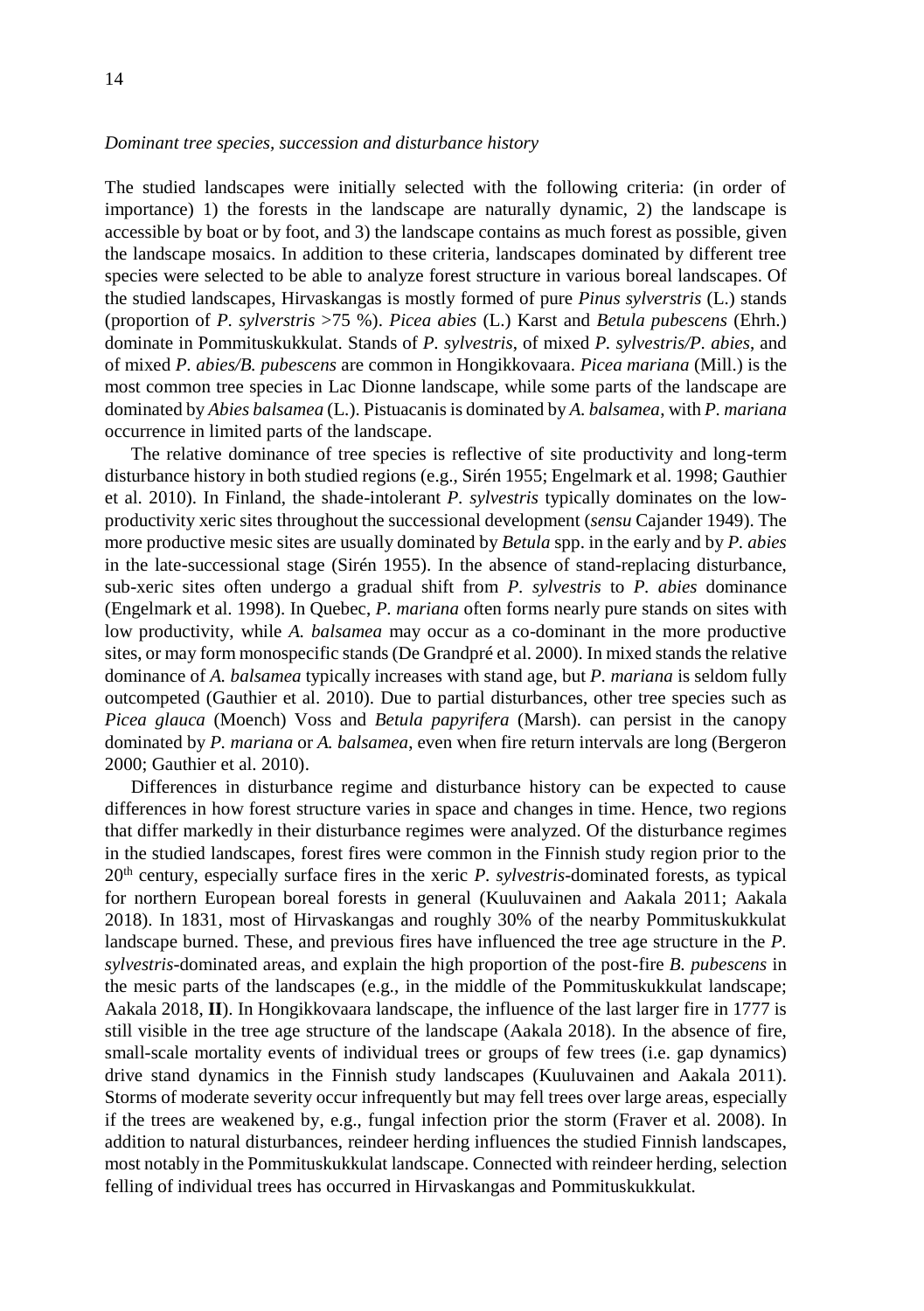In Quebec, the recurrent spruce budworm, *Choristoneura fumiferana* (Clemens), outbreaks are a major disturbance factor (Bouchard and Pothier 2010). Of the dominant tree species, *A. balsamea* is highly susceptible to spruce budworm defoliation. *P. mariana* is also defoliated by spruce budworm, but to a lesser degree compared to *A. balsamea* (Hennigar et al. 2008). In 2019, there was an ongoing outbreak in the North Shore region that began in ca. 2006 (Bognounou et al. 2017). The previous severe outbreak occurred from the 1970s to the mid-1980s (Bouchard and Pothier 2010). Gap dynamics due to, for example, partial windthrow drive the old-growth stands between the outbreaks and in the absence of standreplacing disturbances such as large-scale fire events (Pham et al. 2004; St-Denis et al. 2010; Girard et al. 2014). Fire maps by Bouchard et al. (2008) indicate that Lac Dionne burnt in 1810, while Pistuacanis seems to have avoided fires during the last 200 years.

What can be considered as old-growth forest is a matter of how the term old-growth is defined. Traditionally, tree age has been an important concept in the definition of a boreal old-growth forest (Hilbert and Wiensczyk 2007). More recent attempts to define old-growth have pointed out that due to the dynamic nature of forests, a definition that is based solely on a static variable can be problematic (Kneeshaw and Gauthier 2003; Hilbert and Wiensczyk 2007). As an example of a more dynamic definition for old-growth, Kneeshaw and Gauthier (2003) define that the onset of old-growth stage is reached when at a landscape scale the postdisturbance cohort begins to be replaced by trees recruitment from lower canopy layers. In this dissertation, the abovementioned definition by Kneeshaw and Gauthier (2003) is followed, with the augmentation that no management practices have taken place in the forests.

The field data used in this dissertation indicates that the fires that occurred in the Finnish landscapes during the late  $18<sup>th</sup>$  or early  $19<sup>th</sup>$  century were non-stand-replacing (Aakala 2018). Hence, and because of the known lack of forest management practices, these landscapes and Pistuacanis landscape where stand-replacing fires have not occurred for the last 200 years can be defined as old-growth landscapes. However, Lac Dionne landscape in Quebec experienced a major fire in 1810 (Bouchard et al. 2008), and the majority of the trees in the landscape have originated after the fire event. The longevity of *P. mariana* that dominates in Lac Dionne landscape is generally below 150 years (Gauthier et al. 2010). This means that the time interval between the last fire event and the onset of studies in this dissertation (1965) exceeds the general longevity of *P. mariana.* Hence, also Lac Dionne is considered oldgrowth landscape.

#### <span id="page-14-0"></span>**Aerial photographs, their orientation and visual canopy cover interpretation**

#### <span id="page-14-1"></span>*Aerial photographs*

The chapters in this dissertation use visually interpreted canopy cover as a surrogate measure for forest structure to quantify how forest structure varies in space (**II**) and changes in time (**I**, **III**). The retrieval of the canopy cover values from the time series of aerial photographs was reported in detail in **I**, and the same canopy cover values were used in **III**. In chapter **II**, a subset of the canopy cover values were used (i.e. not the whole time series). Briefly, canopy cover information was obtained by visually interpreting stereopairs of aerial photographs from three time points (Table 1). Henceforth, the aerial photographs from the three time points are denoted as the newest, middlemost and oldest photograph, and the time interval between the newest and the oldest photograph as the whole study interval, the time interval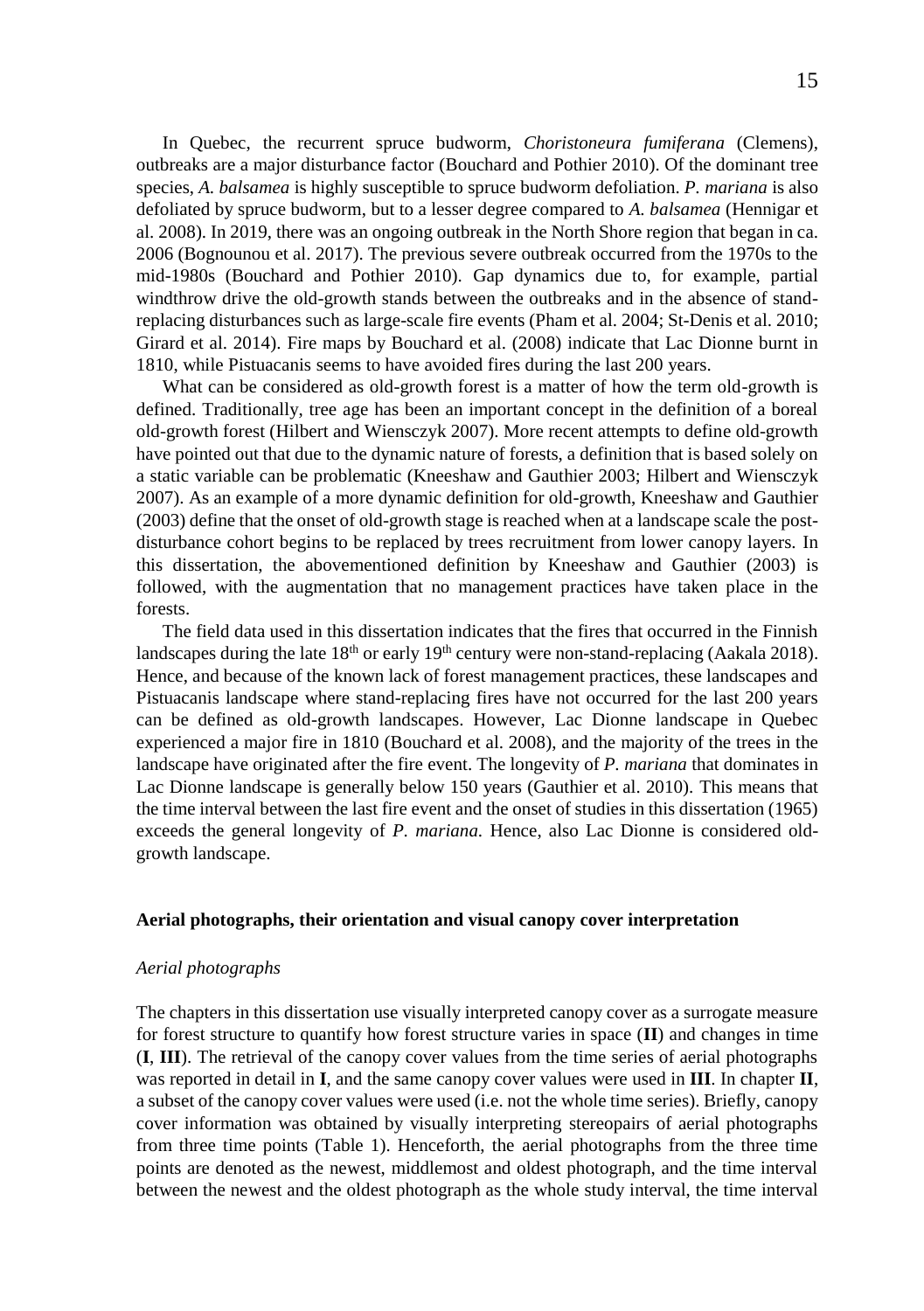between the middlemost and the oldest photograph as the first study interval, and the time interval between the newest and the middlemost photograph as the second time interval. A specific combination of a landscape and an aerial photograph is (e.g., the middlemost photograph in Lac Dionne) is denoted scene. In chapter **II**, visual interpretation of canopy cover made from the newest aerial photographs was used in detailed analysis of how natural boreal forest structure varies in space. Here, total canopy cover and the proportion of various tree species, as well as the number of standing and fallen dead trees were interpreted using the newest high quality aerial photographs. In the interpretation, conifers were identified to species level, but deciduous trees were not separated.

Because the availability of suitable photographs depended on the studied landscape, the exact period of time covered in chapters **I** and **III** differed between the landscapes (Table 1). For the same reason, the photo years also varied for the newest photographs used in chapter **II** (Table 1). For the oldest photographs, the oldest photographs available for each landscape were selected. For the middlemost photographs, several alternatives were available for certain landscapes. Here, the ones with the best quality and stereo-cover over the landscape were chosen. For the newest photographs, the most recent photographs available at the time of the fieldwork were chosen. The oldest photographs were panchromatic, the others falsecolor.

**Table 1.** The aerial photographs used in the studies of this dissertation. The Finnish photographs are from the National Land Survey Finland, except for the 1972 photo in Hongikkovaara and 1991 photo in Hirvaskangas which are from the Finnish Defence Forces, and the middlemost photos in Pommituskukkulat and Hongikkovaara which are from Blom Geomatics AS. The newest Quebecois photographs are from Ministère des Forêts, de la Faune et des Parcs du Québec, and the older photographs from Geomatheque Ltd., QC, Canada.

|                  |      | <b>Oldest photographs</b> |                          |      | <b>Middlemost photographs</b> |                          | <b>Newest photographs</b> |              |                          |  |
|------------------|------|---------------------------|--------------------------|------|-------------------------------|--------------------------|---------------------------|--------------|--------------------------|--|
|                  | Year | <b>Scale</b>              | <b>Pixel</b><br>size (m) | Year | <b>Scale</b>                  | <b>Pixel</b><br>size (m) | Year                      | <b>Scale</b> | <b>Pixel</b><br>size (m) |  |
| Hirvaskangas     | 1959 | 1:30000                   | 0.6                      | 1991 | 1:31000                       | 0.4                      | 2011                      | 1:20000      | 0.5                      |  |
| Pommituskukkulat | 1959 | 1:30000                   | 0.9                      | 1988 | 1:30000                       | 0.4                      | 2011                      | 1:20000      | 0.5                      |  |
| Hongikkovaara    | 1972 | 1:60000                   | 0.9                      | 1988 | 1:30000                       | 0.4                      | 2010                      | 1:20000      | 0.5                      |  |
| Lac Dionne       | 1965 | 1:16000                   | 0.2                      | 1987 | 1:15000                       | 0.2                      | 2011                      | 1:11000      | 0.3                      |  |
| Pistuacanis      | 1965 | 1:16000                   | 0.2                      | 1987 | 1:15000                       | 0.2                      | 2011                      | 1:11000      | 0.3                      |  |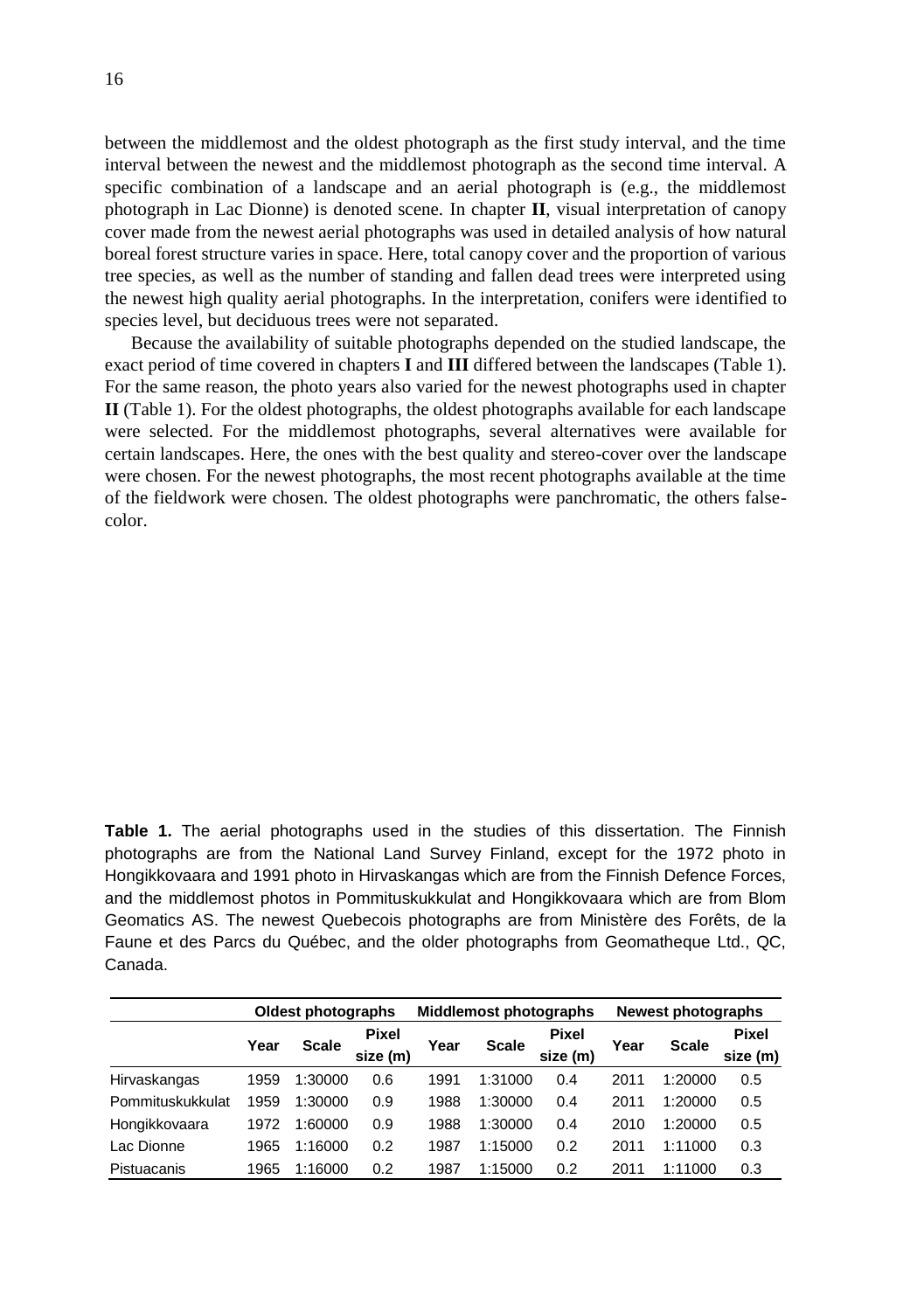#### <span id="page-16-0"></span>*Aerial photo orientation*

Accurate orientation of aerial photographs in a coordinate system that remains constant over time is required for precise retrospective photogrammetric measurements (Korpela 2004). Hence, the aerial photographs needed to be accurately oriented prior the visual canopy cover interpretation. The exterior orientation of the photographs was done using aerial triangulation, which normally relies on ground control points. Here, such ground control points were lacking. This shortage was compensated by using the direct sensor orientation to solve the exterior orientation of the newest photographs that was delivered with this exterior orientation data, and multitemporal tie points to bring the historical photographs to the same coordinate system with the newest photographs Korpela (2006).

The newest photographs for all landscapes, the oldest photographs for Quebec, and the middlemost photographs for Pistuacanis were all accompanied by exterior orientation parameters (projection center coordinates x, y, z, and the three camera rotation angles  $\omega$ ,  $\phi$ , and κ). For the middlemost photographs in Pommituskukkulat and Hongikkovaara, camera calibration certificates were available, and contained information of the focal length and/or principal distance of the used camera, of the location of the principal point in the fiducial coordinate system, and of lens distortions. For the middlemost photographs in Hirvaskangas and Lac Dionne, and the oldest photographs in all the Finnish landscapes, only the calibrated camera constant was available. For those, the standard values for the camera type were used for the fiducial mark coordinates and the fiducial center position. Lens distortions were considered to be minor and were not corrected.

Due to the lack of ground-control points, the orientation of the historical photographs reported in chapter **I** was begun by measuring the coordinates for objects visible in the accurately oriented new photographs, and on the historical photo to be oriented. Such objects included large rocks, building corners, and bases of solitary trees. The z coordinate (elevation) for these points was derived from the digital elevation models (National Land Survey Finland, Ministère des Forêts, de la Faune et des Parcs du Québec). The photographs were oriented using the experimental software by Korpela (2006), and ESPA software (ESPA Systems Ltd., Espoo, Finland).

### <span id="page-16-1"></span>*Visual canopy cover interpretation*

After the orientation, stereopairs of aerial photographs were visually interpreted using an interpretation grid of 0.1 ha cells (31.62 m  $\times$  31.62 m, 4096 cells per grid). The grid was constructed with the Fishnet-tool in ArcGIS Desktop 9.3 (Environmental Systems Research Institute, Redlands, CA, USA). The elevation information needed for the nodes of the stereointerpretation grid was derived from a digital elevation model with 10 m horizontal resolution in Finland (National Land Survey Finland) and 20 m in Quebec (Ministère des Forêts, de la Faune et des Parcs du Québec).

Canopy cover was interpreted for each interpretation grid cell as the proportion of the forest floor covered by the vertical projection of tree crowns that reach within the cell. If a cell was not completely in a forested area (e.g., waterbody, open peatland) at the time of one of the used photographs, the cell was regarded as non-forested and was excluded from further analyses in chapters **I** and **III**. In chapter **II**, only the cells that were considered non-forested at the time of the newest photographs were excluded from further analyses.

Subjectivity of the visual aerial photo interpretation can cause bias in the interpretation results (Morgan and Gergel 2013). To reduce bias due to improving interpretation skill, the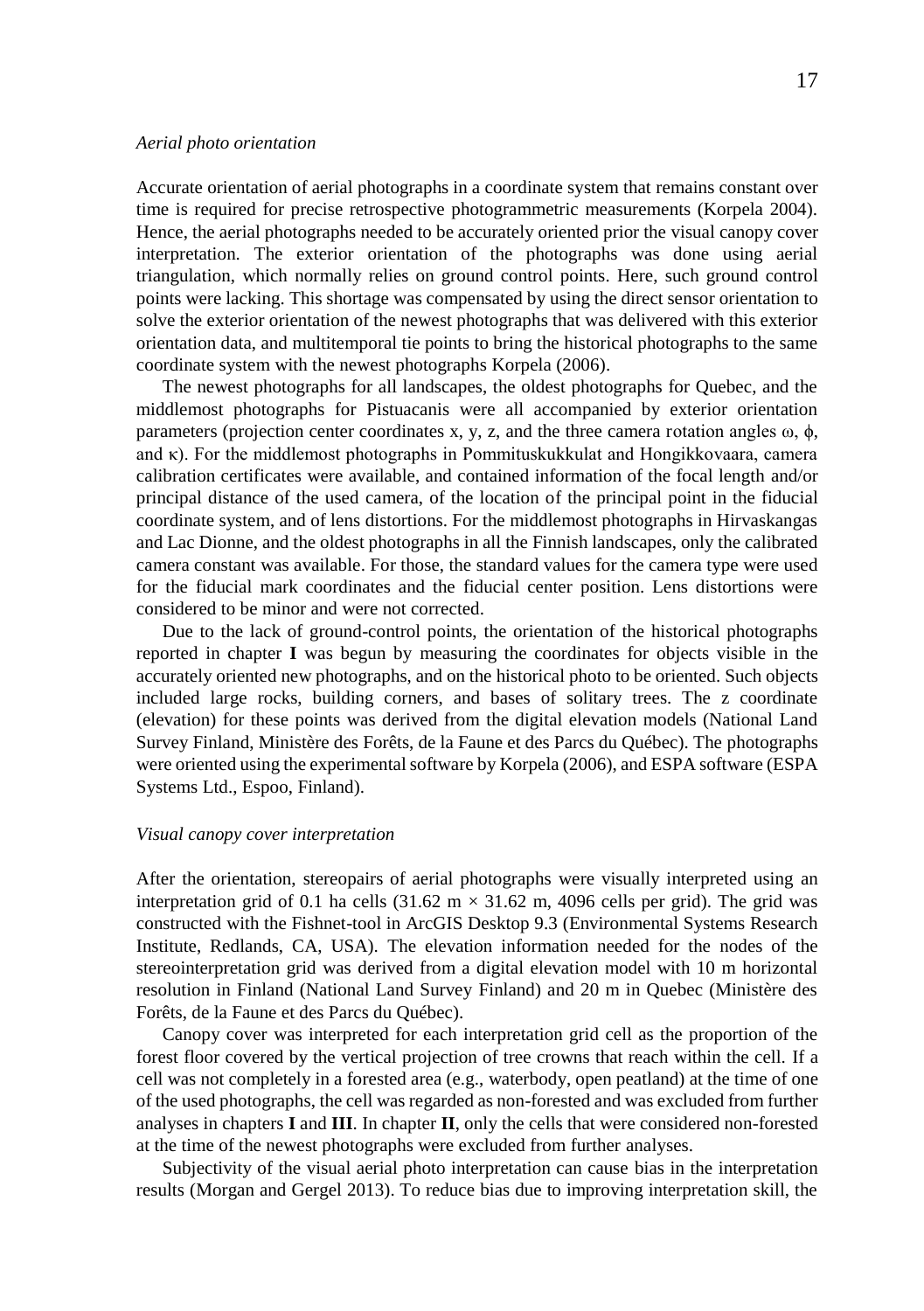interpretation grids were divided into sixteen parts (256 cells each). Using these sub-grids, the newest photographs for each landscape were interpreted first in randomized order, and then the other photographs in randomized order. From the newest photographs, also the proportion of various tree species of the total canopy cover, and the number of standing and fallen dead were recorded. Conifers were identified to species level, but the deciduous trees were not separated. The tree species proportions were used in calibration model selection (**I**), and to explain the spatial variability patterns in forest structure together with the dead wood interpretations (**II**). EspaCity software (version 11.0.15306.1; ESPA Systems Ltd., Espoo, Finland) and a passive 3D monitor were used in the interpretation.

#### <span id="page-17-0"></span>**Field data for the calibration of visual interpretation**

To reduce systematic error (henceforth bias) from the visual canopy cover interpretation, to quantify the random error associated with the interpretation, and to produce canopy cover posterior distributions, the interpretation was calibrated using canopy cover derived from field measurements as ground truth values. The field measurements were done in summer 2012 in Finland and 2013 in Quebec. Consequently, the aerial photographs were taken 1–53 years earlier than the field measurements were done. To obtain ground truth values at the year corresponding to the year when the aerial photographs were taken, canopy cover was reconstructed for a random sample of the grid cells to correspond to the aerial photo years. These reconstructions were used as ground truth values for the visual interpretation. The results of all the visual canopy cover interpretations used in this dissertation, as well as their error distribution quantifications are presented in chapter **I**. The error distributions were used to assess the uncertainty of the identified patterns of how forest structure changes in time (**I**, **III**), and varies in space (**II**). The basis of the field sampling and tree crown size reconstruction are only briefly explained here.

To select a random sample of the grid cells for field sampling, the interpretation grids were first divided into quadrants (Aakala et al. 2016). Then, 4 cells in each quadrant were randomly selected (16 cells per landscape). The division was made to ensure that cells were selected from different parts of the landscape, as interpretation error might differ in different parts of the aerial photographs (for example, trees appear larger when further away from the aerial photo nadir; Korpela 2004). All the selected 48 cells were sampled in the Finnish landscapes. However, for logistic constraints, only 2–3 cells per quadrant were sampled in Quebec (9 cells per landscape). Except for the two pilot-phase cells in Pommituskukkulat landscape, only cells located at a minimum distance of 100 m from the previously selected cells were selected.

In the field, all trees with a minimum diameter of 10 cm at 1.3-m height and whose crown reached within the selected cell were mapped using a FieldMap measuring system (IFER Ltd., Jílové u Prahy, Czech Republic; see Aakala et al. 2016 for full details on the field sampling). The utilized measuring system combines an electronic compass and a laser rangefinder to the FieldMap LT mapping software on a handheld computer. In each sampled cell and for all trees, species, diameter at 1.3 m height, and tree height were recorded. Further, an increment core was extracted from each tree at approximately 1 m height using a standard 5.15 mm borer. Coordinates of each stem center on the plot were measured using an arbitrary Cartesian coordinate system with origin in the southwest corner of the cell. To obtain the crown sizes for the live trees, crown projections were mapped by measuring 4–8 points along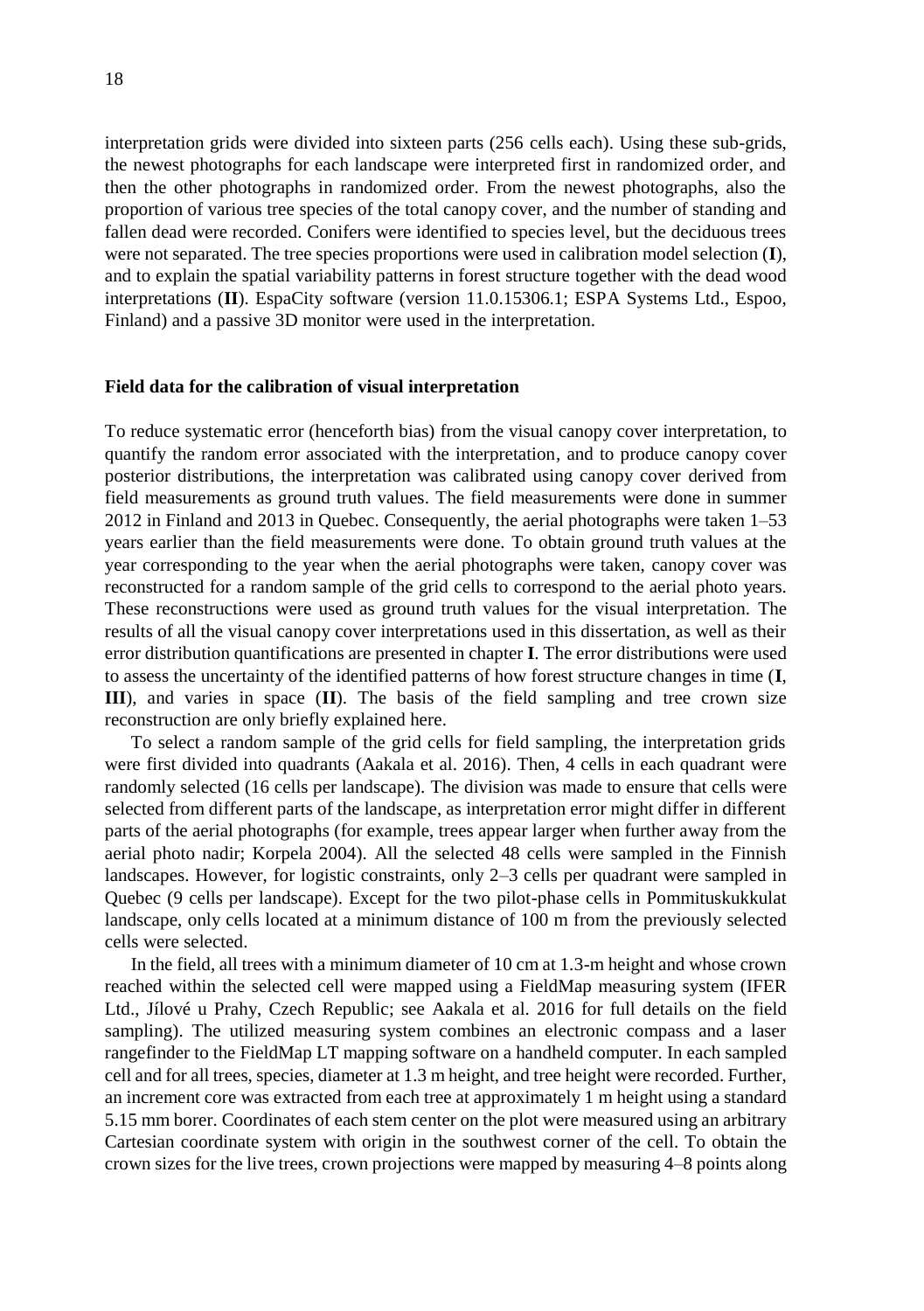the crown dripline on different sides of the crown, the total number of points depending on the crown irregularity. The more irregular the crown, the more points were mapped.

Dead trees within the cell selected for field sampling were mapped and recorded similarly, and classified into six decay classes following Aakala (2010). Stem base centers were used for the location of each tree. If a dead tree had stem base outside but close to the cell border, a subjective estimation of whether the crown reached the cell while the tree was alive was done based on the crowns of nearby live trees of the same species and corresponding size. An increment core similar to live trees was extracted. In cases of advanced decay, a partial disk was cut using a chainsaw.

#### <span id="page-18-0"></span>**Canopy cover reconstruction from the field data**

In **I**–**III**, the field-measured canopy covers and tree-ring measurements were used to reconstruct canopy cover in the sampled cells to correspond to the years the aerial photographs used in the particular study were taken. For the canopy cover reconstruction, the full radial growth histories of the field-sampled trees presented in Aakala et al. (2018) were utilized. In the reconstruction, the field-measured tree canopy size was set as a starting point. Then, tree canopy sizes were back-calculated based on their growth histories (Fig 2, see **I** for full details on the procedure). If a trees shrank below the 10 cm at 1.3-m height sampling threshold it was removed from the reconstruction. When the aerial photo year was reached, the relationship between tree diameter and crown area was used to convert the change in tree size to change in crown size (Fig. A1 in **I**). In the back-calculation, dead trees were resurrected at their cross-dated year of death. After resurrection their diameter and canopy size change was quantified similar to live trees, but assuming circular crown shape. Last, the overlapping crown areas were removed, and the proportional canopy cover for the fieldsampled cells at the aerial photo years was calculated as the sum of non-overlapping crown areas within a cell divided by the cell area.



**Figure 2.** An example of the results of a canopy cover reconstruction in one of the field sites located in Pommituskukkulat landscape. The panels are canopy maps where a polygon represents an individual tree canopy. The maps show the reconstructed canopy cover at the time of the oldest (A), middlemost (B) and newest (C) aerial photograph in the particular landscape. The colors represent the tree species in the site. N.B. the overlapping canopies and the canopies that exceed the site area have not been removed from this example.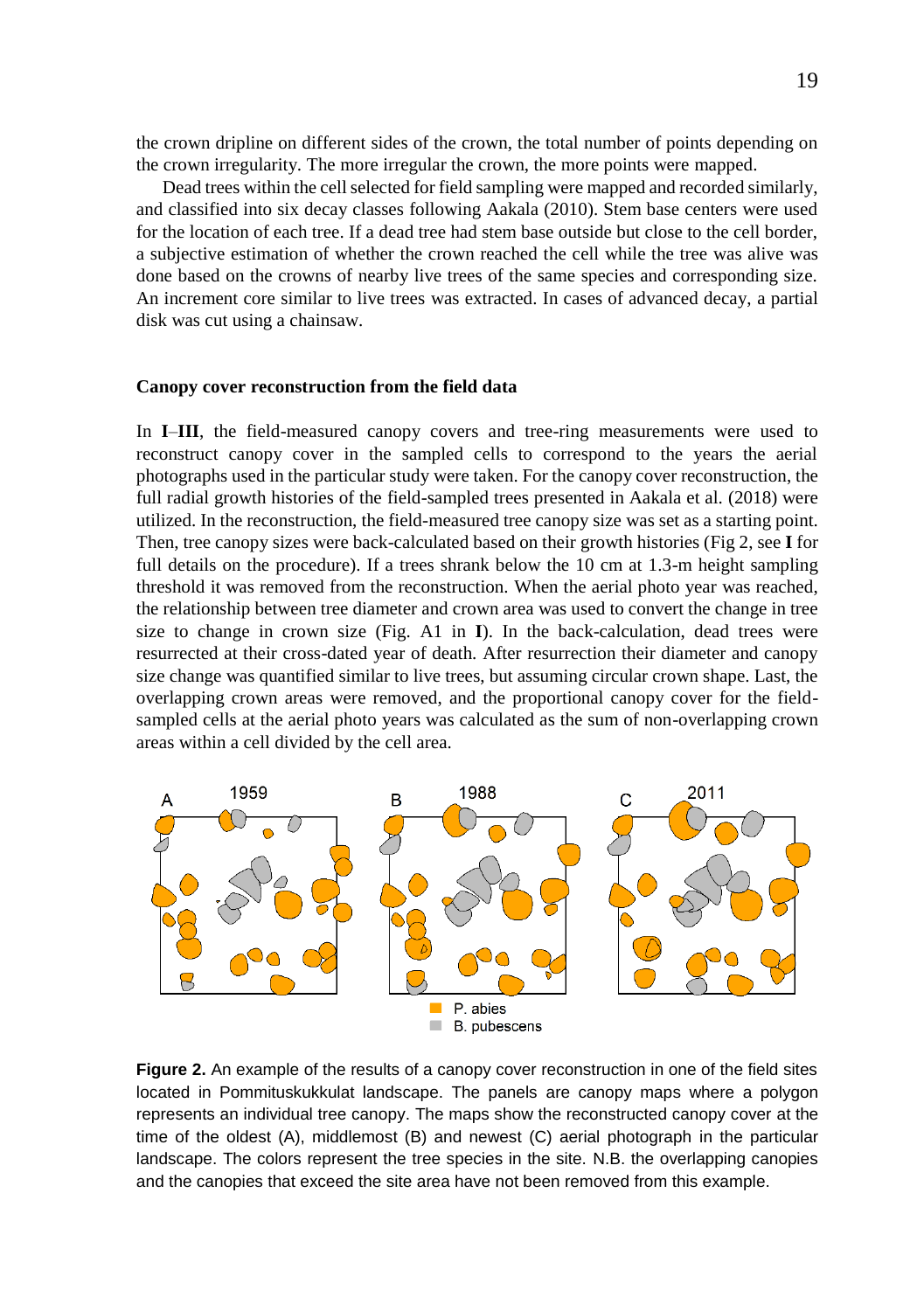#### <span id="page-19-0"></span>**Bias and error in the visual canopy cover interpretation**

Separating credible canopy cover variation or change from visual interpretation error was essential in all the chapters within this dissertation. Hence, the influence of bias needed to be minimized and the amount random error quantified. For this, regression models between the reconstructed and interpreted canopy cover were used to explore the sources of bias and error in the interpretation (**I**). Henceforth these regression models are denoted calibration models. In calibration model selection, the pairwise interactions between the interpreted canopy cover, interpreted landscape and the year the aerial photograph was taken (surrogate measure for photo quality) were tested with ANCOVA (Table A1 in **I**).

The accuracy of the interpretation depended on the interpreted landscape and on aerial photo quality. Hence, individual calibration models for the oldest, middlemost and newest aerial photographs were used when calibrating the visual interpretation (**I**, **III**). Due to the dependency between interpretation success and the interpreted landscape, the same calibration models could not be used in each landscape. Instead, the largest coefficients of determination (R²) and smallest residual standard errors were obtained when Hirvaskangas and Pommituskukkulat, and Lac Dionne and Pistuacanis were calibrated with their own models and Hongikkovaara with its individual model when calibrating the interpretations made from the oldest and middlemost photographs (**I**). For the newest photographs the use of separate calibration models did not increase calibration success. Hence, all Finnish landscapes were calibrated in the same model, and the Quebecois landscapes in the same model when calibrating the interpretations made from the newest photographs (**I**–**III**). However, the calibration model for the newest photographs in the Finnish landscapes improved when the proportion of P. abies in the cell was included as a predictor (Table A2 in **I**). Hence, the proportion of P. abies was included in this calibration model. The calibration model residuals were used to further explore the sources of bias and error in the visual interpretation (**I**), and the posterior predictive distributions for canopy cover that were developed based on the calibration models were used in to examine the credibility of the results.

The calibrated canopy cover values were compiled into raster maps. In chapters **I** and **III,** temporal changes in canopy cover were analyzed. Hence, the sequential canopy cover maps were subtracted to produce maps of canopy cover change. These maps depict changes in canopy cover during the first, the second and the whole time interval. For each map of canopy cover change, the annual canopy cover change rate was further quantified by dividing the canopy cover change in each cell during a time interval by the length of the particular interval (**III**).

Due to their high quality, the newest aerial photographs enabled a more detailed analysis of forest structure compared to the older aerial photographs (**II**). For example, tree species composition (proportion of canopy cover) and the amount of dead wood (number of snags and logs) were interpretable using the newest photographs. Hence, the canopy cover interpretation made using the newest photographs was used to study spatial variation in forest structure in detail, and the interpretations of tree species composition and amount of dead wood were used to explain the variation in canopy cover (**II**). The dead wood interpretation and the interpretation of tree species composition were calibrated in a process similar to the calibration of canopy cover interpretation (**II**).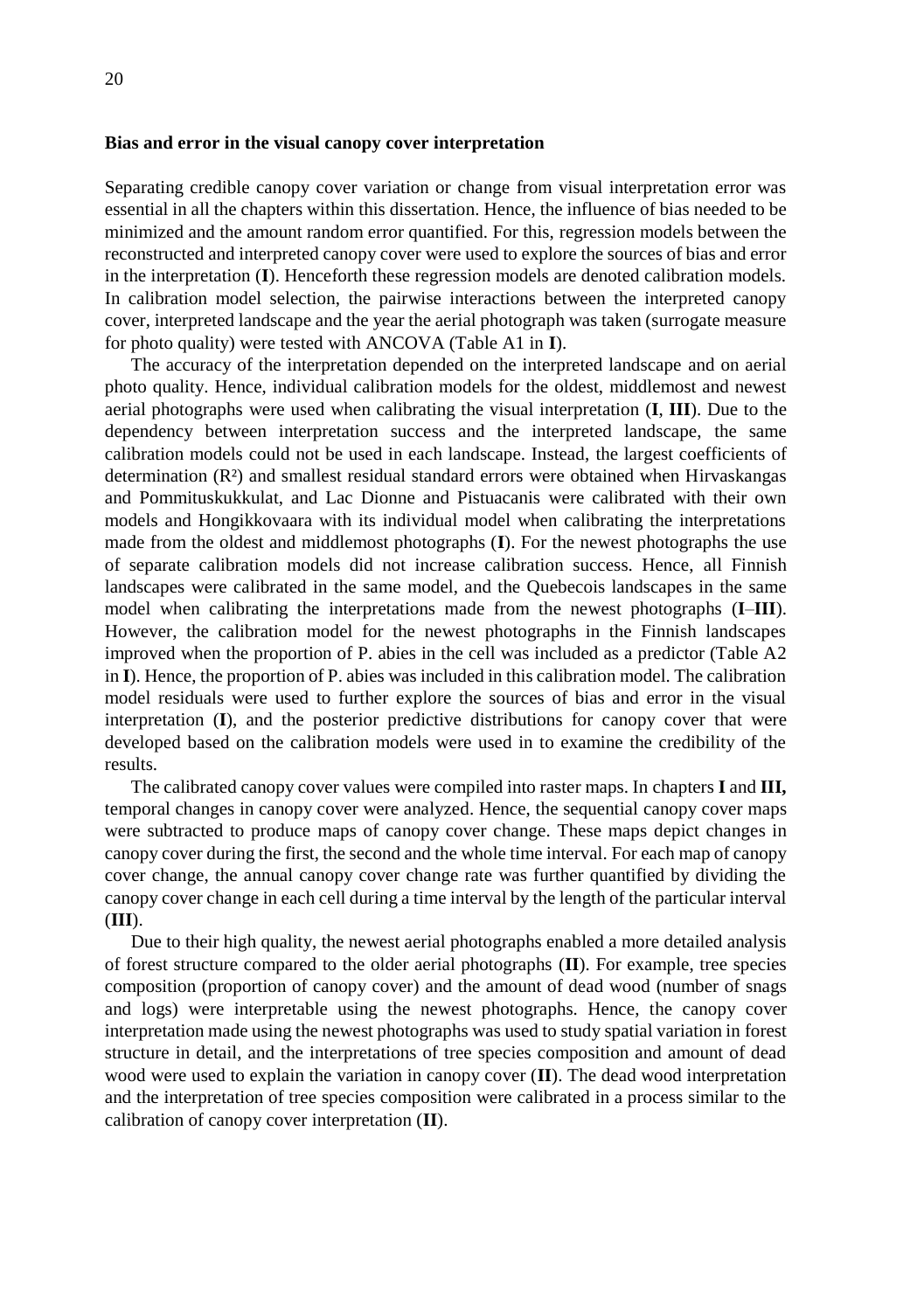#### <span id="page-20-0"></span>**Spatial scales and patterns of canopy cover variation (II) and change (III)**

Spatial variation (**II**) and temporal change (**III**) in canopy cover were analyzed at multiple spatial scales. For this, the scale derivative analysis (Pasanen et al. 2013; **II**–**III**), Bayesian scale space multiresolution analysis (MRBSiZer; Holmström et al. 2011, **II**), and Bayesian scale space analysis for images (iBSiZer; Holmström and Pasanen 2012; Pasanen and Holmström 2015; **III**) were used. Detailed descriptions of the analysis pathways are given in the chapters (**II**–**III**). Briefly, when used to analyze images, both MRBSiZer and iBSiZer rely on the idea that the image consists of a sum of components at various spatial scales. Hence, smoothing the image can reveal features that occur at different spatial scales. In MRBSiZer, the smoothed components are separated from each other, whereas only smoothing is performed in iBSiZer. The spatial scales used for the smoothing should represent the scales at which the most salient variation or change occurs (i.e. characteristic scales; Wu 1999). Hence, the first step in the analysis was to identify the characteristic scales to be used in smoothing. We identified the characteristic scales with an objective approach which is based on a concept of 'scale-derivative' (Pasanen et al. 2013).

A scale-derivative is the derivative of the smooth with respect to the logarithm of the smoothing level, and in scale-derivative analysis the characteristic scales are detected based on the smoothing levels that minimize the scale-derivative vector norm. For example, in a signal that is a sum of two components with different scales, the location of such a local minimum represents a level at which the smaller scale is smoothed out and the large-scale component, not yet affected by smoothing, is revealed (see Pasanen et al. 2013 for details). In **II**–**III**, sequences of smoothing levels were defined by identifying the local minima of the scale-derivative vector norms for the newest canopy cover map (**II**) and all the maps of canopy cover change (**III**).

Using MRBSiZer, the canopy cover maps depicting canopy cover at the time of the newest photographs were decomposed into scale-dependent components based on the smoothing level sequences identified in scale-derivative analysis (**II**). The maps were smoothed using a Nadaraya-Watson smoother with a Gaussian kernel. When smoothing was used to reveal features with small spatial scale, the data points were averaged over a small neighborhood. To reveal large-scale features, data points were averaged over larger spatial scales. After smoothing the canopy cover maps, the smooths were subtracted. This resulted in maps that depict canopy cover at a location relative to its surroundings (i.e. relative canopy cover map; Fig. 2 in **II**), the sizes of the locations and surroundings depending on the smoothing level (with increased smoothing, larger areas are compared to their surroundings). In relative canopy cover maps, high canopy cover means high canopy cover in relation to the surrounding areas, and vice versa. Maps depicting relative basal area of dead wood were produced in the same manner (Fig. S6 in **II**).

Chapter **III** focused on analyzing spatial patterns of canopy cover change at multiple spatial scales. For this, absolute changes in canopy cover were analyzed (not relative as in **II**). Hence, iBSiZer instead of MRBSiZer was used to smooth the maps of canopy cover change that depict canopy cover change between two time points. Similar to **II**, also the maps of canopy cover change were smoothed based on the smoothing level sequences identified in the scale-derivative analysis (Pasanen et al. 2013).

Theoretically, the combination of scale-derivative analysis and iBSiZer/MRBSiZer is close to the wavelet analysis, which can be used to detect spatial patterns in two dimensional ecological data (as in James et al. 2011). However, our approach has some advantages over the wavelet analysis. Firstly, in our approach, the characteristic scales are objectively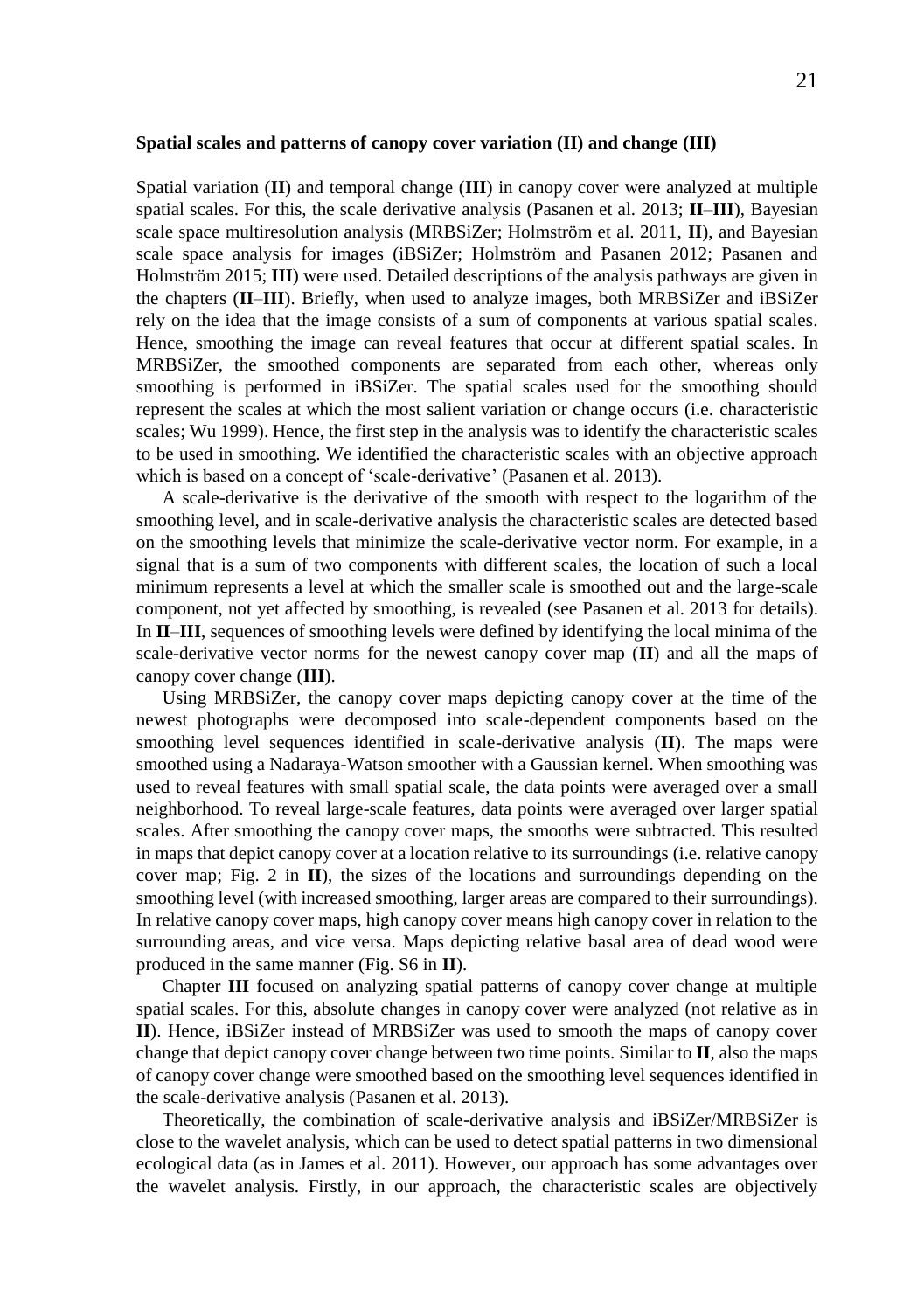identified using the scale-derivative analysis. The scale-detection in wavelet analysis is sensitive to wavelet template selection, introducing an element of subjectivity in the scaledetection of wavelet analysis (James et al. 2010). Secondly, compared to the wavelet analysis where nonstationary subregions or hotspots are identified, our approach provides a more intuitive interpretation of the results (areas that differ credibly from their surroundings or areas that have changed credibly are identified in MRBSiZer or iBSiZer, respectively; see Holmström et al. 2011 for a more detailed comparison).

To produce comparable and intuitive numerical information on the spatial scales at which canopy cover varies or changes (**II**–**III**), the characteristic size of a feature within an identified scale was quantified using a combination of scale-derivative analysis (Pasanen et al. 2013), and the diameter of the representative circle approach (cf. Pasanen et al. 2018). Due to the size estimation, the scale sizes could be reported in hectares instead of uninformative smoothing parameter values.

### <span id="page-21-0"></span>**Credibility of canopy cover variation and change**

Error distributions in the calibration models, quantified in chapter **I**, were used to develop posterior predictive distributions of canopy cover for each canopy cover map and for each map of canopy cover change. These posterior predictive distributions were analyzed in a Bayesian framework to assess the credibility of the general patterns of canopy cover change (**I**), spatial variation in canopy cover (**II**), and canopy cover change at multiple spatial scales (**III**), and to distinguish credible phenomena from the visual interpretation error. The approach used to examine the credibility of the results depended on the aims of the particular study. In chapter **I** the aim was to quantify the magnitude of forest structural change that could be detected with the proposed methodology. In this spatially implicit analysis, the credibility of the general patterns of canopy cover change were distinguished from the interpretation error by estimating the point-wise posterior mean of the canopy cover change as the cell-wise mean of 10000 draws from the canopy cover change posterior distribution (Erästö and Holmström 2005). The cells where 99% of the samples where positive or negative were considered as cells with credible canopy cover increase or decrease, respectively.

In the multiscale analyses (**II**–**III**), the credibility of the results was assessed in a spatially explicit manner using the method of highest point-wise probabilities (HPW; Erästö and Holmström 2005). The cells where the joint posterior probability exceeded a threshold of 95% were flagged as cells with credibly higher or lower relative canopy cover (**II**) or as cells with credible canopy cover increase or decrease (**III**). The main difference between the pointwise and the highest point-wise approach is that in HPW canopy cover variation or change in a cell is compared to that of the whole landscape, while considering the 5% error marginal. This means that in HPW, the error margin is given for the whole canopy cover map, whereas in the spatially implicit point-wise approach the margin is given separately for each cell. The purpose of the comparison over the whole landscape is to account for the multiple testing problem and the consequent false positive observations. As the consideration of the multiple testing problem is embedded in HPW, a lower credibility threshold than in the point-wise approach could be used.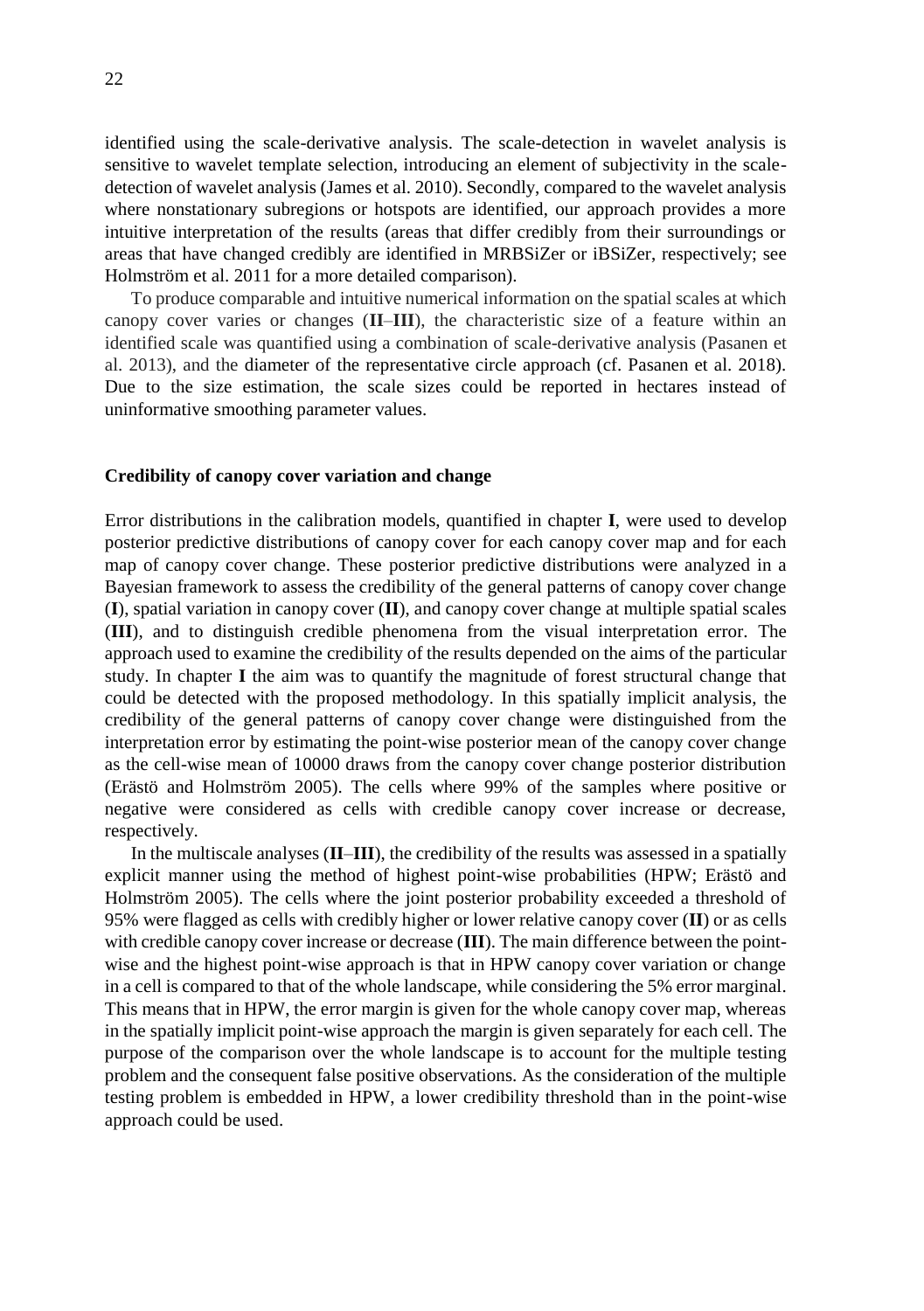### <span id="page-22-0"></span>**RESULTS AND DISCUSSION**

### <span id="page-22-1"></span>**Changes in forest structure were credibly detectable using time series of aerial photographs (I)**

To develop and apply a methodology to study changes in forest structure using time series of aerial photographs, altogether 61440 individual canopy cover interpretations were made from the five study landscapes, using stereopairs of aerial photographs taken at three time points between the years 1959–2011. The visual interpretation of canopy cover was compared to canopy cover values reconstructed based on field- and tree ring measurements. The difference between the canopy cover values reconstructed using field- and tree-ring measurements and the visually interpreted canopy cover varied between the oldest, middlemost and the newest aerial photographs. For oldest and middlemost photographs, the mean differences were 5 and 3 percentage points (pp), respectively, considering all landscapes (Fig. 3; **I**). For the newest photographs, the mean difference was -3 pp. (Fig. 3; **I**). This suggested bias in the visual canopy cover interpretation and indicated that canopy cover was typically systematically underestimated using the oldest and middlemost, and overestimated using the newest aerial photographs. The interpretation bias also varied among the studied landscapes, and depended on the reconstructed canopy cover in the interpreted cell (Fig. 3; **I**). The canopy cover overestimation increased with increasing canopy cover when interpreting the newest photographs. For the oldest and middlemost photographs, canopy cover underestimation increased with increasing canopy cover, independent of the studied landscape.



**Figure 3.** Difference between the canopy cover reconstructed using the field and tree-ring measurements, and the visually interpreted canopy cover at the time of the oldest (A), middlemost (B), and newest aerial photographs (C).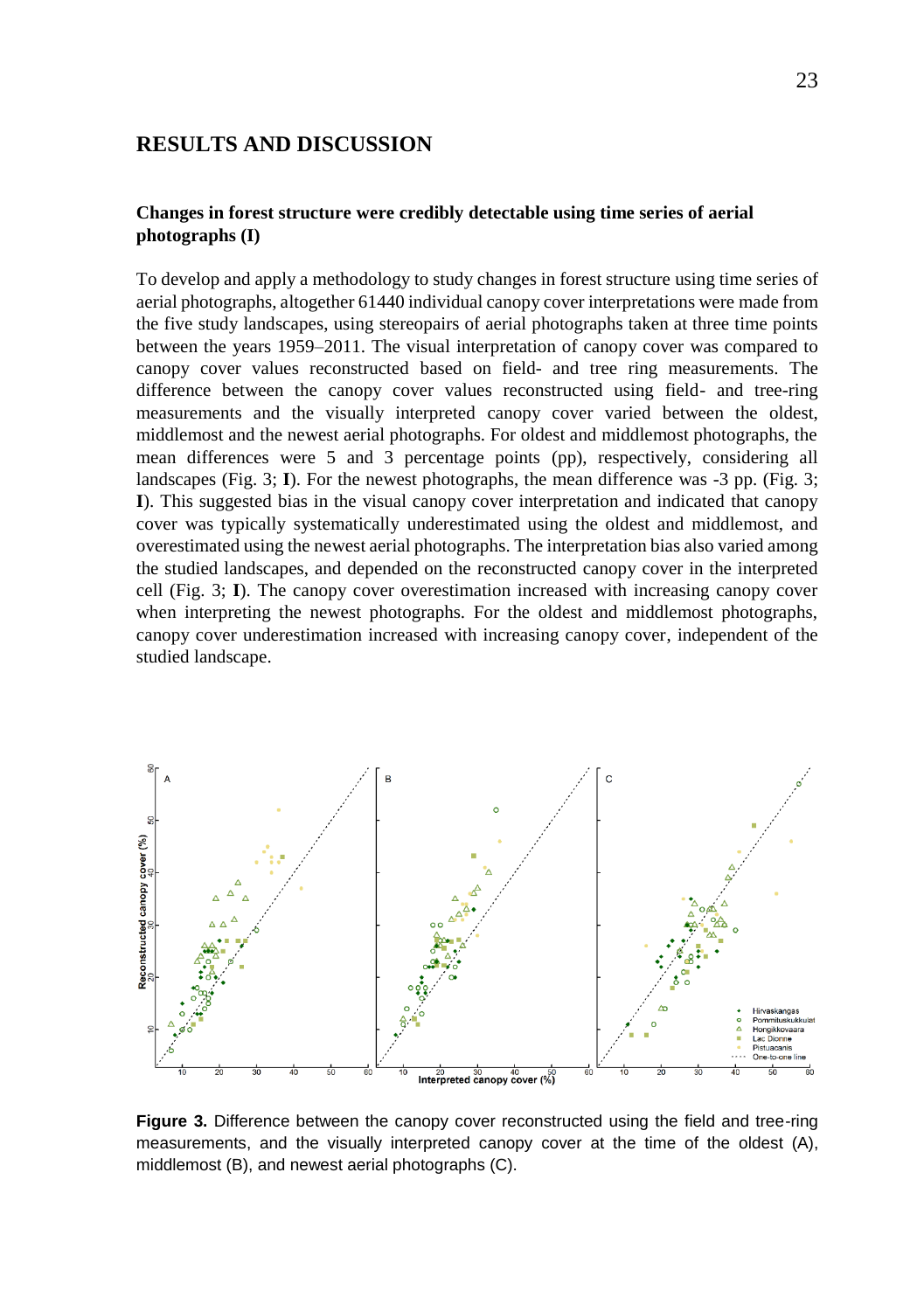The results supported the earlier findings on how differences in aerial photo scale and quality can cause bias in visual aerial photo interpretation (Danby and Hik 2007; Fensham and Fairfax 2007). A potential explanation for why canopy cover was underestimated using the oldest and middlemost photographs and overestimated using the newest photographs is that the individual tree crowns appear larger and are easier to delineate from the recent highquality aerial photographs compared to the older low-quality photographs. This applies especially to trees close to the applied diameter limit of 10 cm at 1.3-m height. Trees close but above this limit were not clearly visible in the oldest and middlemost photographs. While visible, they were hard to separate from trees just below the diameter limit using the newest photographs that also had the highest quality. The dependency between the visual interpretation bias and the quality of the aerial photographs, as well as between the studied landscape and the tree species composition and cover signifies that the interpretation bias cannot be assumed constant between different forest landscapes (Massada et al. 2006), but should be quantified separately when these landscape characteristics or aerial photo quality change.

In Quebec, the regeneration after the spruce budworm outbreak (from 1970s to mid-1980s; Bouchard and Pothier 2010) was ongoing at the time of the newest photographs (2011). Consequently, many trees were close to the 10 cm at 1.3-m height limit at the time of the newest photographs. It is plausible that the relatively high random interpretation error of the newest aerial photographs in Quebec was caused by the difficulty to separate the fieldmeasured trees from those below the limit using the aerial photographs. This difficulty could also partly explain the lack of connection between the photo quality and interpretation success.

Because the bias and error in the visual interpretation of canopy cover varied between different landscapes and between the aerial photographs with different quality (different photo years), the magnitude of the credibly detectable change in canopy cover differed during among the studied landscapes and between different time intervals (Fig. 4). This influenced the changes that were credibly detected in chapters **I** and **III**. Similarly, the relatively high error in the interpretation of the newest aerial photographs decreased the amount of spatial variability in forest structure that could be credibly detected using different scenes (**II**). The results in chapter **I** indicated that in most cases, multiple tree crowns were needed to cover an area that would exceed the limit of credibly detectable change, the specific area depending on the absolute canopy cover in a particular cell. This means that changes that occur at a level of an individual tree (e.g., individual tree mortality) could not always be credibly discerned. However, changes that influenced a few trees could already be credibly separated. While boreal forest structure typically changes at individual tree scale, changes that influence forest structure at the level of a few trees up to stand scale are also common (Pham et al. 2004; St-Denis et al. 2010), as are changes that occur at even broader spatial scales (De Grandpre et al. 2000; Bergeron and Fenton 2012; Kuuluvainen et al. 2014). Consequently, credible canopy cover increases and decreases were identified during all time intervals (Fig. 4). This suggests that time series of aerial photographs together with canopy cover reconstructions based on field- and tree-ring measurements can be used to detect the slow and continuous changes in forest structure that occur over several years, in addition to the abrupt change detection to which time series of aerial photographs are typically applied to (Beaty and Taylor 2001; D'Aoust et al. 2004; Morgan and Gergel 2013).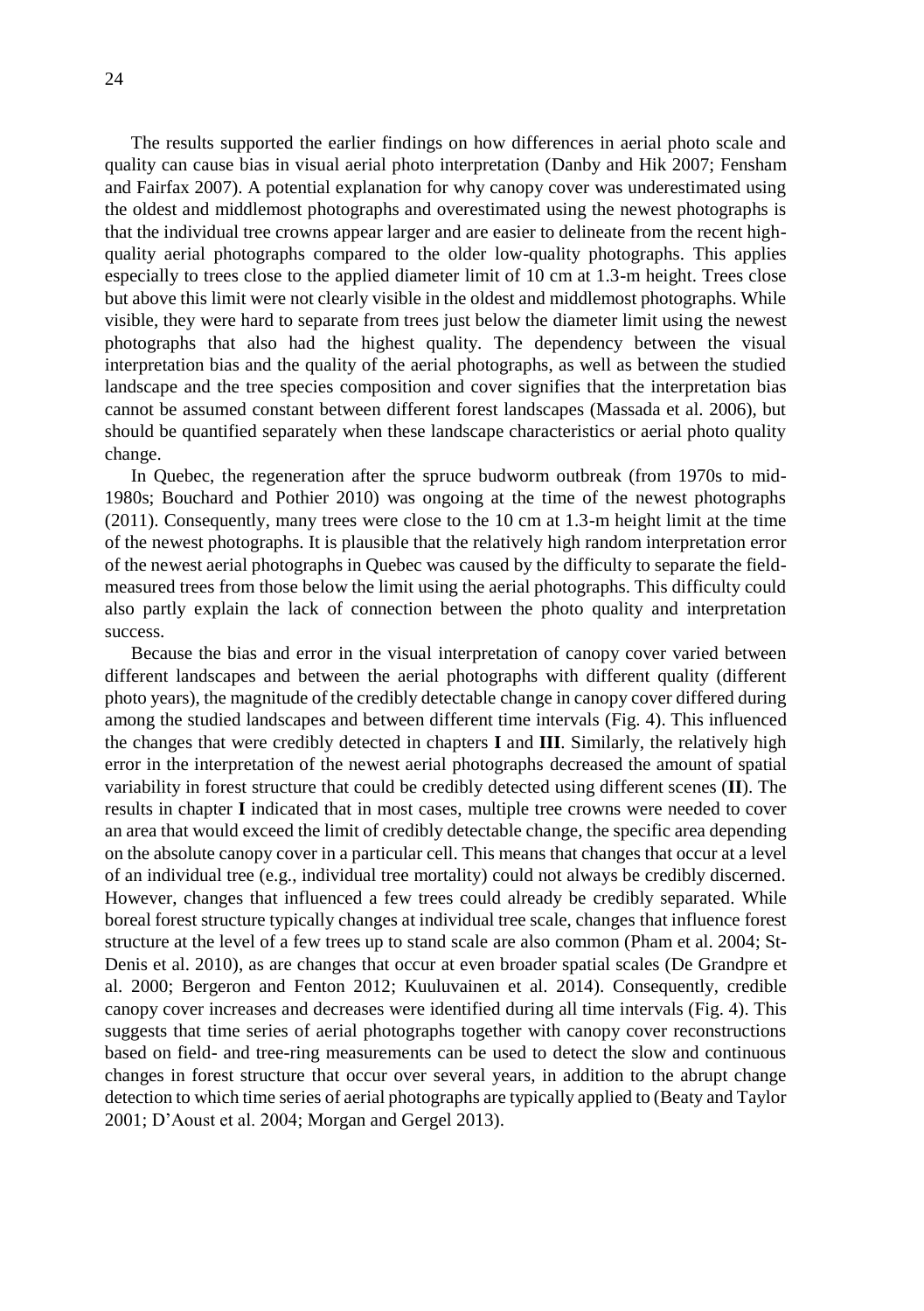

**Figure 4.** Distributions of canopy cover change for the 0.1-ha cells for the first time interval (white), the second time interval (light grey), and the whole time interval (dark grey) in each landscape as percentage points. The violins indicate the distribution of the change values in the given landscape and the study interval, and the red lines are the credibility thresholds. The cells above the topmost threshold have credible canopy cover increase, and the cells below the bottom threshold have credible canopy cover decrease.

### <span id="page-24-0"></span>**Natural boreal forests displayed characteristic spatial scales at which forest structure varied (II)**

To identify the spatial scales at which the structure of natural boreal forests varies, and to analyze the variation at these scales, canopy cover in the five study landscapes at the time of the newest aerial photographs was studied in detail. With scale-derivative analysis (Pasanen et al. 2013), three spatial scales at which forest structure varied were identified in each landscape studied. The typical features within these scales had an area of 0.1 ha, 1.3–2.8 ha, and 20.1–321.4 ha, the exact feature size depending on the studied landscape. These three scales are henceforth denoted small, mid, and large scale, respectively. The successful identification and decomposition of the distinct scales of variation concurred with the premises of hierarchy theory (O'Neill et al. 1986) that expect multi-scale variation and scale decomposability from ecological systems. Furthermore, the multiple scales at which forest structure varied were in agreement with the hierarchical patch dynamics concept, which assumes that forest ecosystems are mosaics that consist of hierarchical patches (Wu and Loucks 1995). The results indicated that the analysis of forest structural variation can be performed without relying on the delineation of distinct patches or on *a priori*-selected study scales. The scale selection that is based on the examined data increases the likelihood that the ecological systems are studied at the scales most where the most relevant processes occur (Hay et al. 2002; Scholes 2017; Estes et al. 2018).

The superimposed scales at which forest structure varied demonstrated hierarchical structure in the studied landscapes. This means that the small-scale variation occurred within the larger variation levels in a nested manner (Kotliar and Wiens 1990; Hay et al. 2002). Such hierarchical structure is a characteristic feature of ecological systems (O'Neill et al. 1986). It is well-known that forest structure varies at multiple spatial scales (Elkie and Rempel 2001). In the boreal region, the three commonly reported levels at which forest dynamics occur are gap, patch, and landscape scales (e.g., Zackrisson 1977; Pham et al. 2004; Kuuluvainen et al. 2014). However, the spatial scales at which forest dynamics occur are typically described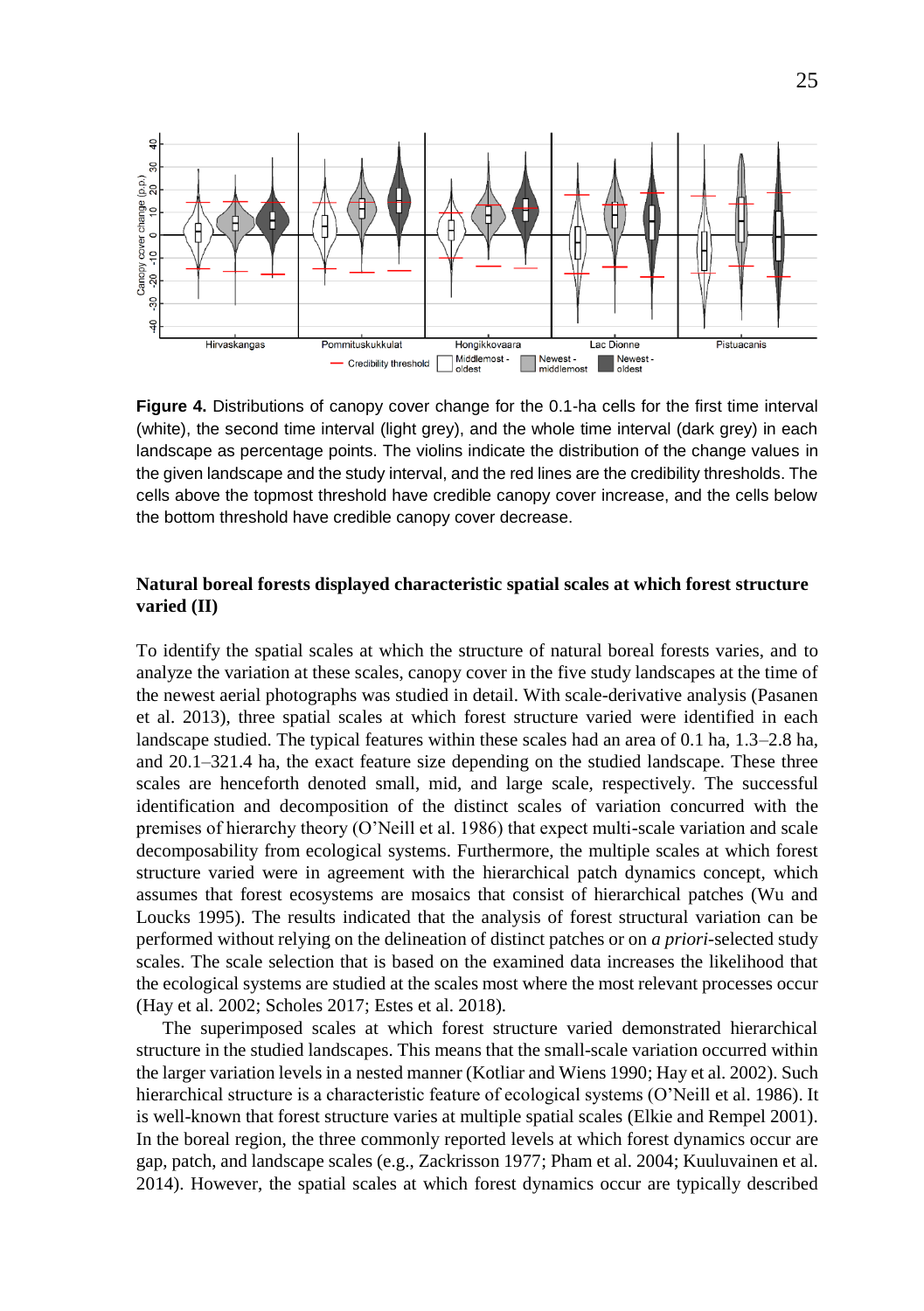only qualitatively (Angelstam and Kuuluvainen 2004, Bouchard et al. 2008). In chapter **II**, an objective identification and quantification of these scales was provided.

The largest scale at which variation in forest structure was identified differed the most between the landscapes. In contrast, the scales at which the mid- and small-scale variation occurred were remarkably similar in all five landscapes. The different spatial scales at which forest structure varies reflect the influence of drivers that shape forest structure at different scales, and their cumulative effects (Elkie and Rempel 2001, Wong and Daniels 2017). Because landscapes with different dominant tree species and disturbance regimes were analyzed, also the scales at which forest structure varies were expected to differ. The observed similarity of the mid-, and small-scale variation suggests that at these scales natural boreal forests may display characteristic levels of variation that are somewhat independent of the dominant tree species or disturbance regime of a landscape. At large-scales, the characteristic scales of variation differed between the studied landscapes.

### <span id="page-25-0"></span>**Scale-dependent processes caused variation in forest structure at multiple spatial scales (II)**

In an effort to determine the processes that cause scale-dependent variability in the structure of natural boreal forests, patterns of spatial variability at the three spatial scales identified in chapter **II** were analyzed in relation to factors that could be underlying these variation patterns. Key assumptions in the analysis of the factors that cause variation in forest structure is that the variation patterns at a particular scale are indicative of driving processes (Wu and Loucks 1995; Elkie and Rempel 2001), and that the examination of these patterns and their linkages to driving processes can be used to analyze how forest ecosystems function (Craver and Bechtel 2007). The results indicated that the processes that cause spatial variability in forest structure were scale-dependent. This means that the studied processes influenced forest structural variability at a specific spatial scale. However, certain processes partly crossed spatial scales, meaning that these processes created structural variation at multiple spatial scales.

The examined topographical variables included elevation, slope steepness, slope aspect, and topographic position. Of these variables and at large scale, canopy cover variation had the strongest correlation with elevation in all landscapes. At large scale, Spearman's rho (*r*) between the relative canopy cover and elevation ranged from -0.34 to -0.89 in Hirvaskangas, Hongikkovaara and Pistuacanis. In Pommituskukkulat and Lac Dionne the relationship between relative canopy cover and elevation was positive  $(r = 0.21, 0.18,$  respectively). The negative correlation between relative canopy cover and elevation was suggestive of limited nutrient and moisture availability with increasing elevation (Seibert et al. 2007), a mechanism previously noted to influence forest structure in both studied regions (Roiko-Jokela 1980; Boucher et al. 2006). The modest elevation differences in the three landscapes (100–150 m) further suggest that soil characteristics instead of weaker growth conditions due to decreasing temperatures with increasing elevation could explain the dependency between the relative canopy cover and elevation. In Lac Dionne, the positive relationship could be due to elevational change in hydric conditions, as the low-lying areas are prone to paludification, and consequently have low productivity and relative canopy cover (De Grandpré et al. 2000; Simard et al. 2007). In Pommituskukkulat the positive relationship could be due to disturbance history more than an elevational effect *per se.* The high elevation areas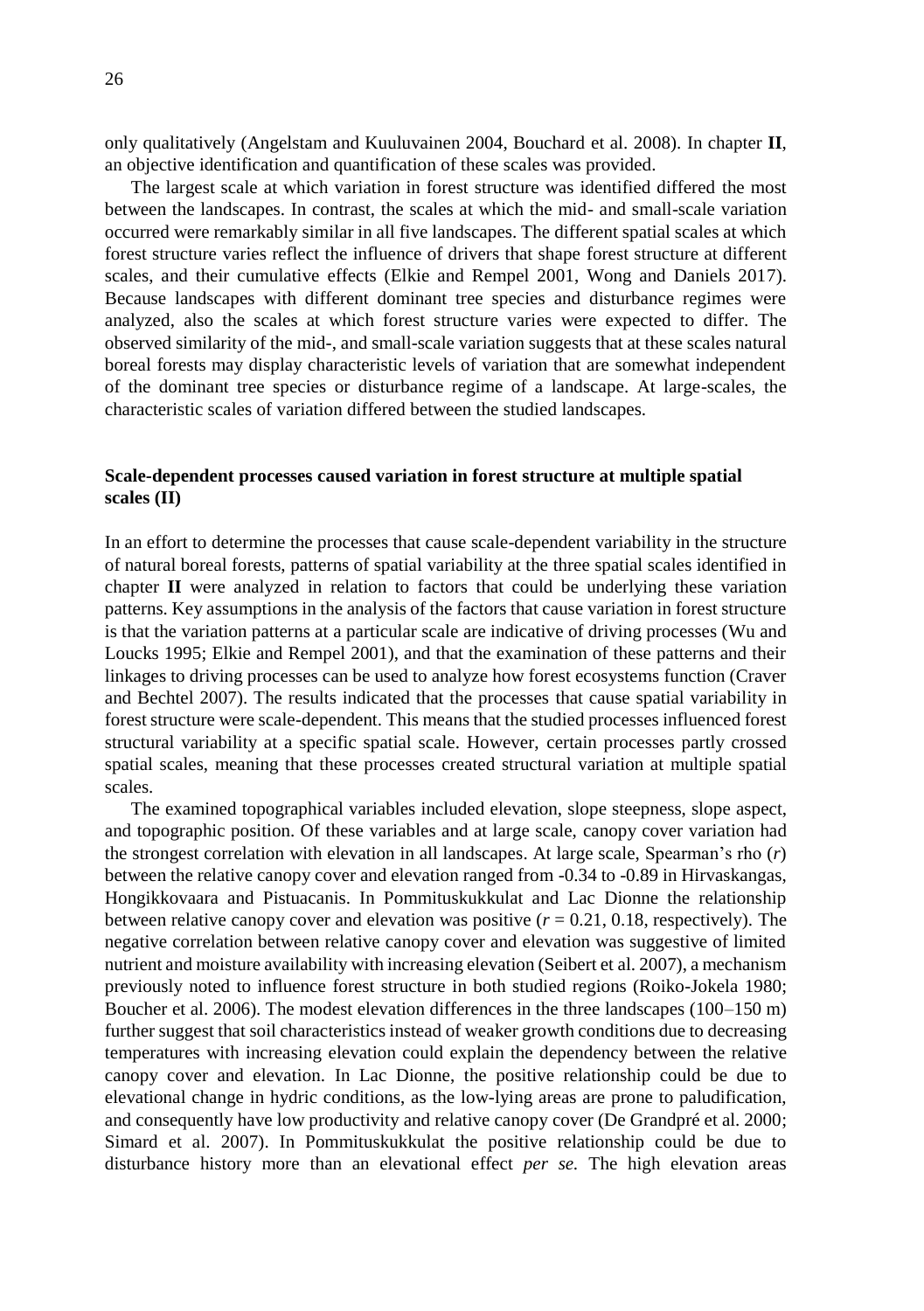experienced a fire in 1831 (Aakala 2018) and were dominated by deciduous trees at the time of the newest photographs. Also the canopy cover was relatively high in these areas.

At mid-scale, topographic position correlated negatively with relative canopy cover in Lac Dionne. This indicates that the areas with lower elevation than the surrounding areas also had lower canopy cover than the surrounding areas. Similar to the large-scale dependency between elevation and relative canopy cover in Lac Dionne, this relationship was probably explained by the low productivity of the low topographic positions associated with paludification (Simard et al. 2007).

The influence of recent disturbances on forest structural variability was examined by testing for the dependency between relative canopy cover and relative dead wood basal area at all scales. Recent disturbances influenced forest structure at mid- and small-scales, indicating that the influence of disturbances to forest structural variability crossed spatial scales. At mid-scale (1.3–2.8 ha), this dependency showed wide spatial variability (Fig. 4 in **II**), the credible correlations being both positive and negative. The counter-intuitive positive relationship between relative canopy cover and relative dead wood basal area could have be due to soil properties. The more productive sites sustain more trees compared to the less productive sites. Consequently, the more productive sites can also have more dead trees than the less productive sites (De Grandpré et al. 2000; Kuuluvainen et al. 2014). The negative relationship indicated that tree mortality due to recent disturbances caused patch-scale structural variation in the studied natural boreal forests (D'Aoust et al. 2004; Kuuluvainen et al. 2014), as well as at small, stand-scale (0.1 ha). Especially the stand-scale variability due do disturbances is common in boreal forests (e.g., Pham et al. 2004; St-Denis et al. 2010).

Many of the credible variation patches at mid-scale were located in areas where tree species composition changed, suggesting a dependency between tree species composition and forest structural variability at this scale. This dependency was attributed to edaphic conditions and/or time since the last stand-replacing, both of which are reflected on the tree species composition and tree density (De Grandpré et al. 2000; Kuuluvainen et al 2017).

Recent and historical disturbances and tree species composition were identified as the primary drivers of forest structural variability at mid scale. However, soil characteristics influence tree species composition (Rowe 1972; Sutinen et al. 2002) and fire occurrence (Wallenius et al. 2004; Mansuy et al. 2010) in both studied regions. Tree species composition further influences the susceptibility of a forested stand to a specific disturbance. For example, *A. balsamea*-stands in Quebec are especially vulnerable to spruce budworm defoliation (D'Aoust et al. 2004; Hennigar et al. 2008), while windthrow is a common disturbance type especially in *P. abies*-stands of Fennoscandia (Shorohova et al. 2011). Similarly, topography may change the predisposition of forest stands to high winds (Ruel et al. 1998). These examples indicate that the scale-dependent variability in forest structure is ultimately caused by interactions between multiple driving factors. Hence, similar to an analysis of forest ecosystem change, the linkages between the driving processes and forest structural variability should be interpreted carefully (Emmett et al. 2019).

Further, the studied landscapes were only 4 km² in size. This is well below the area of stand-replacing fires that occur in Quebec (De Grandpré et al. 2000). For example, fire that occurred in 1810 covered the Lac Dionne landscape completely (Bouchard et al. 2008). Due to the small landscape size, the influence of stand-replacing fires to forest structural variability could not be analyzed, and the occurrence of some relevant forest structural variability at scales beyond the extent of the study is evident.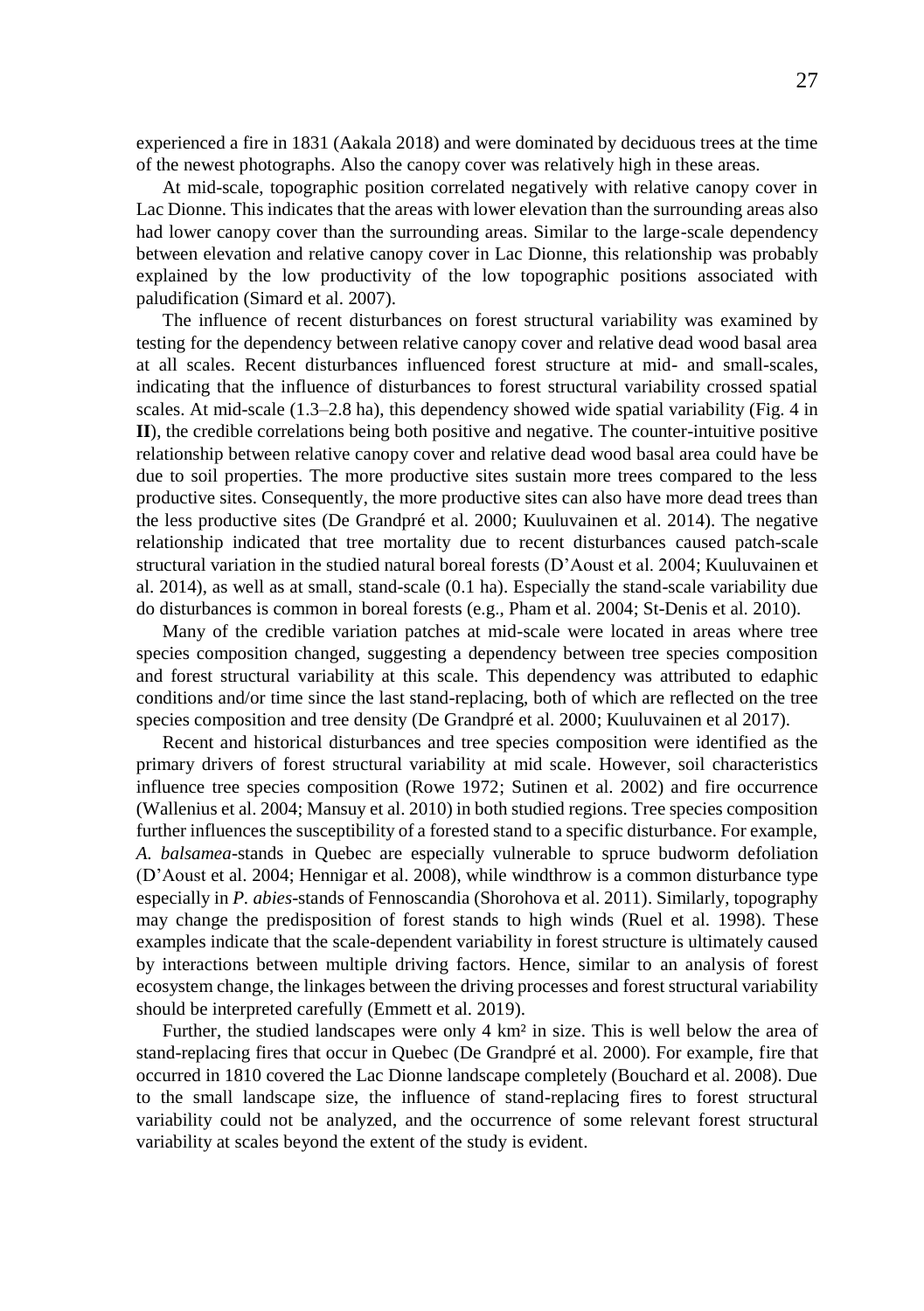### <span id="page-27-0"></span>**Large scale processes drove canopy cover increase in most landscapes (I, III)**

Visual canopy cover interpretations from three time points were used to examine how natural boreal forest structure changes in time. First, general changes in canopy cover were analyzed by quantifying mean canopy cover changes during three different time intervals in the five study landscapes (**I**). The time intervals are denoted whole time interval (newest photograph  $-$  oldest photographs,  $38 - 52$  years), first time interval (middlemost photograph  $-$  oldest photograph,  $16 - 32$  years), and second time interval (newest photograph – middlemost photograph, 20 – 24 years). Second, how boreal forest structure changed at different spatial scales over the same time intervals was examined (**III**). The calibrated raster maps and error distributions presented in chapter **I** were utilized for these purposes.

The mean canopy cover (quantified over the whole landscape) increased in the Finnish landscapes, independent of the studied time interval (Table 2, **I**). Mean canopy cover increased most during the whole time interval, and more during the second than during the first time interval. In Quebec, mean canopy cover decreased during the first and increased during the second time interval. The decrease was larger in Pistuacanis than in Lac Dionne landscape. Consequently, mean canopy cover increased in Lac Dionne during the whole time period, while in Pistuacanis the mean canopy cover change was zero (**I**).

Consistent with the hierarchy theory (O'Neill et al. 1986) and the hierarchical patch dynamics concept (Wu and Loucks 1995), three to four distinct, hierarchical spatial scales at which canopy cover changes occurred were identified with scale-derivative analysis (Pasanen et al. 2013), the exact number of scales depending on the studied landscape and time interval (**III)**. Examining the whole time interval, canopy cover changes occurred at three spatial scales. During this time interval, the credible changes at the largest identified scale (15.4–125.6 ha) indicated canopy cover increase in the Finnish landscapes and in Lac Dionne, Quebec, while Pistuacanis landscape showed both credible increase and decrease in canopy cover. These large-scale patterns were reflective of the cover changes in mean canopy cover (**I)**.

While the drivers of canopy cover change were not explicitly analyzed, the identification of the scales at which forest structure changes allows for speculation of the factors driving these changes (Elkie and Rempel 2001). The mean canopy cover increase (**I**) together with the large scale canopy cover increase (**III**) suggest that the Finnish landscapes and Lac Dionne landscape in Quebec were responding to large scale drivers that cause an increase in tree canopy cover. Pistuacanis landscape did not show similar canopy cover development. Instead, the temporal pattern of canopy cover development is probably reflective of the welldocumented spruce budworm *Choristoneura fumiferana* (Clem.) outbreak that occurred in the region from the 1970s to the mid-1980s (Bouchard and Pothier 2010), and the consequent recovery of the forest after the end of the outbreak.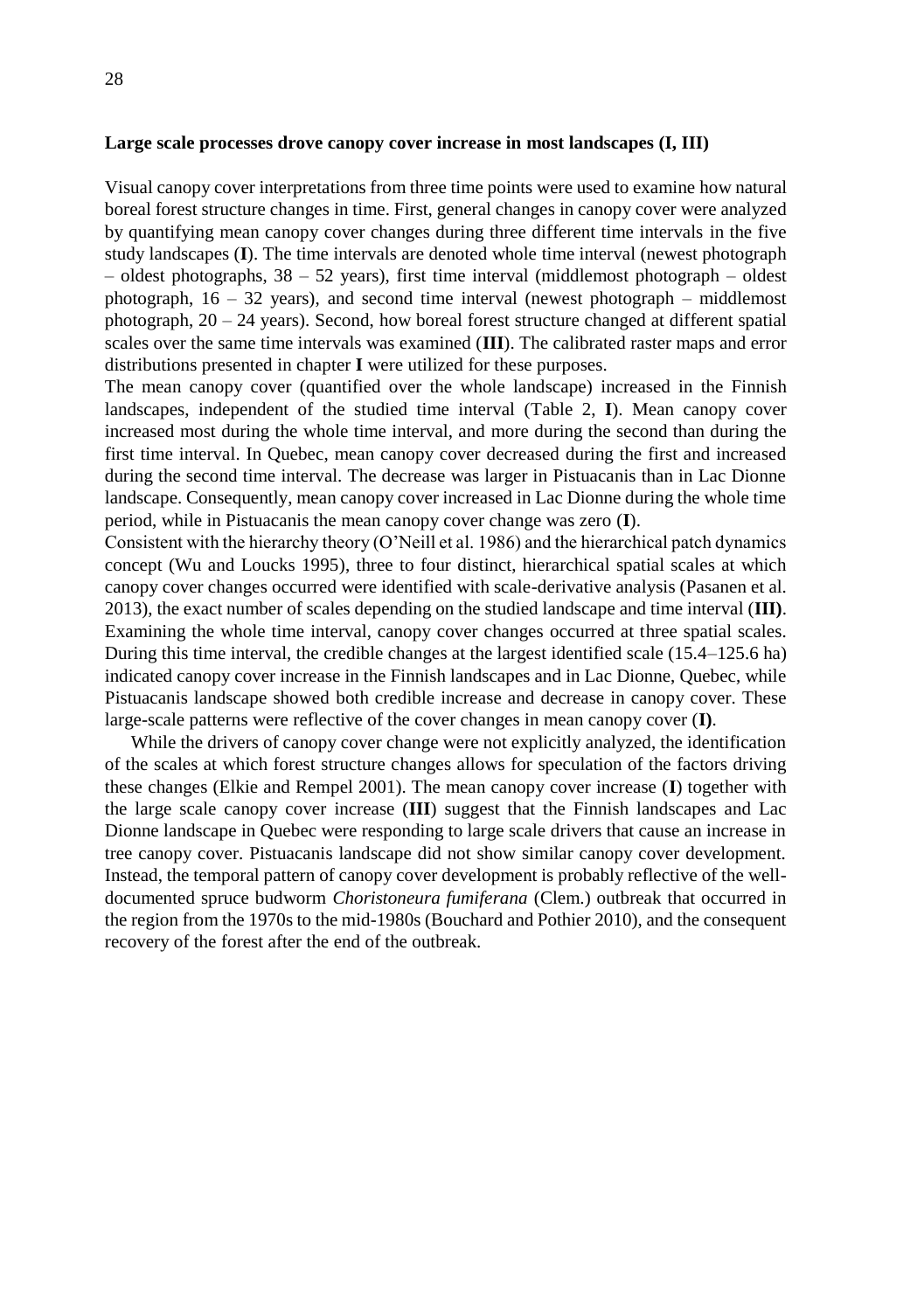|                            | Hirvaskangas |  |  | <b>Pommitus-</b><br>kukkulat |  |                                                                                                    | Hongikkovaara |  |  | <b>Lac Dionne</b> |  |  | <b>Pistuacanis</b> |  |  |
|----------------------------|--------------|--|--|------------------------------|--|----------------------------------------------------------------------------------------------------|---------------|--|--|-------------------|--|--|--------------------|--|--|
|                            |              |  |  |                              |  | Mean SD Range Mean SD Range Mean SD Range Mean SD Range Mean SD Range                              |               |  |  |                   |  |  |                    |  |  |
| Whole<br>time<br>interval  |              |  |  |                              |  | $6$ $-18$ $-16$ $9$ $-13$ $-11$ $7$ $-13$ $-6$ $12$ $-37$ $-0$ $15$ $-40$ $-15$ $-41$              |               |  |  |                   |  |  |                    |  |  |
| First<br>time<br>interval  |              |  |  |                              |  | $7 \t39$ 4 8 $\t32$ 7 $\t27$ -3 11 $\t39$ -7 13 $\t42$ -3 9                                        |               |  |  |                   |  |  |                    |  |  |
| Second<br>time<br>interval | 5            |  |  |                              |  | $5 -31 - 12$ 7 $-17 - 9$ 6 $-11 - 9$ 8 $-34 - 7$ 13 $-37 - 12$<br>27 12 7 34 9 6 36 9 8 33 7 13 36 |               |  |  |                   |  |  |                    |  |  |

**Table 2.** The mean canopy cover change (as percentage points), its standard deviation and range in the studied landscapes during the three time intervals.

The potential factors driving the canopy cover increase in the four landscapes are less evident compared to canopy cover change dynamics in Pistuacanis that could be attributed to disturbance and the following succession. Recent research conducted in the studied regions suggests that changes in forest structure that have occurred after the late  $19<sup>th</sup>$  century could be related to changes in climate (Aakala et al. 2018; Hofgaard et al. 2018, Sulla-Menashe et al. 2018), as annual temperature and precipitation have significantly increased in both regions during this period of time (Yagouti et al. 2007; Kivinen and Rasmus 2015). This supports the notion that the observed canopy cover increase could indeed be due to improved growth conditions. However, other factors such as changes in disturbance regime (particularly prolonged fire return interval; Wallenius 2011; Drobyshev et al. 2017; Aakala 2018) and atmospheric nitrogen deposition (Henttonen et al. 2017) have also influenced forest growth and dynamics during the same period of time. Because multiple factors drive changes in forest ecosystems, the influence of a particular driver is difficult to differentiate (Emmett et al. 2019), and the drivers of the canopy cover increase cannot be explicitly determined based on the results.

Superimposed on the changes at large spatial scales, changes in canopy cover were identified at two smaller hierarchical scales (1.3–2.8 ha, mid-scale; 0.1 ha, small-scale) in all landscapes and during all time intervals (**III**). These scales correspond to the scales of patch and gap dynamics, respectively, that have been identified from boreal forests in both regions (Pham et al. 2004, Kuuluvainen and Aakala 2011; Shorohova et al. 2011), and attributed to disturbances (D'Aoust et al. 2004; Bergeron and Fenton 2012; Kuuluvainen et al. 2014). However, the results indicate changes at these scales even in landscapes where patch-scale disturbances were mostly absent (**II**). Together with the changes that occurred at large spatial scales, these multiscale changes demonstrate that forest dynamics occurs simultaneously at various spatial scales (Elkie and Rempel 2001). While the occurrence of gap- and landscapescale dynamics in natural boreal forests is well-known (e.g., Zackrisson 1977; Kuuluvainen 1994), the occurrence of changes also at other scales further illustrates that natural boreal forest structure changes also at spatial scales other than these two commonly proposed scales (Bergeron and Fenton 2012; Kuuluvainen et al. 2014).

Canopy cover increased and decreased variably at small scales, but either predominantly increased or decreased at the large scale, depending on the landscape (**III**). This indicates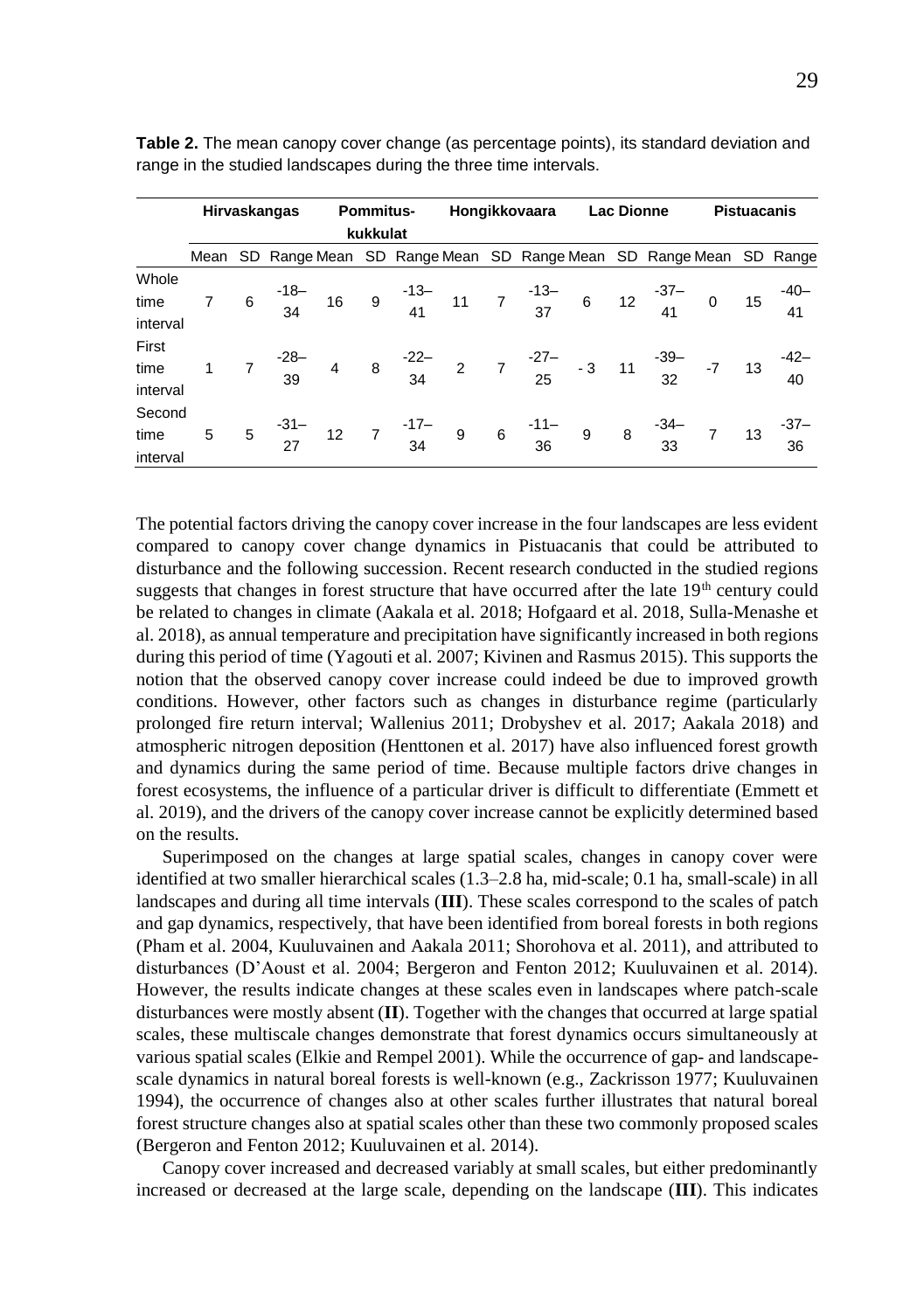scale-dependency in how forest structure changes. Due to this scale-dependency, studies which examine forest ecosystem change at different spatial scales may reveal changes with different magnitude or even with different direction (Marchand et al. 2018). This emphasizes that comprehensive understanding of forest dynamics necessitates that the scale of observation is explicitly considered in forest ecosystem change analyses.

### <span id="page-29-0"></span>**CONCLUSIONS**

Due to their long time span, broad spatial coverage, and wide availability, aerial photographs are a valuable resource in examining how forest ecosystems change over time. Similarly, the high quality of modern aerial photographs enables detailed spatial analysis of forest structural variability. A major issue in using aerial photographs to address how forest ecosystems change has been the lack of spatially explicit ground-truth values especially for the historic photographs. The results showed how the quantification of forest structural attributes from aerial photographs is prone to bias and random error, caused for example by differences in aerial photo quality and variation in tree species composition. Lacking the calibration data has meant that the influence of bias and random error has generally been neglected, limiting the usage of the extensive aerial photo records. This thesis presents a methodology with which the calibration data can be produced retrospectively using field- and tree-ring measurements, and showcases how the methodology can be used to study both abrupt changes (due to, e.g., disturbances) and the slow continuous changes (due to, e.g., tree growth) in forest structure. The presented methodology enables taking advantage of the extensive aerial photo records in forest ecosystem change analyses in biomes where treerings form.

Natural boreal forest landscapes showed characteristic scales at which forest structure varied and changed, and some (but not all) of these scales could be objectively discerned. The identifiable characteristic scales were consistent with the hierarchy theory which predicts that due to the loose coupling between the different scales, they can be identified and discerned. Moreover, the results supported the premises of both hierarchy theory and hierarchical patch dynamics concept by showing that forest ecosystems are hierarchically structured, and consist of nested levels that are separable. The successful identification of scales at which forest structure varied and changed indicated that forest ecosystem analysis does not need to rely on *a priori* identified study scales. Instead, the salient scales at which forest ecosystem varies can be identified from the analyzed data. Because of *a priori*-selected study scales, relevant information may remain outside the scale of observation. Hence, the selection of analysis scales based on the data is a valuable tool for forest ecosystem analysis.

As expected from the current ecological theory, natural boreal forest landscapes were dynamic environments, and their structure showed variability at spatial scales corresponding to gap, patch and landscape-level dynamics. This variability was further connected to driving processes such as disturbances that shaped forest structure at various spatial scales, and caused differences in how forest structural variability occurred among the landscapes and at different time intervals. The findings of this dissertation highlight the importance of gap and patch dynamics as drivers of natural boreal forest development. However, the change analyses that were based on an exceptionally long time series of calibrated aerial photographs also indicate that the majority of the studied landscapes are currently responding to large scale drivers that cause a trend-like increase in their canopy cover. This contradicts the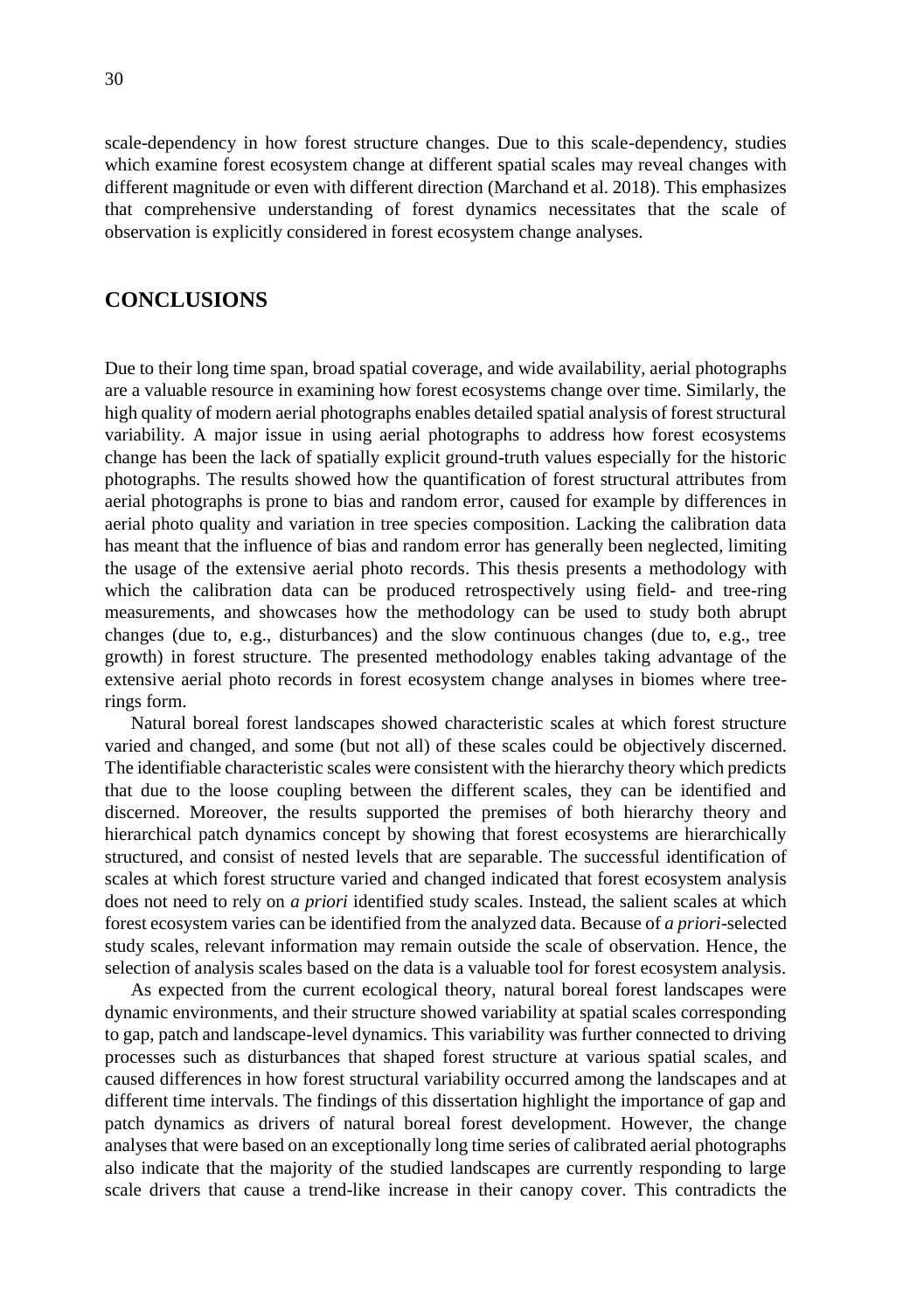conventional view that changes in the boreal old-growth forest structure are mostly due to gap dynamics, and further suggests that the ongoing changes may profoundly alter the structure and functionality of natural boreal forests in the studied regions.

### <span id="page-30-0"></span>**REFERENCES**

Aakala T. (2010). Coarse woody debris in late-successional *Picea abies* forests in northern Europe: variability in quantities and models of decay class dynamics. Forest Ecology and Management 260: 770–779. https://doi.org/10.1016/j.foreco.2010.05.035

Aakala T. (2018). Forest fire histories and tree age structures in Värriö and Maltio strict nature reserves, northern Finland. *Boreal Environment Research* 23: 209–219.

Aakala T., Kuuluvainen T. (2011). Summer droughts depress radial growth of *Picea abies* in pristine taiga of the Arkhangelsk province, northwestern Russia. *Dendrochronologia* 29: 67– 75. https://doi.org/10.1016/j.dendro.2010.07.001

Aakala T., Shimatani K., Abe T., Kubota Y., Kuuluvainen T. (2016). Crown asymmetry in high latitude forests: disentangeling the directional effects of tree competition and solar radiation. *Oikos* 125: 1035–1043. https://doi.org/10.1111/oik.02858

Aakala T., Berninger F., Starr M. (2018). The roles of competition and climate in tree growth variation in northern boreal old-growth forests. Journal of Vegetation Science 29: 1040– 1051. https://doi.org/10.1111/jvs.12687

Andrew M.E., Wulder M.A., Cardille J.A. (2014). Protected areas in boreal Canada: a baseline and considerations for the continued development of a representative and effective reserve network. Environmental Reviews 22: 135–160. https://doi.org/10.1139/er-2013-0056

Angelstam P., Kuuluvainen T. (2004). Boreal forest disturbance regimes, successional dynamics and landscape structures: a European perspective. Ecological Bulletins 51: 117– 136.

Beaty R.M., Taylor A.H. (2001). Spatial and temporal variation of fire regimes in a mixed conifer forest landscape, Southern Cascades, California, USA. Journal of Biogeography 28: 955–966. https://doi.org/10.1046/j.1365-2699.2001.00591.x

Bergeron Y. (2000). Species and stand dynamics in the mixed woods of Quebec's southern boreal forest. Ecology 81: 1500–1516. https://doi.org/10.1890/0012- 9658(2000)081[1500:SASDIT]2.0.CO;2

Bergeron Y., Fenton NJ. (2012). Boreal forests of eastern Canada revisited: old growth, nonfire disturbances, forest succession and biodiversity. Botany 90: 509–523. https://doi.org/10.1139/B2012-034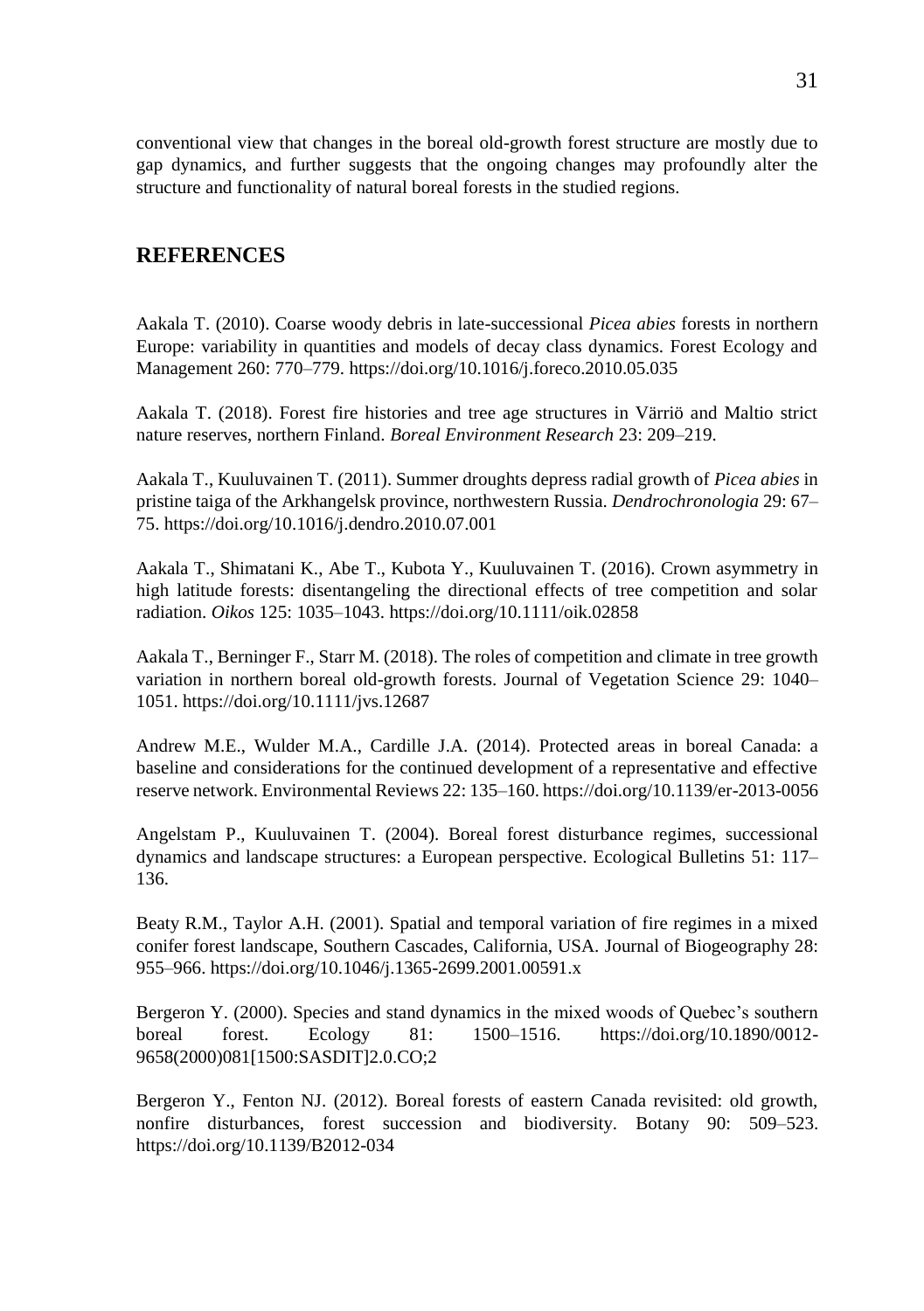Bognounou F., De Grandpré L., Pureswaran D.S., Kneeshaw D. (2017). Temporal variation in plant neighborhood effects on the defoliation of primary and secondary hosts by an insect pest. Ecosphere 8: e01759. https://doi.org/10.1002/ecs2.1759

Bouchard M., Pothier D. (2010). Spatiotemporal variability in tree and stand mortality caused by spruce budworm outbreaks in eastern Quebec. Canadian Journal of Forest Research 40: 86–94. https://doi.org/10.1139/X09-178

Bouchard M., Pothier D., Gauthier S. (2008). Fire return intervals and tree species succession in the North Shore region of eastern Quebec. Canadian Journal of Forest Research 38: 1621– 1633. https://doi.org/10.1139/X07-201

Boucher D., Gauthier S., De Grandpré L. (2006). Structural changes in coniferous stands along a chronosequence and a productivity gradient in the northeastern boreal forest of Québec. Écoscience 13: 172–180. https://doi.org/10.2980/i1195-6860-13-2-172.1

Bradshaw C.J.A., Warketin I.G. (2015). Global estimates of boreal forest carbon stocks and flux. Global and Planetary Change 128: 24–30. https://doi.org/10.1016/j.gloplacha.2015.02.004

Browning D.M., Archer S.R., Byrne A.T. (2009). Field validation of 1930s aerial photography: what are we missing? Journal of Arid Environments 73: 844–853. https://doi.org/10.1016/j.jaridenv.2009.04.003

Cajander A.K. (1949). Forest types and their significance. Acta Forestalia Fennica 56: 1–71.

Carpenter S.R., Turner M.G. (2001). Hares and tortoises: interactions of fast and slow variables in ecosystems. Ecosystems 3: 495–497. https://doi.org/10.1007/s100210000043

Craver C.F., Bechtel W. (2007). Top-down causation without top-down causes. Biology and Philosophy 22: 547–563. https://doi.org/10.1007/s10539-006-9028-8

Danby R.K., Hik D.S. (2007). Evidence of recent treeline dynamics in southwest Yukon from aerial photographs. Arctic 60: 411–420. https://doi.org/10.7939/R3QV3CF2G

D'Aoust V., Kneeshaw D., Bergeron Y. (2004). Characterization of canopy openness before and after a spruce budworm outbreak in the southern boreal forest. Canadian Journal of Forest Research 34: 339–352. https://doi.org/10.1139/X03-278

De Grandpré L., Morissette J., Gauthier S. (2000). Long-term post-fire changes in the northeastern boreal forest of Quebec. Journal of Vegetation Science 11: 791–800. https://doi.org/10.2307/3236549.

Drobyshev I., Bergeron Y., Girardin M.P., Gauthier S., Ols C., Ojal J. (2017). Strong gradients in forest sensitivity to climate change revealed by dynamics of forest fire cycles in the post little ice age era. Journal of Geophysical Research: Biogeosciences 122: 2605–2616. https://doi.org/10.1002/2017JG003826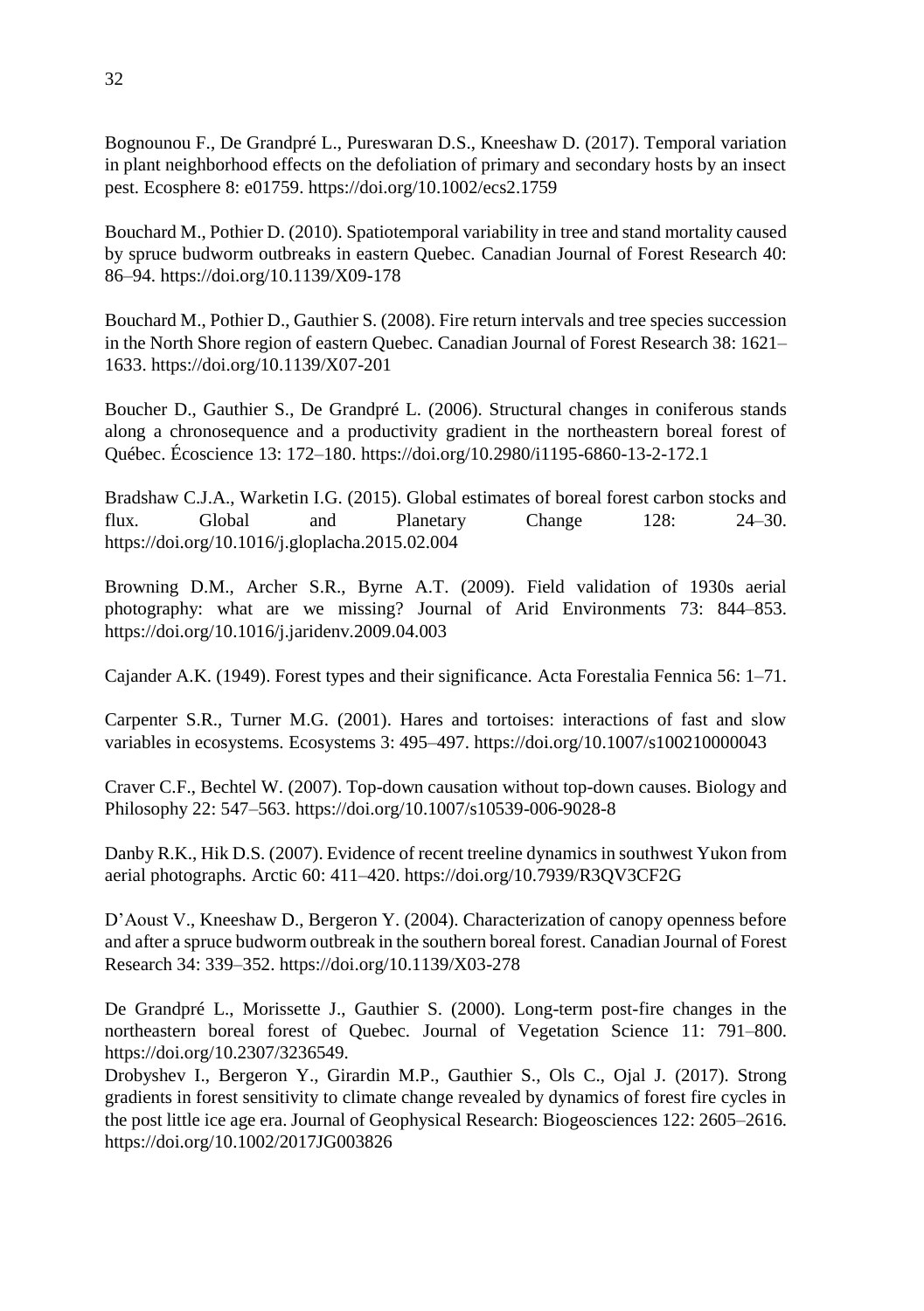Elkie P.C., Rempel R.S. (2001). Detecting scales of pattern in boreal forest landscapes. Forest Ecology and Management 147: 253–261. https://doi.org/10.1016/S0378-1127(00)00467-9

Emmett K.D., Renwick K.M., Poulter B. (2019). Disentangling climate and disturbance effects on regional vegetation greening trends. Ecosystems 22: 873–891. https://doi.org/10.1007/s10021-018-0309-2

Engelmark O., Hofgaard A., Tore A. (1998). Successional trends 219 years after fire in an old *Pinus sylvestris* stand in northern Sweden. Journal of Vegetation Science 9: 583–592. https://doi.org/10.2307/3237274

Erästö P., Holmström L. (2005). Bayesian multiscale smoothing for making inferences about features in scatterplots. Journal of Computational and Graphical Statistics 14: 569–589. https://doi.org/10.1198/106186005X59315

Estes L., Elsen P.R., Treuer T., Ahmed L., Caylor K., Chang J., Choi J.J., Ellis E.C. (2018). The spatial and temporal domains of modern ecology. Nature Ecology & Evolution 2: 819– 826. https://doi.org/10.1038/s41559-018-0524-4

Fensham RJ, Bray SG, Fairfax RJ. (2007). Evaluation of aerial photography for predicting trends in structural attributes of Australian woodland including comparison with groundbased monitoring data. Journal of Environmental Management 83: 392–401. https://doi.org/10.1016/j.jenvman.2006.03.013

Fensham R.J., Fairfax R.J. (2007). Effect of photoscale, interpreter bias and land type on woody crown-cover estimates from aerial photography. Australian Journal of Botany 55: 457–463. https://doi.org/10.1071/bt05211

Fick S.E., Hijmans R.J. (2017). WorldClim 2: New 1-km spatial resolution climate surfaces for global land areas. International Journal of Climatology 37: 4302–4315. https://doi.org/10.1002/joc.5086.

Franco J.A., Morgan J.W. (2007). Using historical records, aerial photography and dendroecological methods to determine vegetation changes in a grassy woodland since European settlement. Australian Journal of Botany 55: 1–9. https://doi.org/10.1071/BT06092

Fraver S., D'Amato A.W., Bradford J.B., Jonsson B.G., Jönsson M., Esseen P.-A. (2014). Tree growth and competition in an old-growth *Picea abies* forest of boreal Sweden: influence of tree spatial patterning. Journal of Vegetation Science 25: 374–385. https://doi.org/10.1111/jvs.12096.

Fraver S., Jonsson B.G., Jönsson M., Esseen P.-A. (2008). Demographics and disturbance history of a boreal old-growth *Picea abies* forest. Journal of Vegetation Science 19: 789– 798. https://doi.org/10.3170/2008-8-18449.

Gauthier S., Bernier P., Kuuluvainen T., Shvidenko A.Z., Schepaschenko D.G. (2015). Boreal forest health and global change. Science 349: 819–822. https://doi.org/10.1126/science.aaa9092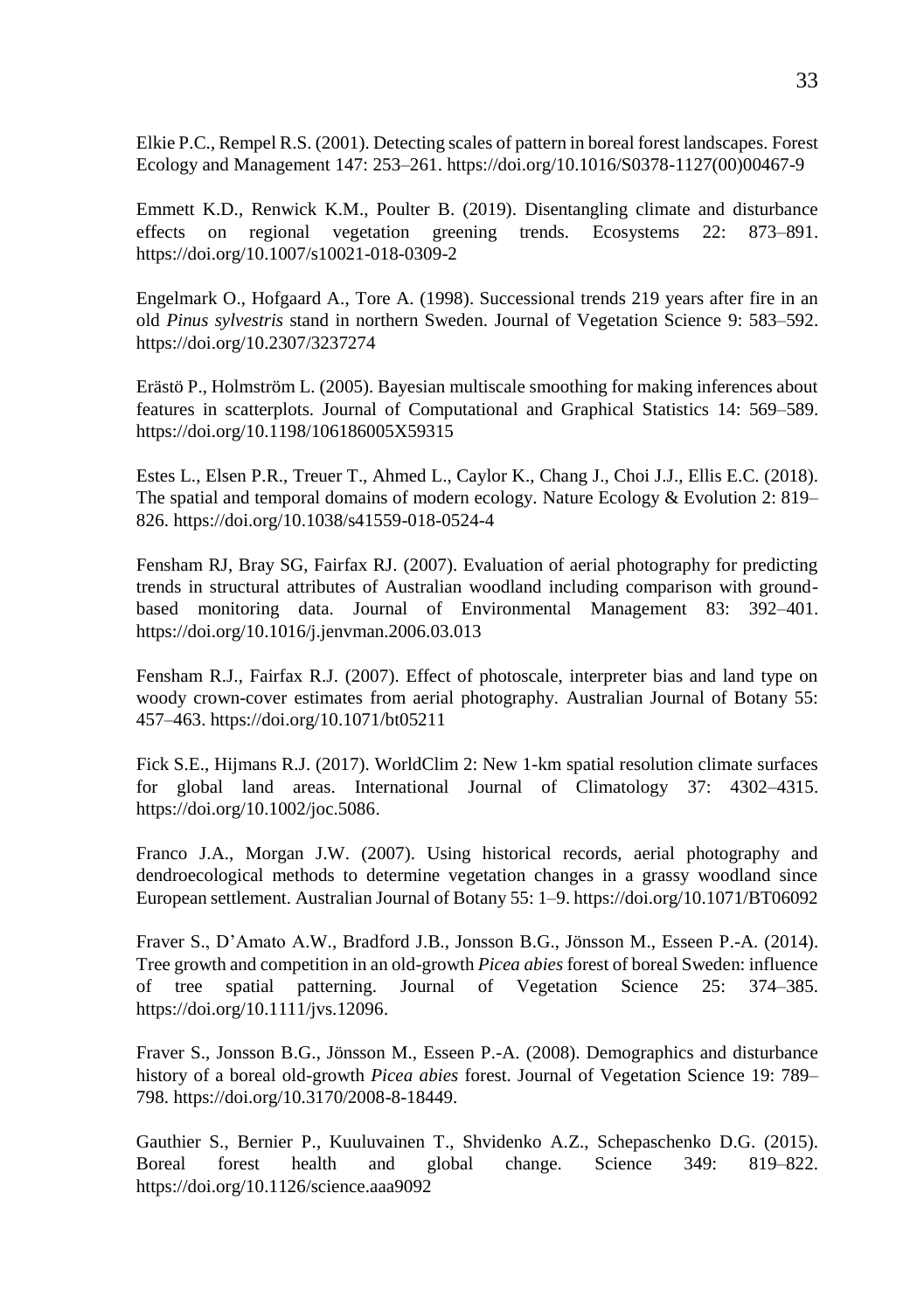Gauthier S., Boucher D., Morissette J., De Grandpré L. (2010). Fifty-seven years of composition change in the eastern boreal forest of Canada. Journal of Vegetation Science 21: 772–785. https://doi.org/10.1111/j.1654-1103.2010.01186.x.

Girard F., De Grandpré L., Ruel J.-C. (2014). Partial windthrow as a driving process of forest dynamics in old-growth boreal forests. Canadian Journal of Forest Research*.* 44: 1165–1176. https://doi.org/10.1139/cjfr-2013-0224

Hardiman B.S., Gough C.M., Halperin A., Hofmeister K.L., Nave L.E., Bohrer G., Curtis P.S. (2013). Maintaining high rates of carbon storage in old forests: A mechanism linking canopy structure to forest function. Forest Ecology and Management 298: 111–119. https://doi.org/10.1016/j.foreco.2013.02.031

Hay G.J., Dupé P., Bouchard A., Marceau D.J. (2002). A scale-space primer for exploring and quantifying complex landscapes. Ecological Modelling 153: 27–49. https://doi.org/10.1016/S0304-3800(01)00500-2

Hennigar C.R., MacLean D.A., Quiring D.T., Kershaw Jr. J.A. (2008). Differences in spruce budworm defoliation among balsam fir and white, red, and black spruce. Forest Science 54: 158–166. https://doi.org/10.1093/forestscience/54.2.158

Henttonen H., Nöjd P., Mäkinen H. (2017). Environment-induced growth changes in the Finnish forests during 1971–2010 – an analysis based on national forest inventory. Forest Ecology and Management 386: 22–36. https://doi.org/10.1016/j.foreco.2016.11.044

Hilbert J., Wiensczyk A. (2007). Old-growth definitions and management: a literature review. Journal of Ecosystems & Management 8: 15–31.

Hofgaard A. (1993). Structure and regeneration patterns in a virgin *Picea abies* forest in northern Sweden. Journal of Vegetation Science 4: 601–608. <https://doi.org/10.2307/3236125>

Hofgaard A., Ols C., Drobyshev I., Kirchhefer A.J., Sandberg S., Söderström L. (2018). Nonstationary response of tree growth to climate trends along the arctic margin. Ecosystems 22: 434–451. https://doi.org/10.1007/s10021-018-0279-4

Holmström L., Pasanen L. (2012). Bayesian scale space analysis of differences in images. Technometrics 54: 16–29. https://doi.org/10.1080/00401706.2012.648862

Holmström L., Pasanen L., Furrer R., Sain S.R. (2011). Scale space multiresolution analysis of random signals. Computational Statistics & Data Analysis 55: 2840–2855. https://doi.org/10.1016/j.csda.2011.04.011

James P.M.A., Fleming R.A., Fortin M.-J. (2010). Identifying significant scale-specific spatial boundaries using wavelets and null models: spruce budworm defoliation in Ontario, Canada as a case study. Landscape Ecology 25: 873–887. https://doi.org/10.1007/s10980- 010-9465-2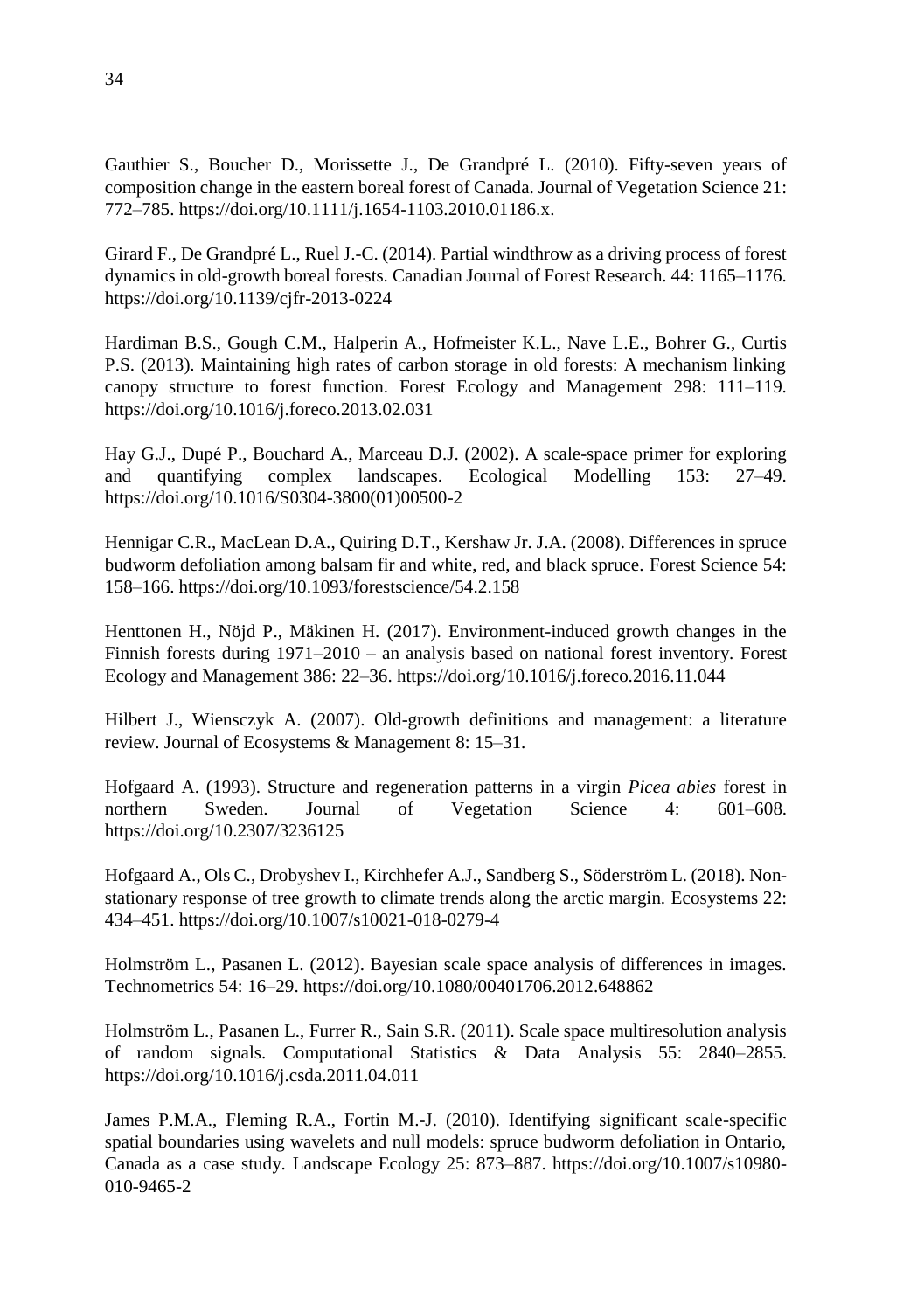James P.M.A., Sturtevant B.R., Townsend P., Wolter P., Fortin M.-J. (2011). Twodimensional wavelet analysis of spruce budworm host basal area in the Border Lakes landscape. Ecological Applications 21: 2197–2209. https:/[/doi.org/10.1890/09-1876.1](https://doi.org/10.1890/09-1876.1)

Johnstone J.F., Allen C.D., Franklin J.F., Frelich L.E., Harvey B.J., Higuera P.E., Mack M.C., Meentemeyer R.K., Metz M.R., Perry G.L.W., Schoennagel T., Turner M.G. (2016). Changing disturbance regimes, ecological memory, and forest resilience. Frontiers in Ecology and the Environment 14: 369–378.<https://doi.org/10.1002/fee.1311>

Ju J., Masek J.G. (2016). The vegetation greenness trend in Canada and US Alaska from 1984–2012 Landsat data. Remote Sensing of Environment 176: 1–16. https://doi.org/10.1016/j.rse.2016.01.001

Kivinen S., Rasmus S. (2015). Observed cold season changes in a Fennoscandian fell area over the past three decades. AMBIO 44: 214–225. https://doi.org/10.1007/s13280-014-0541- 8

Kneeshaw D., Gauthier S. (2003). Old growth in the boreal forest: a dynamic perspective at the stand and landscape level. Environmental Reviews 11: 99–114. https://doi.org/10.1139/a03-010

Korpela I. (2004). Individual tree measurements by means of digital aerial photogrammetry. Silva Fennica Monographs 3, Tammer-Paino Oy Tampere, Finland. 93 p.

Korpela I. (2006). Geometrically accurate time series of archived aerial images and airborne LiDAR data in a forest environment. Silva Fennica 40: 109–126. https://doi.org/10.14214/sf.355

Kotliar N.B., Wiens J.A. (1990). Multiple scales of patchiness and patch structure: a hierarchical framework for the study of heterogeneity. Oikos 59: 253–260. https://doi.org/10.2307/3545542

Kuuluvainen T. (1994). Gap disturbance, ground microtopography, and the regeneration dynamics of boreal coniferous forests in Finland: a review. Annales Zoologici Fennici 31: 35–51.

Kuuluvainen T. (2009). Forest management and biodiversity conservation based on natural ecosystem dynamics in northern Europe: the complexity challenge. Ambio 38: 309–315. https://doi.org/10.1579/08-A-490.1

Kuuluvainen T., Aakala T. (2011). Natural forest dynamics in boreal Fennoscandia: a review and a classification. Silva Fennica 45: 823–841. https://doi.org/10.14214/sf.73

Kuuluvainen T., Hofgaard A., Aakala T., Jonsson B.G. (2017). Reprint of: North Fennoscandian mountain forests: History, composition, disturbance dynamics and the unpredictable future. Forest Ecology and Management 388: 90–99. https://doi.org/10.1016/j.foreco.2017.02.035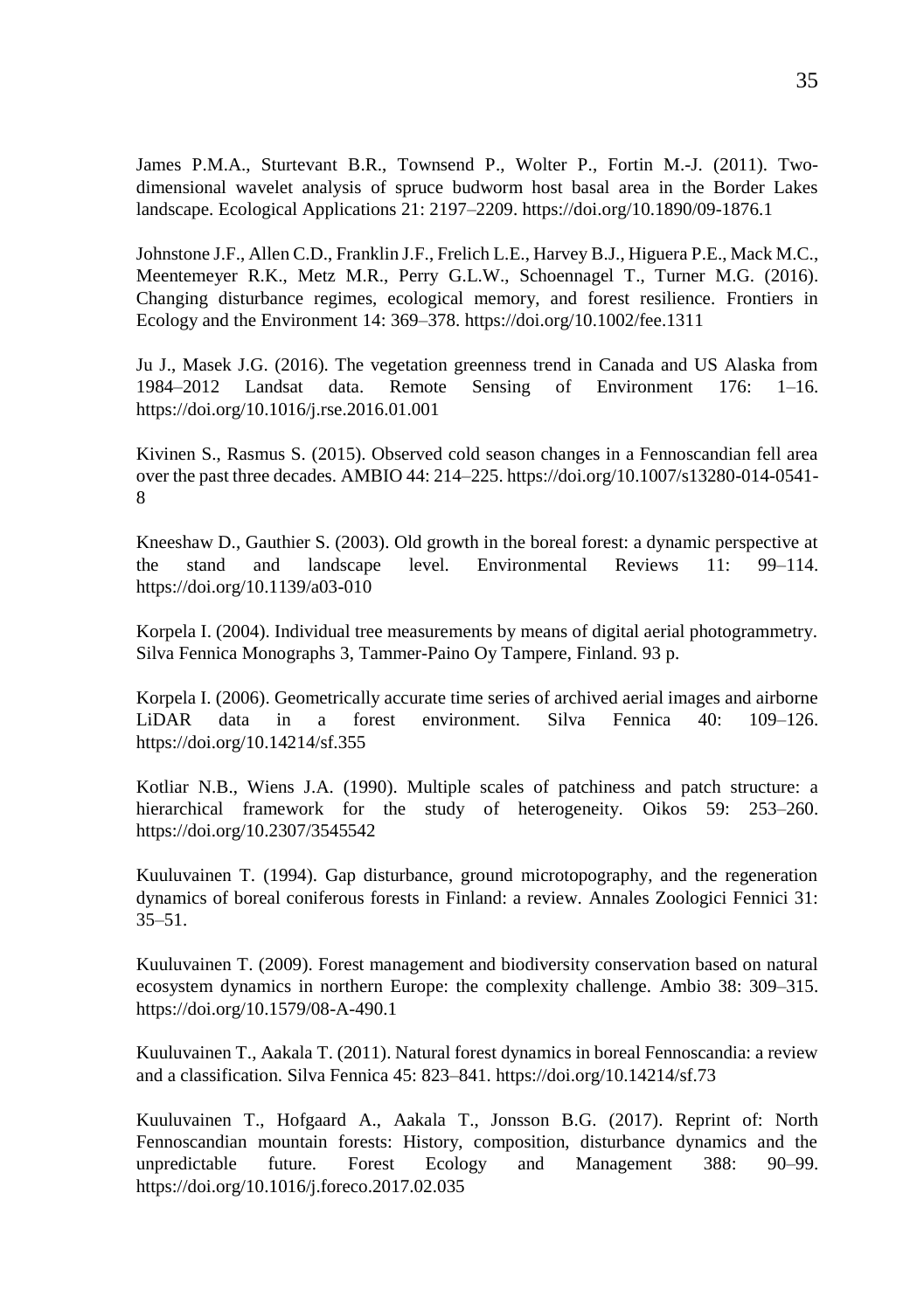Kuuluvainen T., Wallenius T.H., Kauhanen H., Aakala T., Mikkola K., Demidova N., Ogibin B. (2014). Episodic, patchy disturbances characterize an old-growth *Picea abies* dominated forest landscape in northeastern Europe. Forest Ecology and Management 320: 96–103. https://doi.org/10.1016/j.foreco.2014.02.024

Lechner A.M., Langford W.T., Bekessy S.A., Jones S.D. (2012). Are landscape ecologists addressing uncertainty in their remote sensing data? Landscape Ecology 27: 1249–1261. https://doi.org/10.1007/s10980-012-9791-7

Luo Y., Chen H.Y.H., McIntire E.J.B., Andison D.W. (2019a). Divergent temporal trends of net biomass change in western Canadian boreal forests. Journal of Ecology 107: 69–78. https://doi.org/10.1111/1365-2745.13033.

Luo Y., McIntire E.J.B., Boisvenue C., Nikiema P.P., Chen H.Y.H. (2019b). Climatic change only stimulated growth for trees under weak competition in central boreal forests. Journal of Ecology. https://doi.org/10.1111/1365-2745.13228

Lydersen JM, Collins BM. 2018. Change in vegetation patterns over a large forested landscape based on historical and contemporary aerial photography. *Ecosystems* 21(7): 1348–1363. https://doi.org/10.1007/s10021-018-0225-5

Mansuy N., Gauthier S., Robitaille A., Bergeron Y. (2010). The effects of surficial depositdrainage combinations on spatial variations of fire cycles in the boreal forest of eastern Canada. International Journal of Wildland Fire 19: 1083–1098. https://doi.org/10.1071/WF09144

Marchand W., Girardin M.P., Gauthier S., Hartmann H., Bouriaud O., Babst F., Bergeron Y. (2018). Untangling methodological and scale considerations in growth and productivity trend estimates of Canada's forests. Environmental Research Letters 13: 093001. https://doi.org/10.1088/1748-9326/aad82a

Massada A.B., Carmel Y., Tzur G.E., Grünzweig J.M., Yakir D. (2006). Assessment of temporal changes in aboveground forest tree biomass using aerial photographs and allometric equations. Canadian Journal of Forest Research 36: 2585–5894. https://doi.org/10.1139/x06- 152

Morgan J.L., Gergel S.E. (2013). Automated analysis of aerial photographs and potential for historic forest mapping. Canadian Journal of Forest Research 43: 699–710. https://doi.org/10.1139/cjfr-2012-0492

Morgan J.L., Gergel S.E., Coops N.C. (2010). Aerial photography: a rapidly evolving tool for ecological management. BioScience 60: 47–59. https://doi.org/10.1525/bio.2010.60.1.9

Nakashizuka T., Katsuki T., Tanaka H. (1995). Forest canopy structure analyzed by using aerial photographs. Ecological Research 10: 13–18. https://doi.org/10.1007/BF02347651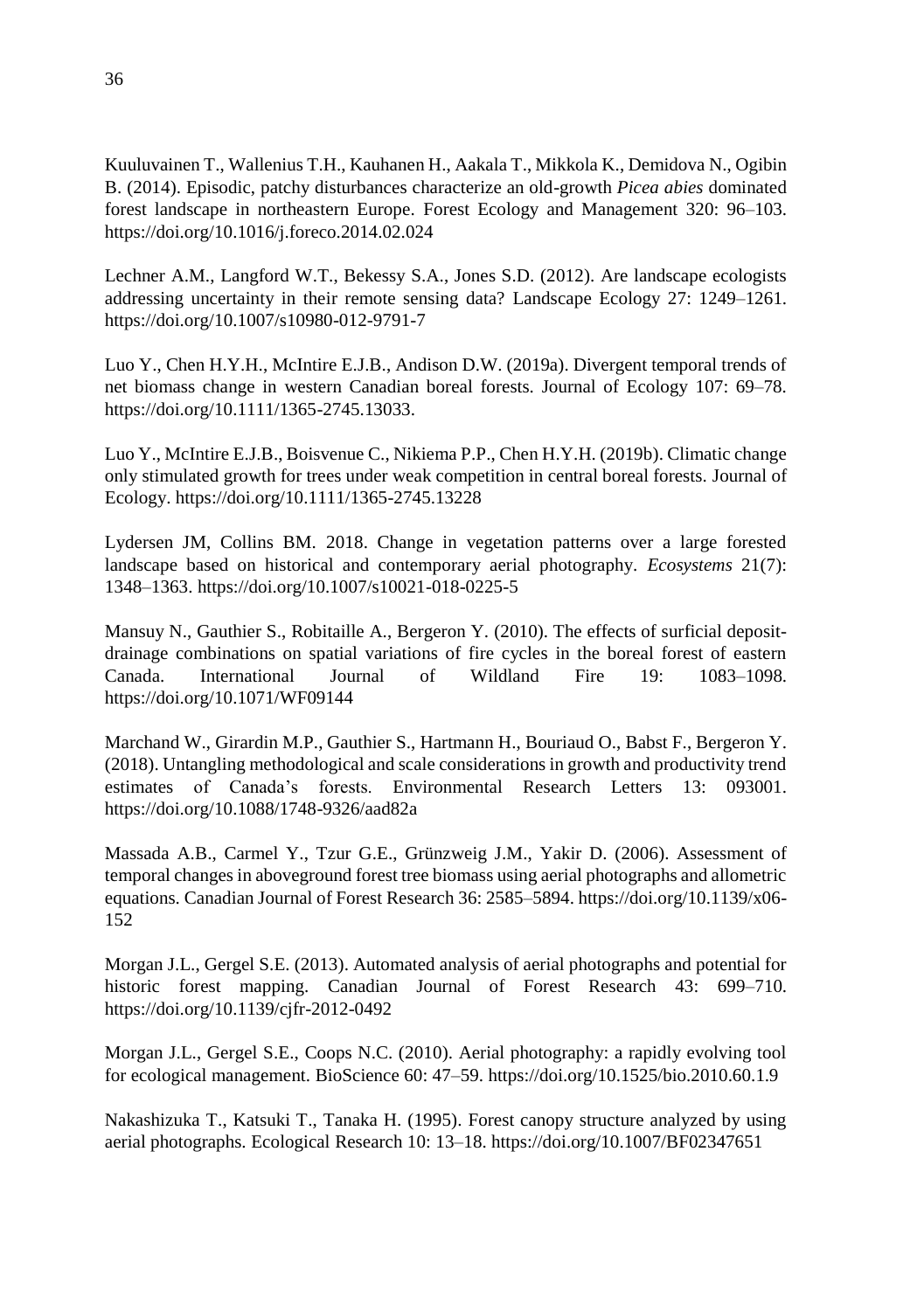Ols C., Girardin M.P., Hofgaard A., Bergeron Y., Drobyshev I. (2018). Monitoring climate sensitivity shifts in tree-rings of eastern boreal North America using model-data comparison. Ecosystems 21: 1042–1057. https://doi.org/10.1007/s10021-017-0203-3

O'Neill R.V., DeAngelis D.L., Waide J.B., Allen T.H.F. (1986). A hierarchical concept of ecosystems. Princeton University Press, Princeton, NJ, USA. 253 p.

Pasanen L., Aakala T., Holmström L. (2018). A scale space approach for estimating the characteristic feature sizes in hierarchical signals. Stat 7: e195. <https://doi.org/10.1002/sta4.195>

Pasanen L., Homström L. (2015). Bayesian scale space analysis of temporal changes in satellite images. Journal of Applied Statistics 42: 50–70. https://doi.org/10.1080/02664763.2014.932761

Pasanen L., Launonen I., Holmström L. (2013). A scale space multiresolution method for extraction of time series features. Stat 2: 273–291. https://doi.org/10.1002/sta4.35

Pham A.T., De Grandpré L., Gauthier S., Bergeron Y. (2004). Gap dynamics and replacement patterns in gaps of the northeastern boreal forest of Quebec. Canadian Journal of Forest Research 34: 353–364. https://doi.org/10.1139/x03-265

Pickett S.T.A., White P.S. (1985). The ecology of natural disturbance and patch dynamics. Academic Press*,* Orlando, FL, USA. 472 p.

Roiko-Jokela P. (1980). Maaston korkeus puuntuotantoon vaikuttavana tekijänä Pohjois-Suomessa. Folia Forestalia 452: 1–30.

Rowe J.S. (1972). Forest regions of Canada. Environment Canada, Ottawa, ON, Canada. 172 p.

Ruel J.-C., Pin D., Cooper K. (1998). Effect of topography on wind behaviour in a complex terrain. Forestry 71: 261–265.

Scholes R.J. (2017). Taking the mumbo out of the jumbo: progress towards a robust basis for ecological scaling. Ecosystems 20: 4–13. https://doi.org/10.1007/s10021-016-0047-2

Senf C., Pflugmacher D., Zhiqiang Y., Sebald J., Knorn J., Neumann M., Hostert P., Seidl R. (2018). Canopy mortality has doubled in Europe's temperate forests over the last three decades. Nature Communications 9: 4978. https://doi.org/10.1038/s41467-018-07539-6

Seibert J., Stendahl J., Sørensen R. (2007). Topographical influences on soil properties in boreal forests. Geoderma 141: 139–148. https://doi.org/10.1016/j.geoderma.2007.05.013

Shorohova E., Kneeshaw D., Kuuluvainen T., Gauthier S. (2011). Variability and dynamics of old-growth forests in the circumboreal zone: implications for conservation, restoration and management. Silva Fennica 45: 785–806. https://doi.org/10.14214/sf.72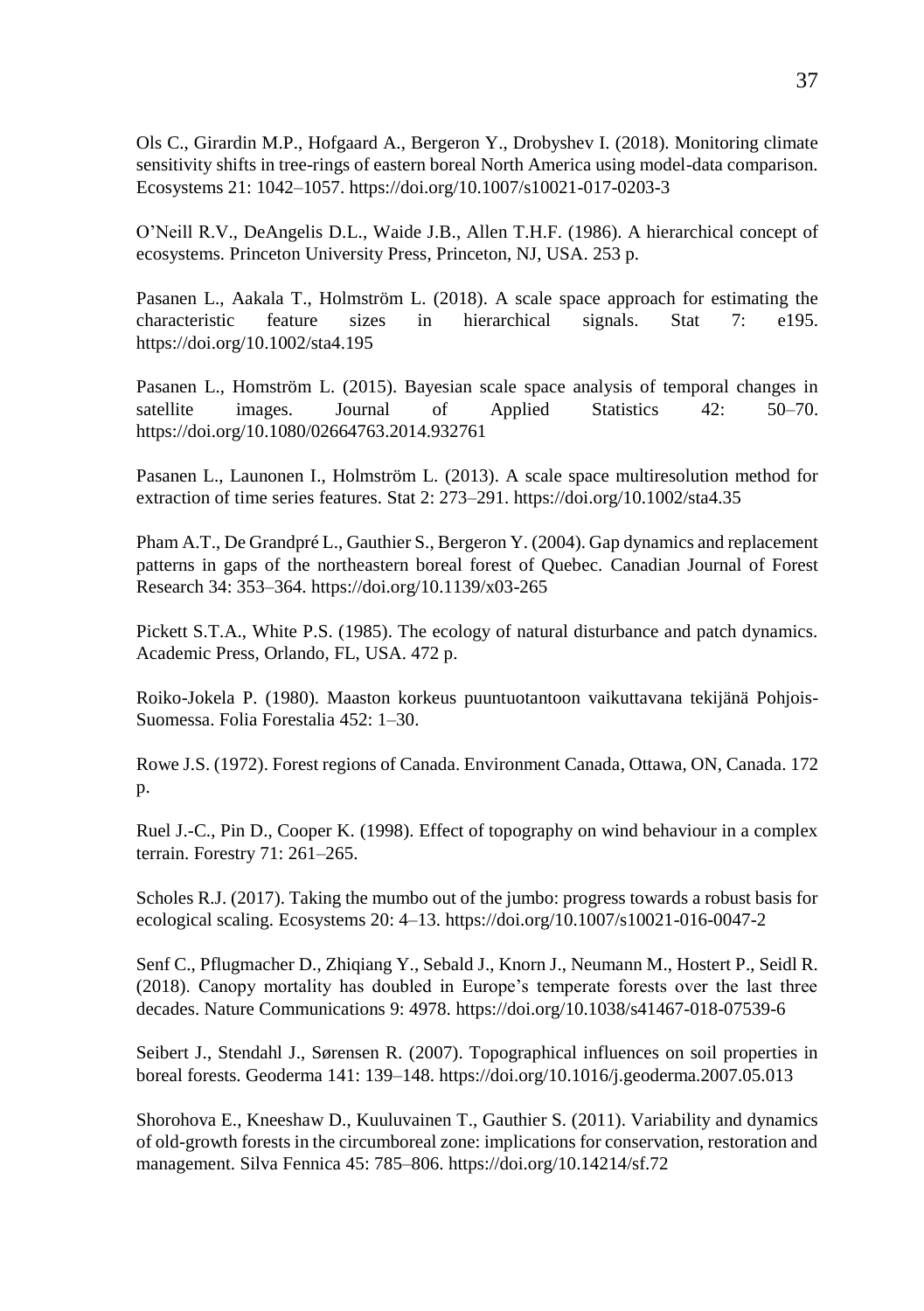Simard M., Lecomte N., Bergeron Y., Bernier P.Y., Paré D. (2007). Forest productivity decline caused by successional paludification of boreal soils. Ecological Applications 17: 1619–1637. https://doi.org/10.1890/06-1795.1

Simon H.A. (1962). The architecture of complexity. Proceeding of the American Philosophical Society 106: 467–482.

Sirén G. (1955). The development of spruce forest on raw humus sites in northern Finland and its ecology. Acta Forestalia Fennica 62. Suomalaisen Kirjalliuuden Seuran Kirjapaino Oy, Helsinki. 226 p. https://doi.org/10.14214/aff.7453

Song D.-X., Huang C., Sexton J.O., Channan S., Feng M., Townshend J.R. (2015). Use of Landsat and Corona data for mapping forest cover change from the mid-1960s to 2000s: case studies from eastern United States and Central Brazil. ISPRS Journal of Photogrammetry and Remote Sensing 103: 81–92. https://doi.org/10.1016/j.isprsjprs.2014.09.005

Sormunen J.J. (2018). Questing ticks, hidden causes. Tracking changes in *Ixodes ricinus*  populations and associated pathogens in southwestern Finland. Annales Universitatis Turkuensis, Grano Oy, Turku. 61 p.

St-Denis A., Kneeshaw D., Bergeron Y. (2010). The role of gaps and tree regeneration in the transition from dense to open black spruce stands. Forest Ecology and Management 259: 469–476. https://doi.org/10.1016/j.foreco.2009.11.002

Steffen W., Richardson K., Rockström J., Cornell S.E., Fetzer I., Bennett E.M., Biggs R., Carpenter S.R., de Vries W., de Wit C.A., Folke C., Gerten D., Heinke J., Mace G.M., Persson L.M., Ramanathan V., Reyers B., Sörlin S. (2015). Planetary boundaries: guiding human development on a changing planet. Science 347: 1259855. https://doi.org/10.1126/science.1259855

Stephens S.L., Skinner C.N., Gill S.J. (2003). Dendrochronology-based fire history of Jeffery pine-mixed conifer forests in the Sierra San Pedro Matir, Mexico. Canadian Journal of Forest Research 33: 1090–1101. https://doi.org/10.1139/x03-031

Sulla-Menashe D., Woodcock C., Friedl M.A. (2018). Canadian boreal forest greening and browning trends: an analysis of biogeographic patterns and the relative roles of disturbance versus climate drivers. Environmental Research Letters 13: 014007. https://doi.org/10.1088/1748-9326/aa9b88

Sutinen R., Teirilä A., Pänttäjä M., Sutinen M.-L. (2002). Distribution and diversity of tree species with respect to soil electrical characteristics in Finnish Lapland. Canadian Journal of Forest Research 32: 1158–1170. https://doi.org/10.1139/x02-076

Wallenius T. (2011). Major decline in fires in coniferous forests – reconstructing the phenomenon and seeking for the cause. Silva Fennica 45: 139–155. https://doi.org/10.14214/sf.36